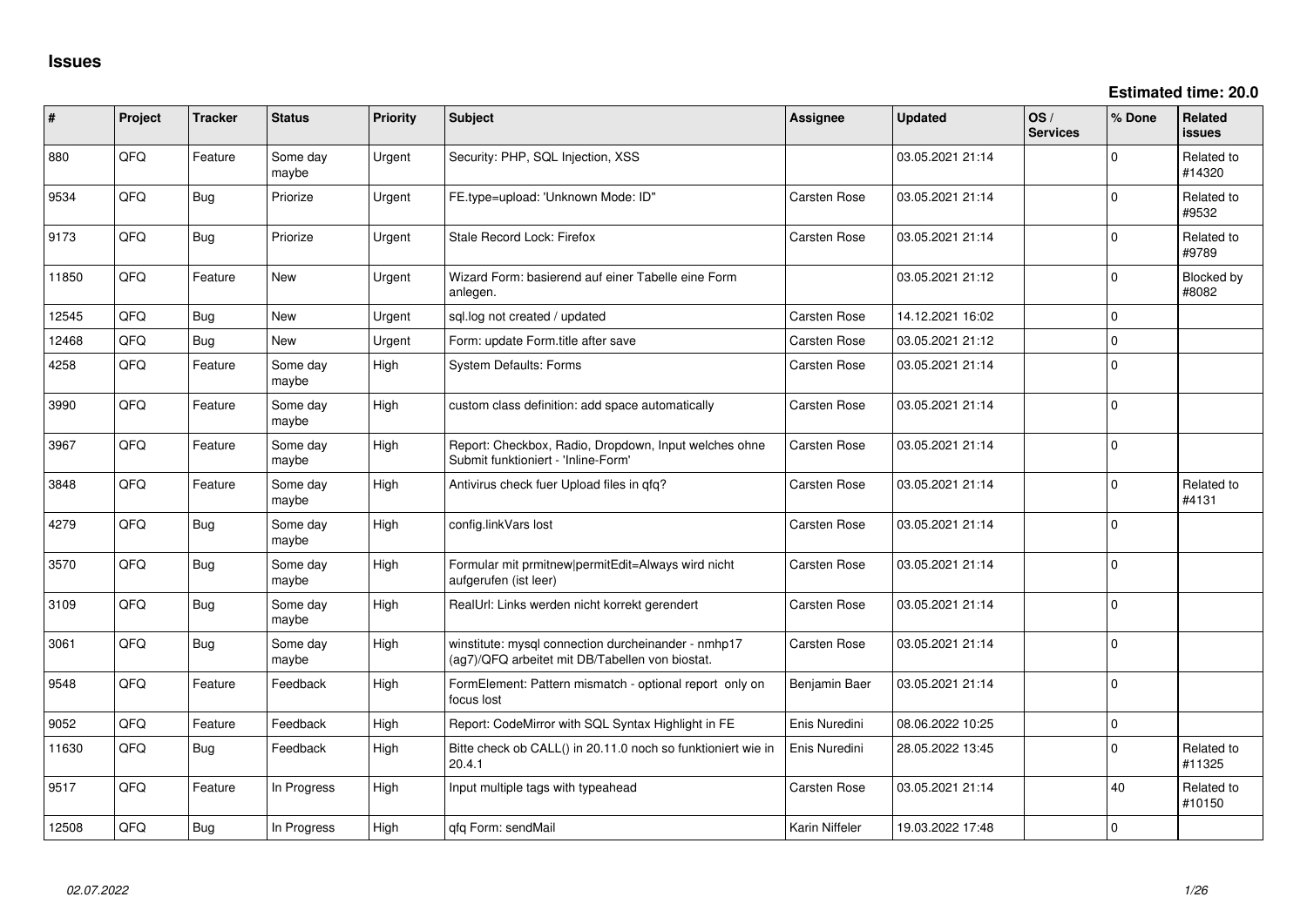| #     | Project | <b>Tracker</b> | <b>Status</b> | <b>Priority</b> | Subject                                                                                                                               | Assignee            | <b>Updated</b>   | OS/<br><b>Services</b> | % Done      | Related<br><b>issues</b>                                               |
|-------|---------|----------------|---------------|-----------------|---------------------------------------------------------------------------------------------------------------------------------------|---------------------|------------------|------------------------|-------------|------------------------------------------------------------------------|
| 9789  | QFQ     | <b>Bug</b>     | In Progress   | High            | Record Lock: release to early on 'leave page'                                                                                         | Carsten Rose        | 10.01.2022 09:25 |                        | 100         | Related to<br>#10081,<br>Related to<br>#9173,<br>Related to<br>#8702   |
| 7602  | QFQ     | Feature        | ToDo          | High            | Multi Select: with checkboxes                                                                                                         | Benjamin Baer       | 22.03.2022 09:07 |                        | $\mathbf 0$ |                                                                        |
| 12463 | QFQ     | Bug            | ToDo          | High            | QFQ Function: 'function' and 'sql' on same level - output of<br>sql is shown two times.                                               | Carsten Rose        | 15.12.2021 16:31 |                        | $\pmb{0}$   |                                                                        |
| 12395 | QFQ     | Bug            | ToDo          | High            | QFQ Function: Result two times shown                                                                                                  | Carsten Rose        | 18.02.2022 08:59 |                        | $\mathbf 0$ |                                                                        |
| 8204  | QFQ     | Feature        | Priorize      | High            | Position 'required mark'                                                                                                              | Carsten Rose        | 16.06.2021 13:44 |                        | $\pmb{0}$   |                                                                        |
| 8082  | QFQ     | Feature        | Priorize      | High            | Contact form without saving record                                                                                                    | Carsten Rose        | 07.12.2021 15:20 |                        | $\mathbf 0$ | Related to<br>#8587,<br><b>Blocks</b><br>#11850                        |
| 9121  | QFQ     | Bug            | Priorize      | High            | sip links have r and __dbIndexData set                                                                                                | Carsten Rose        | 12.06.2021 10:41 |                        | $\mathbf 0$ |                                                                        |
| 6116  | QFQ     | Bug            | Priorize      | High            | value of checkbox not saved                                                                                                           | Carsten Rose        | 07.12.2021 17:19 |                        | $\pmb{0}$   |                                                                        |
| 14187 | QFQ     | Feature        | <b>New</b>    | High            | qfq.log: show current URL                                                                                                             | Carsten Rose        | 28.05.2022 11:02 |                        | $\mathbf 0$ | Related to<br>#13933,<br>Related to<br>#12532,<br>Related to<br>#11893 |
| 13757 | QFQ     | Feature        | New           | High            | QR / Bar-Code Plugin                                                                                                                  | Enis Nuredini       | 19.03.2022 17:43 |                        | $\mathbf 0$ |                                                                        |
| 12544 | QFQ     | Feature        | New           | High            | a) ' AS _link' new also as ' AS _format', b) sortierung via<br>'display: none;', c) '_format' benoeitgt nicht zwingend<br>u/U/p/m/z/d | <b>Carsten Rose</b> | 14.12.2021 16:03 |                        | $\pmb{0}$   |                                                                        |
| 12532 | QFQ     | Feature        | <b>New</b>    | High            | SIP-Parameter bei Seitenaufruf in Browser-Console<br>anzeigen                                                                         | Carsten Rose        | 07.12.2021 17:19 |                        | $\mathbf 0$ | Related to<br>#11893,<br>Related to<br>#14187                          |
| 12186 | QFQ     | Feature        | New           | High            | TinyMCE Config für Objekte                                                                                                            | Carsten Rose        | 07.12.2021 17:19 |                        | $\mathbf 0$ | <b>Blocks</b><br>#12632                                                |
| 11893 | QFQ     | Feature        | New           | High            | Broken SIP: a) only report one time, b) only report in main<br>column                                                                 | Carsten Rose        | 12.05.2021 12:13 |                        | $\mathbf 0$ | Related to<br>#12532,<br>Related to<br>#14187                          |
| 10114 | QFQ     | Feature        | New           | High            | Symbol (Link): 'G:' (Glyphicon) replaced by 'i:' (icon)                                                                               |                     | 07.12.2021 17:19 |                        | $\mathbf 0$ | Related to<br>#3797,<br>Related to<br>#4194                            |
| 8962  | QFQ     | Feature        | New           | High            | allow for form fields with identical names                                                                                            | Carsten Rose        | 03.05.2021 21:14 |                        | 0           |                                                                        |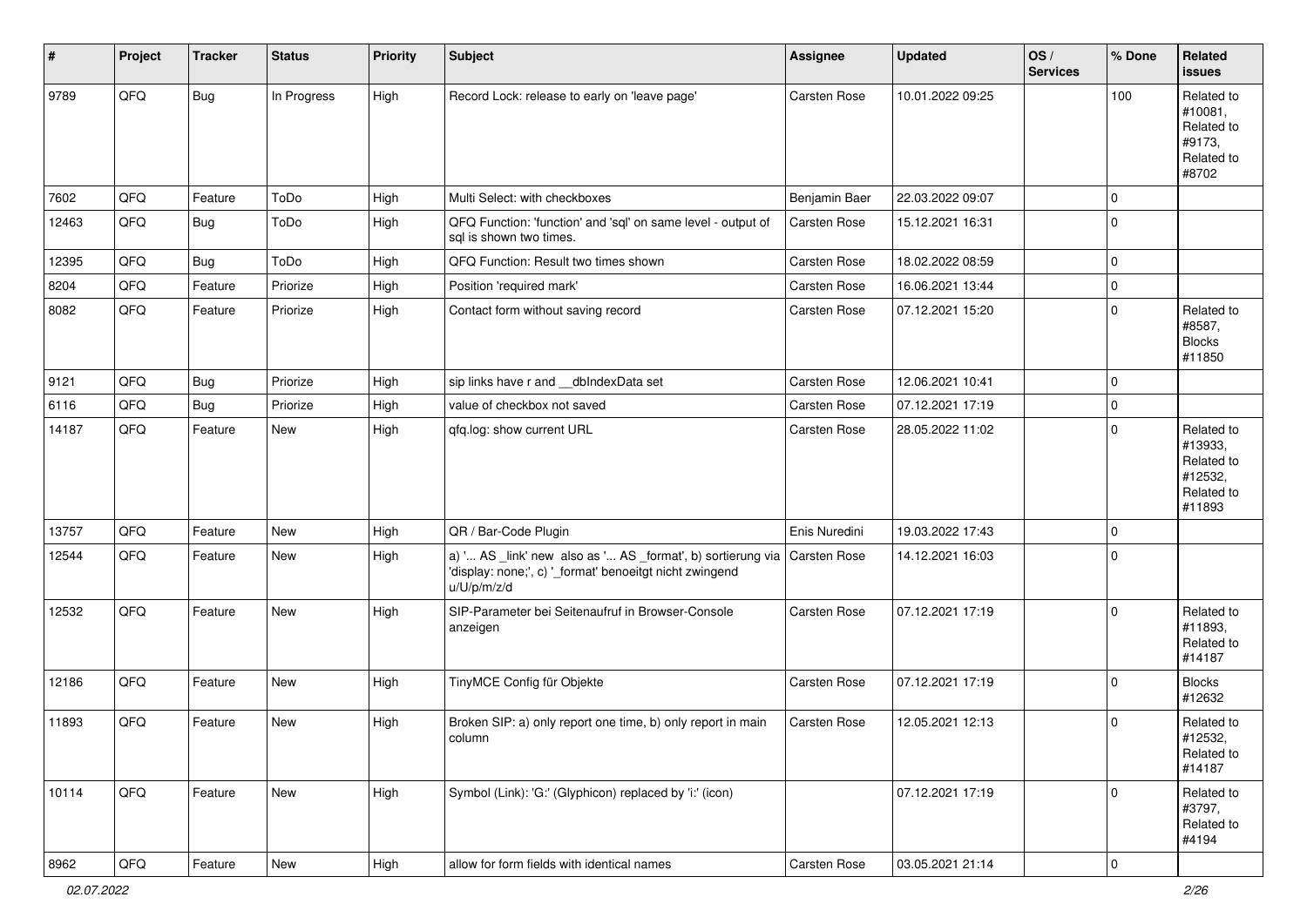| #     | Project | <b>Tracker</b> | <b>Status</b> | <b>Priority</b> | <b>Subject</b>                                                              | <b>Assignee</b>     | <b>Updated</b>   | OS/<br><b>Services</b> | % Done         | Related<br><b>issues</b>                     |
|-------|---------|----------------|---------------|-----------------|-----------------------------------------------------------------------------|---------------------|------------------|------------------------|----------------|----------------------------------------------|
| 7850  | QFQ     | Feature        | <b>New</b>    | High            | Upload records: non 'pathFileName' column                                   | Carsten Rose        | 03.05.2021 21:14 |                        | $\mathbf 0$    |                                              |
| 5715  | QFQ     | Feature        | New           | High            | PDF Caching                                                                 | Carsten Rose        | 03.05.2021 21:14 |                        | $\mathbf 0$    | Related to<br>#5851,<br>Related to<br>#6357  |
| 3727  | QFQ     | Feature        | New           | High            | Security: Session Hijacking erschweren                                      | Carsten Rose        | 03.05.2021 21:14 |                        | 0              |                                              |
| 13716 | QFQ     | Bug            | New           | High            | Firefox ask to store username/password                                      | Enis Nuredini       | 30.05.2022 09:31 |                        | $\mathbf 0$    | Related to<br>#13827                         |
| 12974 | QFQ     | Bug            | New           | High            | Sanitize Queries in Action-Elements                                         | Carsten Rose        | 07.12.2021 17:19 |                        | $\mathbf 0$    |                                              |
| 12702 | QFQ     | Bug            | New           | High            | templateGroup: broken in multiDb Setup                                      | Carsten Rose        | 14.12.2021 16:02 |                        | $\pmb{0}$      |                                              |
| 12670 | QFQ     | Bug            | New           | High            | Dropdown-Menu classes können nicht mehr angegeben<br>werden                 | Carsten Rose        | 07.12.2021 17:19 |                        | $\mathbf 0$    |                                              |
| 12513 | QFQ     | Bug            | New           | High            | Implement server side check of maxlength                                    | <b>Carsten Rose</b> | 07.12.2021 17:19 |                        | $\mathbf 0$    |                                              |
| 12066 | QFQ     | <b>Bug</b>     | New           | High            | enterAsSubmit: Forward wird nicht ausgeführt                                | Enis Nuredini       | 29.05.2022 09:23 |                        | $\pmb{0}$      |                                              |
| 11237 | QFQ     | <b>Bug</b>     | <b>New</b>    | High            | Radiobutton / parameter.buttonClass= btn-default - kein<br>dirty Trigger    | Benjamin Baer       | 03.05.2021 21:12 |                        | $\mathbf 0$    | Related to<br>#10766                         |
| 11057 | QFQ     | Bug            | <b>New</b>    | High            | Checkboxes ohne span.checkmark im Report werden<br>ausgeblendet             | Benjamin Baer       | 03.05.2021 21:12 |                        | $\mathbf 0$    | Related to<br>#11039                         |
| 10766 | QFQ     | Bug            | <b>New</b>    | High            | Radiobutton / parameter.buttonClass=btn-default: dynamic<br>update          |                     | 03.05.2021 21:12 |                        | $\mathbf 0$    | Related to<br>#11237                         |
| 10640 | QFQ     | Bug            | <b>New</b>    | High            | TypeAhead Tag: FE editierbar trotz readOnly                                 | Carsten Rose        | 03.05.2021 21:12 |                        | $\mathbf 0$    | Related to<br>#7795                          |
| 10508 | QFQ     | <b>Bug</b>     | New           | High            | Multi Form broken on Multi DB Instance                                      | Carsten Rose        | 03.05.2021 21:12 |                        | 0              |                                              |
| 10506 | QFQ     | Bug            | <b>New</b>    | High            | Template Group broken on MultiDB instance                                   | Carsten Rose        | 03.05.2021 21:12 |                        | $\mathbf 0$    | Related to<br>#10505                         |
| 10081 | QFQ     | <b>Bug</b>     | <b>New</b>    | High            | Stale record lock after 'forbidden' character                               | <b>Carsten Rose</b> | 03.05.2021 21:12 |                        | $\Omega$       | Related to<br>#10082.<br>Related to<br>#9789 |
| 9531  | QFQ     | <b>Bug</b>     | <b>New</b>    | High            | FE File: Dynamic Update / modeSql / required detected<br>even it not set    | Carsten Rose        | 11.06.2021 20:32 |                        | $\mathbf 0$    | Related to<br>#12398                         |
| 9347  | QFQ     | <b>Bug</b>     | New           | High            | FE.type=upload with dynamic show/hidden: required not<br>detected           | Carsten Rose        | 12.06.2021 10:40 |                        | $\mathbf 0$    | Related to<br>#5305,<br>Related to<br>#12398 |
| 8891  | QFQ     | Bug            | New           | High            | formSubmitLog: do not log passwords                                         | Enis Nuredini       | 25.03.2022 09:06 |                        | $\mathbf 0$    |                                              |
| 8668  | QFQ     | Bug            | New           | High            | Pill disabled: dyamic mode 'hidden' not respected - FE is<br>still required | Carsten Rose        | 03.05.2021 21:14 |                        | $\mathbf 0$    |                                              |
| 8431  | QFQ     | <b>Bug</b>     | New           | High            | autocron.php with wrong path                                                | Carsten Rose        | 03.05.2021 21:14 |                        | $\overline{0}$ |                                              |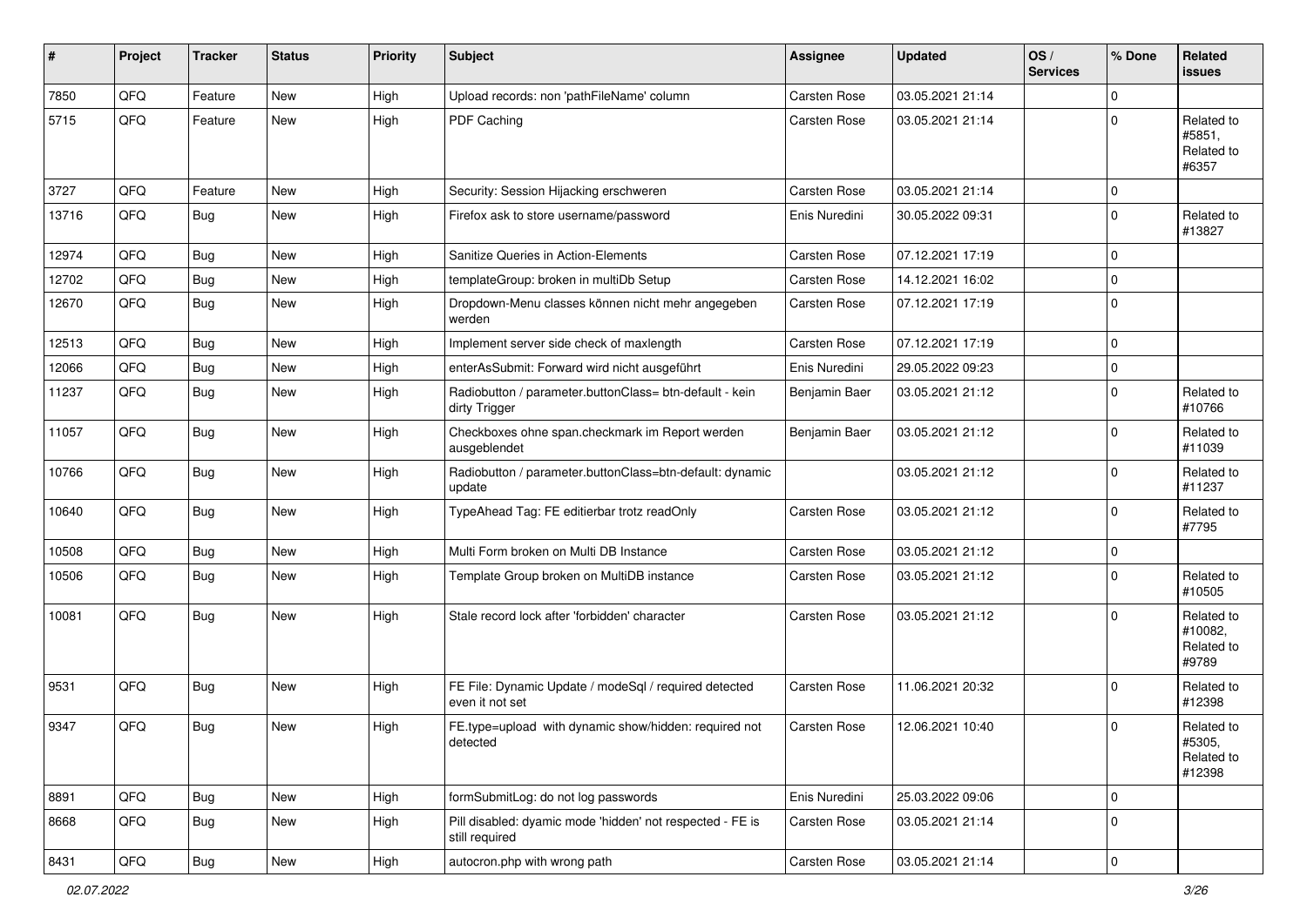| #     | Project | <b>Tracker</b> | <b>Status</b>     | <b>Priority</b> | <b>Subject</b>                                                                   | Assignee            | <b>Updated</b>   | OS/<br><b>Services</b> | % Done              | Related<br><b>issues</b>                                              |
|-------|---------|----------------|-------------------|-----------------|----------------------------------------------------------------------------------|---------------------|------------------|------------------------|---------------------|-----------------------------------------------------------------------|
| 8083  | QFQ     | Bug            | New               | High            | FormEditor: primary table list does not respect<br>'indexDb={{indexData:Y}}'     | Carsten Rose        | 03.05.2021 21:14 |                        | $\mathbf 0$         | Has duplicate<br>#6678                                                |
| 7899  | QFQ     | Bug            | <b>New</b>        | High            | Fe.type=password / retype / required: always complain<br>about missing value     | <b>Carsten Rose</b> | 03.05.2021 21:14 |                        | $\mathbf 0$         |                                                                       |
| 7650  | QFQ     | Bug            | New               | High            | Optional do not show 'required' sign on FormElement                              | Carsten Rose        | 03.05.2021 21:14 |                        | $\pmb{0}$           |                                                                       |
| 5459  | QFQ     | Bug            | New               | High            | Multi DB: spread system tables between 'QFQ' and<br>'Data'-DB                    | Carsten Rose        | 03.05.2021 21:14 |                        | $\mathbf 0$         | Related to<br>#4720                                                   |
| 5221  | QFQ     | Bug            | New               | High            | Download Dialog: Bleibt stehen in FF wenn Datei<br>automatisch gespeichert wird. | <b>Carsten Rose</b> | 03.05.2021 21:14 |                        | $\mathbf 0$         |                                                                       |
| 13608 | QFQ     | Feature        | Some day<br>maybe | Normal          | Automatic Browser Language Redirect                                              | Enis Nuredini       | 17.06.2022 08:35 |                        | $\mathbf 0$         |                                                                       |
| 12611 | QFQ     | Feature        | Some day<br>maybe | Normal          | Refactoring: Bootstrap with Lazy Loading                                         | Carsten Rose        | 08.06.2022 10:37 |                        | $\mathbf 0$         | Related to<br>#12490,<br>Related to<br>#10013,<br>Related to<br>#7732 |
| 12337 | QFQ     | Feature        | Some day<br>maybe | Normal          | Database.php: better caching                                                     | Carsten Rose        | 16.09.2021 15:10 |                        | $\mathbf 0$         |                                                                       |
| 12315 | QFQ     | Feature        | Some day<br>maybe | Normal          | Form History (Diffs) / Backups                                                   | Carsten Rose        | 16.09.2021 15:10 |                        | $\mathbf 0$         |                                                                       |
| 11323 | QFQ     | Feature        | Some day<br>maybe | Normal          | Report Frontend Editor Modal + Codemirror                                        | Carsten Rose        | 16.09.2021 15:10 |                        | $\mathbf 0$         | Related to<br>#11036                                                  |
| 11322 | QFQ     | Feature        | Some day<br>maybe | Normal          | Form Element JSON - (multiline parameter field)                                  | <b>Carsten Rose</b> | 16.09.2021 15:10 |                        | $\mathbf 0$         |                                                                       |
| 11217 | QFQ     | Feature        | Some day<br>maybe | Normal          | <b>Extend Script Functionality</b>                                               | <b>Carsten Rose</b> | 16.09.2021 15:10 |                        | $\mathbf 0$         |                                                                       |
| 11036 | QFQ     | Feature        | Some day<br>maybe | Normal          | inline report editor permissions                                                 | Carsten Rose        | 16.09.2021 15:09 |                        | $\mathbf 0$         | Related to<br>#11323                                                  |
| 10745 | QFQ     | Feature        | Some day<br>maybe | Normal          | <b>Tablesorter Excel Export</b>                                                  | Carsten Rose        | 16.09.2021 15:09 |                        | $\mathbf 0$         |                                                                       |
| 10738 | QFQ     | Feature        | Some day<br>maybe | Normal          | CORS headers for external API requests                                           |                     | 10.06.2020 14:00 |                        | $\mathbf 0$         |                                                                       |
| 10716 | QFG     | Feature        | Some day<br>maybe | Normal          | Business Logic mit Externen Skripten                                             | Carsten Rose        | 16.09.2021 15:10 |                        | $\mathsf{O}\xspace$ | Related to<br>#10713,<br>Related to<br>#8217                          |
| 10116 | QFQ     | Feature        | Some day<br>maybe | Normal          | TypeAhead: Tag - show inside 'input' element                                     | Carsten Rose        | 16.09.2021 15:09 |                        | $\mathbf 0$         |                                                                       |
| 10095 | QFQ     | Feature        | Some day<br>maybe | Normal          | Generic Gitlab Integration into QFQ                                              | Carsten Rose        | 16.09.2021 15:10 |                        | $\mathbf 0$         |                                                                       |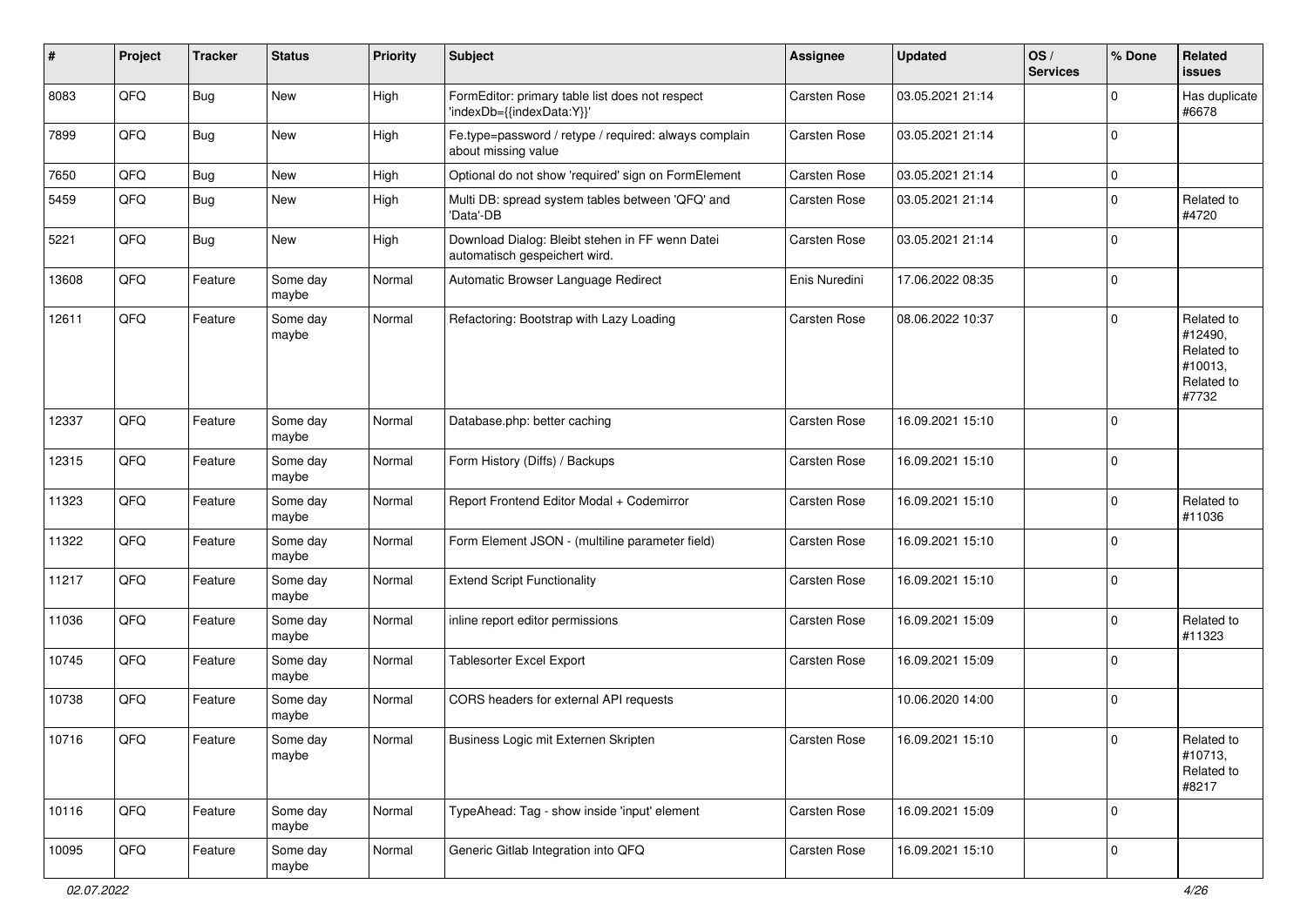| $\sharp$ | Project | <b>Tracker</b> | <b>Status</b>     | <b>Priority</b> | Subject                                                  | Assignee      | <b>Updated</b>   | OS/<br><b>Services</b> | % Done      | Related<br><b>issues</b>                                               |
|----------|---------|----------------|-------------------|-----------------|----------------------------------------------------------|---------------|------------------|------------------------|-------------|------------------------------------------------------------------------|
| 10013    | QFQ     | Feature        | Some day<br>maybe | Normal          | FE.typ=editor: CodeMirror                                | Carsten Rose  | 08.06.2022 10:37 |                        | $\Omega$    | Related to<br>#12611,<br>Related to<br>#12490,<br>Related to<br>#7732  |
| 9704     | QFQ     | Feature        | Some day<br>maybe | Normal          | Thumbnails Generieren beim Splitten von PDF Files        | Carsten Rose  | 11.12.2019 16:01 |                        | $\mathbf 0$ |                                                                        |
| 9579     | QFQ     | Feature        | Some day<br>maybe | Normal          | Multiform with Process Row                               | Carsten Rose  | 11.12.2019 16:01 |                        | $\Omega$    |                                                                        |
| 9130     | QFQ     | Feature        | Some day<br>maybe | Normal          | tablesorter: Automatic Row numbering / Zeilenummer       | Benjamin Baer | 01.02.2020 23:22 |                        | $\pmb{0}$   |                                                                        |
| 8894     | QFQ     | Feature        | Some day<br>maybe | Normal          | Documentation Tags Usable in QFQ Application             | Carsten Rose  | 11.12.2019 16:01 |                        | $\pmb{0}$   |                                                                        |
| 8892     | QFQ     | Feature        | Some day<br>maybe | Normal          | Display and Edit SQL Comments in Form Editor             | Carsten Rose  | 11.12.2019 16:01 |                        | $\pmb{0}$   |                                                                        |
| 8586     | QFQ     | Feature        | Some day<br>maybe | Normal          | QFQ: Enhance Error message for 'record not found'        | Carsten Rose  | 16.09.2021 15:10 |                        | $\Omega$    |                                                                        |
| 8522     | QFQ     | Feature        | Some day<br>maybe | Normal          | build QFQ - npm warnings                                 | Benjamin Baer | 01.02.2020 23:19 |                        | 50          |                                                                        |
| 8520     | QFQ     | Feature        | Some day<br>maybe | Normal          | Bring QFQ to Composer                                    | Carsten Rose  | 16.09.2021 15:10 |                        | $\pmb{0}$   |                                                                        |
| 8101     | QFQ     | Feature        | Some day<br>maybe | Normal          | Password hash: support further hashing methods           | Carsten Rose  | 16.09.2021 15:10 |                        | $\Omega$    |                                                                        |
| 8056     | QFQ     | Feature        | Some day<br>maybe | Normal          | Termin Organisation (Reservation)                        |               | 01.02.2020 23:19 |                        | $\pmb{0}$   | Related to<br>#8658                                                    |
| 7921     | QFQ     | Feature        | Some day<br>maybe | Normal          | Rest API Export: URL kuerzer machen                      |               | 01.02.2020 23:19 |                        | $\mathbf 0$ |                                                                        |
| 7732     | QFQ     | Feature        | Some day<br>maybe | Normal          | Javascript: Lazy Loading der add on libs                 | Benjamin Baer | 08.06.2022 10:38 |                        | $\Omega$    | Related to<br>#12611,<br>Related to<br>#12490,<br>Related to<br>#10013 |
| 7453     | QFQ     | Feature        | Some day<br>maybe | Normal          | import / export forms QFQ                                | Carsten Rose  | 16.09.2021 15:10 |                        | $\Omega$    |                                                                        |
| 7452     | QFQ     | Feature        | Some day<br>maybe | Normal          | automate deployment new QFQ version                      | Carsten Rose  | 16.09.2021 15:10 |                        | $\mathbf 0$ |                                                                        |
| 7336     | QFQ     | Feature        | Some day<br>maybe | Normal          | PDF Upload: disallow PDFs with specific Meta information | Carsten Rose  | 11.12.2019 16:01 |                        | $\mathbf 0$ |                                                                        |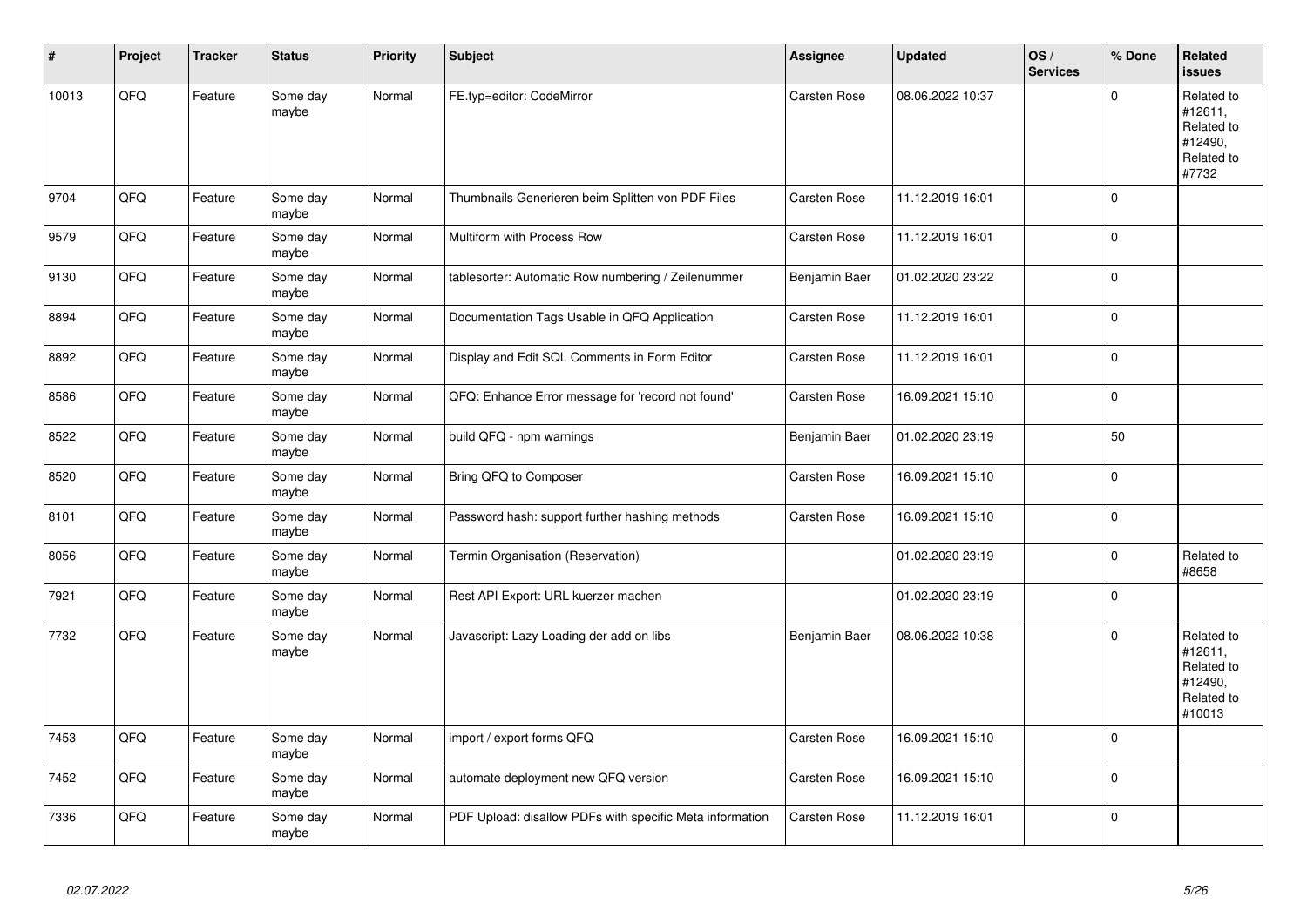| $\pmb{\#}$ | Project | <b>Tracker</b> | <b>Status</b>     | <b>Priority</b> | <b>Subject</b>                                                                                 | <b>Assignee</b> | <b>Updated</b>   | OS/<br><b>Services</b> | % Done      | Related<br><b>issues</b> |
|------------|---------|----------------|-------------------|-----------------|------------------------------------------------------------------------------------------------|-----------------|------------------|------------------------|-------------|--------------------------|
| 7278       | QFQ     | Feature        | Some day<br>maybe | Normal          | Form: Wert vordefinieren der immer gesetzt wird                                                |                 | 02.05.2021 09:27 |                        | $\Omega$    |                          |
| 7229       | QFQ     | Feature        | Some day<br>maybe | Normal          | New FormElement.type: Button                                                                   |                 | 01.02.2021 12:32 |                        | $\Omega$    |                          |
| 7108       | QFQ     | Feature        | Some day<br>maybe | Normal          | QFQ Wrap Elements                                                                              |                 | 11.12.2019 16:01 |                        | $\Omega$    |                          |
| 7107       | QFQ     | Feature        | Some day<br>maybe | Normal          | Showcase Registration Tool: Anmeldung / Administration :<br>Liste Anmeldungen / Emaileinaldung | Carsten Rose    | 11.12.2019 16:01 |                        | $\mathbf 0$ |                          |
| 7106       | QFQ     | Feature        | Some day<br>maybe | Normal          | Beispiel Nummerierung von Rows in Report                                                       |                 | 11.12.2019 16:01 |                        | $\Omega$    |                          |
| 7105       | QFQ     | Feature        | Some day<br>maybe | Normal          | Beispiel wie man in einer zweiten Tabelle speichert.                                           |                 | 11.12.2019 16:01 |                        | $\mathbf 0$ |                          |
| 7104       | QFQ     | Feature        | Some day<br>maybe | Normal          | Manual: hint about escaping if '\r' appears in mail body                                       |                 | 11.12.2019 16:01 |                        | $\Omega$    |                          |
| 7100       | QFQ     | Feature        | Some day<br>maybe | Normal          | Download: log access, max downloads, time limit                                                |                 | 01.02.2020 23:19 |                        | $\mathbf 0$ |                          |
| 6992       | QFQ     | Feature        | Some day<br>maybe | Normal          | DB exception: Syntax Highlight                                                                 |                 | 11.12.2019 16:01 |                        | $\Omega$    | Related to<br>#5450      |
| 6972       | QFQ     | Feature        | Some day<br>maybe | Normal          | Fabric Clipboard / cross browser tab                                                           | Benjamin Baer   | 01.02.2020 23:21 |                        | $\Omega$    |                          |
| 6970       | QFQ     | Feature        | Some day<br>maybe | Normal          | tablesorter: default fuer 'sortReset' aendern von 'Ctrl' zu 'Alt'                              | Benjamin Baer   | 01.02.2020 23:21 |                        | $\Omega$    |                          |
| 6715       | QFQ     | Feature        | Some day<br>maybe | Normal          | Code-Refactoring: dbArray vereinheitlichen                                                     | Carsten Rose    | 11.12.2019 16:02 |                        | $\mathbf 0$ |                          |
| 6704       | QFQ     | Feature        | Some day<br>maybe | Normal          | Upload Mode: Bilder in Notizen rechts sollen aktuellen<br>Upload repräsentieren.               |                 | 01.02.2020 23:19 |                        | $\Omega$    | Related to<br>#3264      |
| 6515       | QFQ     | Feature        | Some day<br>maybe | Normal          | Formular: Felder dynamisch ein/ausblenden                                                      |                 | 11.12.2019 16:02 |                        | $\Omega$    |                          |
| 6299       | QFQ     | Feature        | Some day<br>maybe | Normal          | Attack detection: log table with invalid SIP access                                            |                 | 11.12.2019 16:02 |                        | $\Omega$    | Related to<br>#3947      |
| 6288       | QFQ     | Feature        | Some day<br>maybe | Normal          | Best Practice: Erklaeren wie man ein Formular ganz in<br>'weiss' erstellen kann                |                 | 11.12.2019 16:02 |                        | $\Omega$    |                          |
| 6084       | QFQ     | Feature        | Some day<br>maybe | Normal          | New escape type: 'D' - convert date                                                            |                 | 01.02.2020 23:19 |                        | $\Omega$    |                          |
| 6083       | QFQ     | Feature        | Some day<br>maybe | Normal          | Dynamic Update: Value Check via SQL                                                            |                 | 11.12.2019 16:02 |                        | $\Omega$    |                          |
| 5983       | QFQ     | Feature        | Some day<br>maybe | Normal          | Form Submit (save & update): normalize date/-time FE                                           | Carsten Rose    | 01.02.2020 23:19 |                        | $\Omega$    |                          |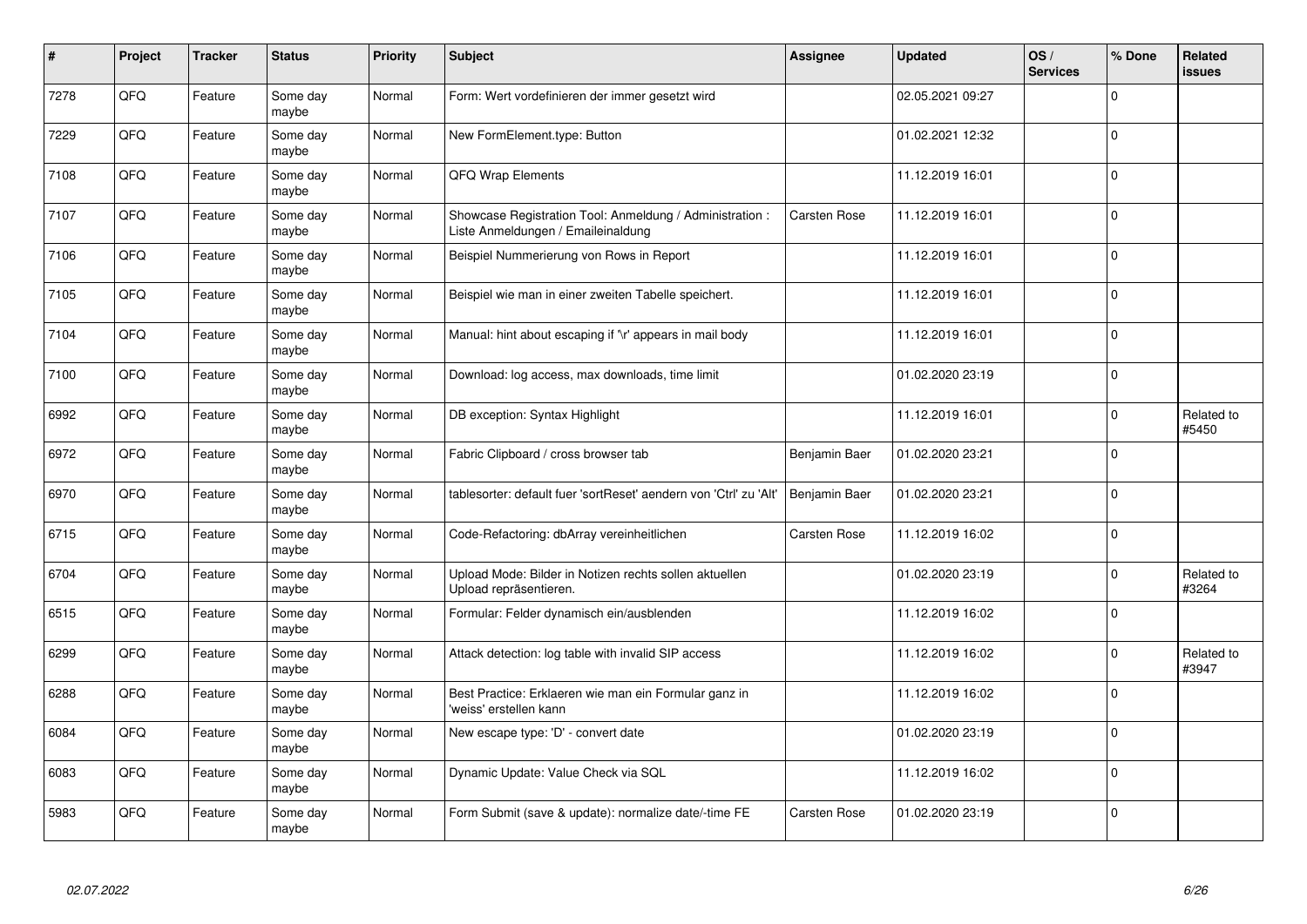| $\pmb{\#}$ | Project | <b>Tracker</b> | <b>Status</b>     | <b>Priority</b> | Subject                                                                           | Assignee            | <b>Updated</b>   | OS/<br><b>Services</b> | % Done      | Related<br>issues                           |
|------------|---------|----------------|-------------------|-----------------|-----------------------------------------------------------------------------------|---------------------|------------------|------------------------|-------------|---------------------------------------------|
| 5923       | QFQ     | Feature        | Some day<br>maybe | Normal          | fillStoreSystemBySqlLate                                                          |                     | 01.02.2020 23:19 |                        | $\Omega$    |                                             |
| 5895       | QFQ     | Feature        | Some day<br>maybe | Normal          | Tutorial: List of all QFQ Features                                                |                     | 01.02.2020 23:19 |                        | $\mathbf 0$ |                                             |
| 5893       | QFQ     | Feature        | Some day<br>maybe | Normal          | Edit on double-click                                                              |                     | 01.02.2020 23:19 |                        | $\mathbf 0$ | Related to<br>#5894                         |
| 5892       | QFQ     | Feature        | Some day<br>maybe | Normal          | QFQ should use T3 API to manipulate FE GROUP<br>membership                        |                     | 01.02.2020 23:20 |                        | $\mathbf 0$ |                                             |
| 5852       | QFQ     | Feature        | Some day<br>maybe | Normal          | Logging: mail.log / sql.log - im FE anzeigen und via AJAX<br>aktualisieren        | <b>Carsten Rose</b> | 01.02.2020 23:19 |                        | $\mathbf 0$ | Related to<br>#5885                         |
| 5851       | QFQ     | Feature        | Some day<br>maybe | Normal          | Queue System implementieren: MQTT, RabbitMQ                                       |                     | 01.02.2020 23:20 |                        | $\mathbf 0$ | Related to<br>#5715                         |
| 5850       | QFQ     | Feature        | Some day<br>maybe | Normal          | Deployment: In QFQ Doc best practice fuer zeitgemaesses<br>Deployment beschreiben |                     | 01.02.2020 23:20 |                        | $\mathbf 0$ |                                             |
| 5805       | QFQ     | Feature        | Some day<br>maybe | Normal          | TypeAHead SQL value instead of key stored                                         |                     | 01.02.2020 23:19 |                        | $\mathbf 0$ | Related to<br>#5444                         |
| 5783       | QFQ     | Feature        | Some day<br>maybe | Normal          | <b>BPMN View/Edit</b>                                                             |                     | 11.12.2019 16:02 |                        | $\mathbf 0$ |                                             |
| 5665       | QFQ     | Feature        | Some day<br>maybe | Normal          | Versuch das '{{!' nicht mehr noetig ist.                                          | Carsten Rose        | 01.02.2020 23:20 |                        | $\Omega$    | Related to<br>#7432,<br>Related to<br>#7434 |
| 5579       | QFQ     | Feature        | Some day<br>maybe | Normal          | Enhance Doc / Presentation: variable type 'link column type'                      | <b>Carsten Rose</b> | 01.02.2020 23:19 |                        | $\mathbf 0$ |                                             |
| 5548       | QFQ     | Feature        | Some day<br>maybe | Normal          | 801 Textfiles/Scriptfiles als Thumbnail                                           | <b>Carsten Rose</b> | 07.03.2022 16:26 |                        | $\mathbf 0$ |                                             |
| 5480       | QFQ     | Feature        | Some day<br>maybe | Normal          | QFQ: Dokumentation mit Screenshots versehen                                       | Carsten Rose        | 01.02.2020 23:20 |                        | $\mathbf 0$ | Related to<br>#9879                         |
| 5455       | QFQ     | Feature        | Some day<br>maybe | Normal          | Mail Redirects grld abhaengig                                                     |                     | 01.02.2020 23:20 |                        | $\mathbf 0$ |                                             |
| 5452       | QFQ     | Feature        | Some day<br>maybe | Normal          | Thumbnails from PDF: bad quality                                                  |                     | 01.02.2020 23:20 |                        | $\mathbf 0$ |                                             |
| 5428       | QFQ     | Feature        | Some day<br>maybe | Normal          | secure thumbnail: late render on access.                                          | Carsten Rose        | 01.02.2020 23:20 |                        | $\mathbf 0$ |                                             |
| 5389       | QFQ     | Feature        | Some day<br>maybe | Normal          | QFQ Design: Multline label / note                                                 | Benjamin Baer       | 01.02.2020 23:19 |                        | 0           |                                             |
| 5342       | QFQ     | Feature        | Some day<br>maybe | Normal          | link - with HTML Attributes                                                       |                     | 01.02.2020 23:20 |                        | $\mathbf 0$ | Related to<br>#14077                        |
| 5160       | QFG     | Feature        | Some day<br>maybe | Normal          | QFQ collaborative / together.js, ShareJS, y-js, collaborative,                    |                     | 11.12.2019 16:02 |                        | $\mathbf 0$ |                                             |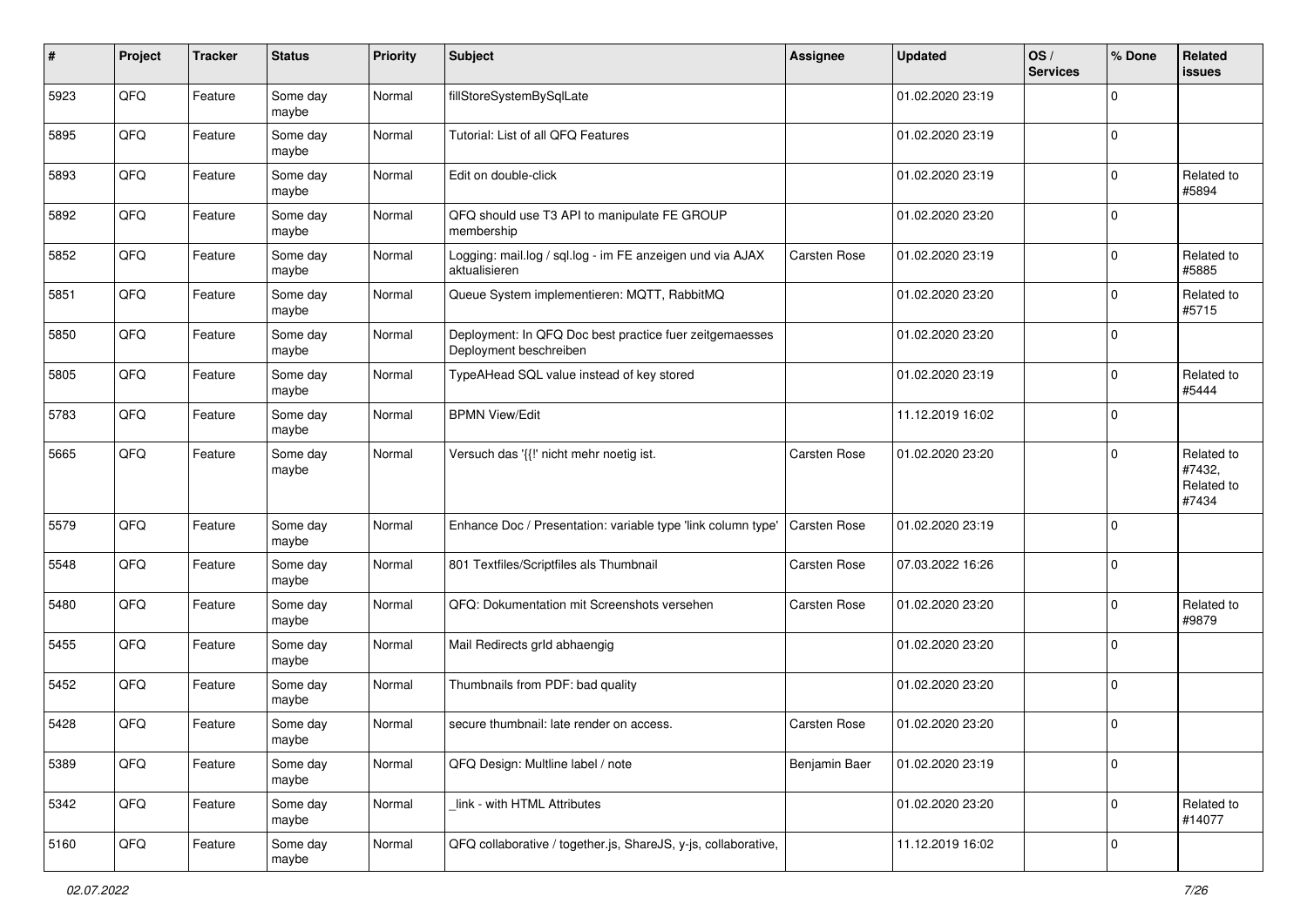| $\pmb{\sharp}$ | <b>Project</b> | <b>Tracker</b> | <b>Status</b>     | <b>Priority</b> | <b>Subject</b>                                                                                                                                                | <b>Assignee</b> | <b>Updated</b>   | OS/<br><b>Services</b> | % Done      | Related<br><b>issues</b> |
|----------------|----------------|----------------|-------------------|-----------------|---------------------------------------------------------------------------------------------------------------------------------------------------------------|-----------------|------------------|------------------------|-------------|--------------------------|
| 5132           | QFQ            | Feature        | Some day<br>maybe | Normal          | Error Message sendmail missing attachment: more details                                                                                                       | Carsten Rose    | 01.02.2020 23:19 |                        | $\Omega$    |                          |
| 5129           | QFQ            | Feature        | Some day<br>maybe | Normal          | Reports: SQL fuer x Achse und y Achse                                                                                                                         |                 | 11.12.2019 16:02 |                        | $\mathbf 0$ |                          |
| 5024           | QFQ            | Feature        | Some day<br>maybe | Normal          | Fabric: Generate PDF with edits                                                                                                                               | Benjamin Baer   | 01.02.2020 23:20 |                        | $\Omega$    | Related to<br>#10704     |
| 4974           | QFQ            | Feature        | Some day<br>maybe | Normal          | Long polling - inform all listening clients of changes                                                                                                        |                 | 11.12.2019 16:02 |                        | $\Omega$    |                          |
| 4956           | QFQ            | Feature        | Some day<br>maybe | Normal          | Sendmail: Benutzerdefinierte Headers                                                                                                                          | Carsten Rose    | 11.12.2019 16:02 |                        | $\mathbf 0$ |                          |
| 4872           | QFQ            | Feature        | Some day<br>maybe | Normal          | Fields of Typo3 page available in STORE_TYPO3                                                                                                                 | Carsten Rose    | 01.02.2020 23:19 |                        | $\Omega$    |                          |
| 4869           | QFQ            | Feature        | Some day<br>maybe | Normal          | Dynamic Update (show, hide, readonly?, required?) for<br><b>Template Group Elements</b>                                                                       | Carsten Rose    | 01.02.2020 23:19 |                        | $\Omega$    | Related to<br>#4865      |
| 4839           | QFQ            | Feature        | Some day<br>maybe | Normal          | gfg-handle in <head> Abschnitt</head>                                                                                                                         | Carsten Rose    | 11.12.2019 16:02 |                        | $\Omega$    |                          |
| 4816           | QFQ            | Feature        | Some day<br>maybe | Normal          | Templates for QFQ Reports (Tables, Radios, )                                                                                                                  |                 | 01.02.2020 23:20 |                        | $\Omega$    |                          |
| 4757           | QFQ            | Feature        | Some day<br>maybe | Normal          | Test subrecord: download links ok? Links ok?                                                                                                                  | Carsten Rose    | 01.02.2020 23:20 |                        | $\Omega$    |                          |
| 4719           | QFQ            | Feature        | Some day<br>maybe | Normal          | Custom Message in Client in case of 'Browser tab close,<br>modification will be lost'                                                                         |                 | 01.02.2020 23:20 |                        | $\Omega$    |                          |
| 4652           | QFQ            | Feature        | Some day<br>maybe | Normal          | UZH CD: Weiterleitung auf benutzerdefinierte 403/404 Seite                                                                                                    | Carsten Rose    | 01.02.2020 23:20 |                        | $\Omega$    |                          |
| 4650           | QFQ            | Feature        | Some day<br>maybe | Normal          | Convert html to doc/rtf                                                                                                                                       | Carsten Rose    | 01.02.2020 23:20 |                        | $\Omega$    | Related to<br>#10704     |
| 4640           | QFQ            | Feature        | Some day<br>maybe | Normal          | Rename System Forms                                                                                                                                           |                 | 01.02.2020 23:20 |                        | $\Omega$    |                          |
| 4627           | QFQ            | Feature        | Some day<br>maybe | Normal          | dbupdate: all tables - check 'create', 'modified' if it is<br>possible to change to default 'CURRENT_TIMESTAMP' and<br>modified 'ON UPDATE CURRENT_TIMESTAMP' |                 | 01.02.2020 23:20 |                        | $\Omega$    |                          |
| 4626           | QFQ            | Feature        | Some day<br>maybe | Normal          | Mobile View: 'classBody=qfq-form-right' makes no sense                                                                                                        |                 | 01.02.2020 23:20 |                        | $\Omega$    |                          |
| 4606           | QFQ            | Feature        | Some day<br>maybe | Normal          | link: qualifier to render bootstrap button                                                                                                                    | Carsten Rose    | 01.02.2020 23:19 |                        | $\Omega$    |                          |
| 4551           | QFQ            | Feature        | Some day<br>maybe | Normal          | Set 'pills' via dynamicUpdate to show/hide/disabled                                                                                                           |                 | 01.02.2020 23:20 |                        | $\Omega$    | Related to<br>#3752      |
| 4536           | QFQ            | Feature        | Some day<br>maybe | Normal          | FE upload: problem with delete if mutliple uploads an<br>FE.name="                                                                                            |                 | 01.02.2020 23:20 |                        | $\Omega$    |                          |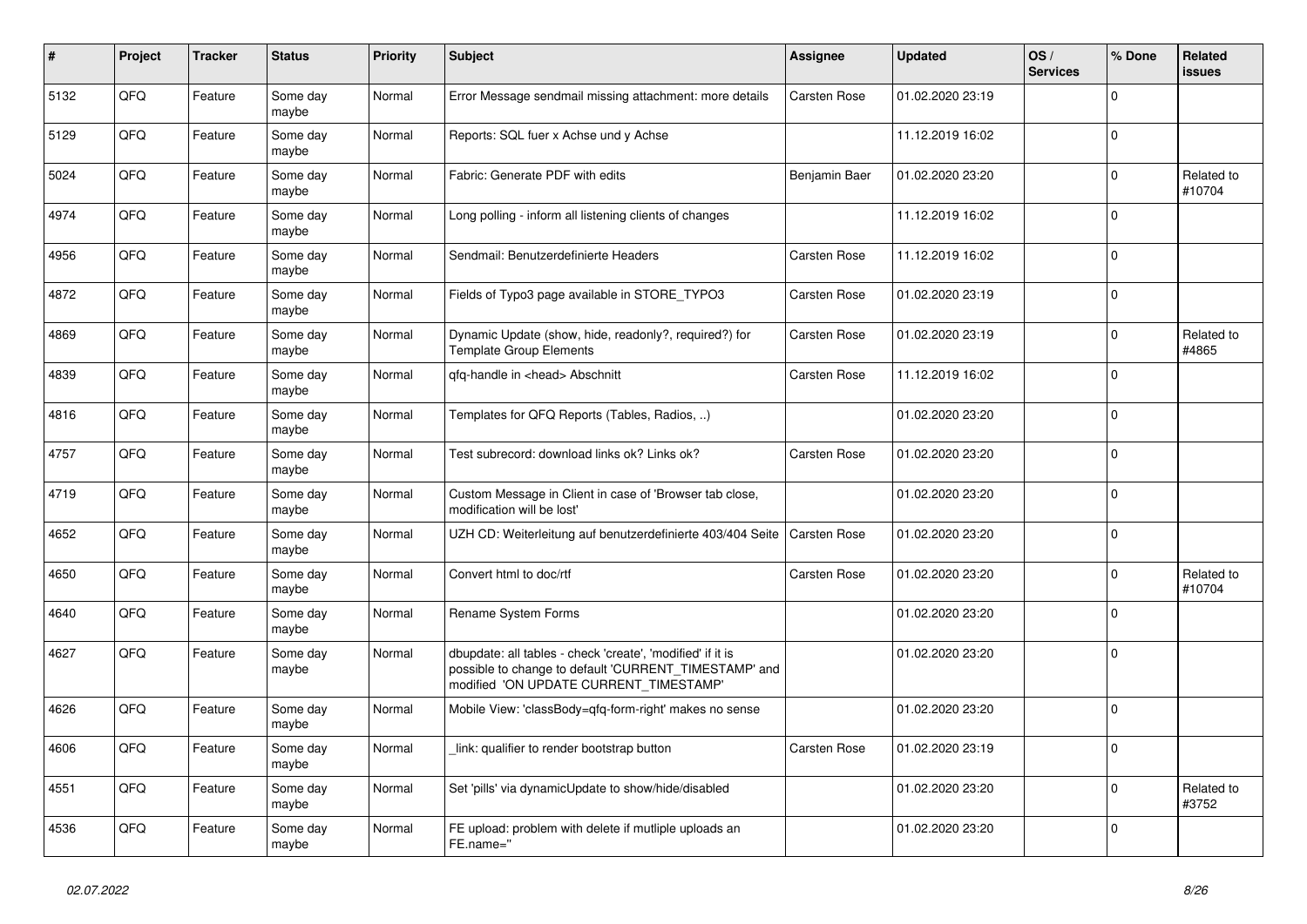| $\sharp$ | Project | <b>Tracker</b> | <b>Status</b>     | <b>Priority</b> | <b>Subject</b>                                                                                                          | <b>Assignee</b>     | <b>Updated</b>   | $\log$<br><b>Services</b> | % Done      | Related<br>issues                           |
|----------|---------|----------------|-------------------|-----------------|-------------------------------------------------------------------------------------------------------------------------|---------------------|------------------|---------------------------|-------------|---------------------------------------------|
| 4446     | QFQ     | Feature        | Some day<br>maybe | Normal          | New FE get same feldContainerId as last modifed FE                                                                      |                     | 01.02.2020 23:20 |                           | $\Omega$    |                                             |
| 4445     | QFQ     | Feature        | Some day<br>maybe | Normal          | template group: Option to simulate fieldset                                                                             |                     | 28.06.2021 14:11 |                           | $\mathbf 0$ |                                             |
| 4444     | QFQ     | Feature        | Some day<br>maybe | Normal          | FE.type=upload: detect mime type                                                                                        |                     | 11.12.2019 16:02 |                           | $\Omega$    | Related to<br>#4303                         |
| 4443     | QFQ     | Feature        | Some day<br>maybe | Normal          | Form: multiple secondary tables                                                                                         |                     | 01.02.2020 23:20 |                           | $\Omega$    |                                             |
| 4442     | QFQ     | Feature        | Some day<br>maybe | Normal          | Special Column Name: _link - new symbol G (Glyph) to<br>choose any available symbol                                     |                     | 11.12.2019 16:02 |                           | $\Omega$    |                                             |
| 4440     | QFQ     | Feature        | Some day<br>maybe | Normal          | Manual.rst: explain how to. expand PHP Session to 4h                                                                    |                     | 11.12.2019 16:02 |                           | $\mathbf 0$ |                                             |
| 4439     | QFQ     | Feature        | Some day<br>maybe | Normal          | Log: report all actions fired by an FE Element, incl. the<br>original directive (slaveld, sqllnsert, )                  |                     | 01.02.2020 23:20 |                           | $\Omega$    | Related to<br>#4432,<br>Related to<br>#5458 |
| 4435     | QFQ     | Feature        | Some day<br>maybe | Normal          | Report: striptags - specify allowed tags                                                                                |                     | 01.02.2020 23:20 |                           | $\mathbf 0$ |                                             |
| 4433     | QFQ     | Feature        | Some day<br>maybe | Normal          | Log when SIP will be destroyed by QFQ for any (security)<br>reason                                                      |                     | 01.02.2020 23:20 |                           | $\Omega$    | Related to<br>#4432,<br>Related to<br>#5458 |
| 4420     | QFQ     | Feature        | Some day<br>maybe | Normal          | Client: Local Storage - store the changes of a form, local in<br>the browser.                                           | Benjamin Baer       | 11.12.2019 16:02 |                           | $\Omega$    |                                             |
| 4365     | QFQ     | Feature        | Some day<br>maybe | Normal          | Multi Language: new way of config                                                                                       | <b>Carsten Rose</b> | 01.02.2020 23:20 |                           | $\Omega$    |                                             |
| 4349     | QFQ     | Feature        | Some day<br>maybe | Normal          | link download: downloaded external URL to<br>deliver/concatenate - check mimetipe and handle it correctly               | <b>Carsten Rose</b> | 11.12.2019 16:02 |                           | $\mathbf 0$ |                                             |
| 4343     | QFQ     | Feature        | Some day<br>maybe | Normal          | Link: Classifier to add 'attributes'                                                                                    | <b>Carsten Rose</b> | 01.02.2020 23:20 |                           | $\Omega$    | Related to<br>#14077                        |
| 4330     | QFQ     | Feature        | Some day<br>maybe | Normal          | Error Message: report missing {{ / }} in sqlUpdate, sqlInsert,<br>sqlDelete, sqlAfter, sqlBefore in FE action elements. | Carsten Rose        | 01.02.2020 23:20 |                           | $\mathbf 0$ |                                             |
| 4259     | QFQ     | Feature        | Some day<br>maybe | Normal          | Instant trigger a cron job                                                                                              | Carsten Rose        | 11.12.2019 16:03 |                           | $\Omega$    |                                             |
| 4197     | QFQ     | Feature        | Some day<br>maybe | Normal          | Unit Test fuer JSON Stream von QuickFormQuery.php ><br>doForm()                                                         | Carsten Rose        | 11.12.2019 16:03 |                           | $\mathbf 0$ |                                             |
| 4027     | QFQ     | Feature        | Some day<br>maybe | Normal          | Missing: orange 'check' / 'bullet'                                                                                      |                     | 11.12.2019 16:03 |                           | $\mathbf 0$ |                                             |
| 4026     | QFQ     | Feature        | Some day<br>maybe | Normal          | sqlLog.sql: log number of FE.id                                                                                         | Carsten Rose        | 11.12.2019 16:03 |                           | $\mathbf 0$ | Related to<br>#5458                         |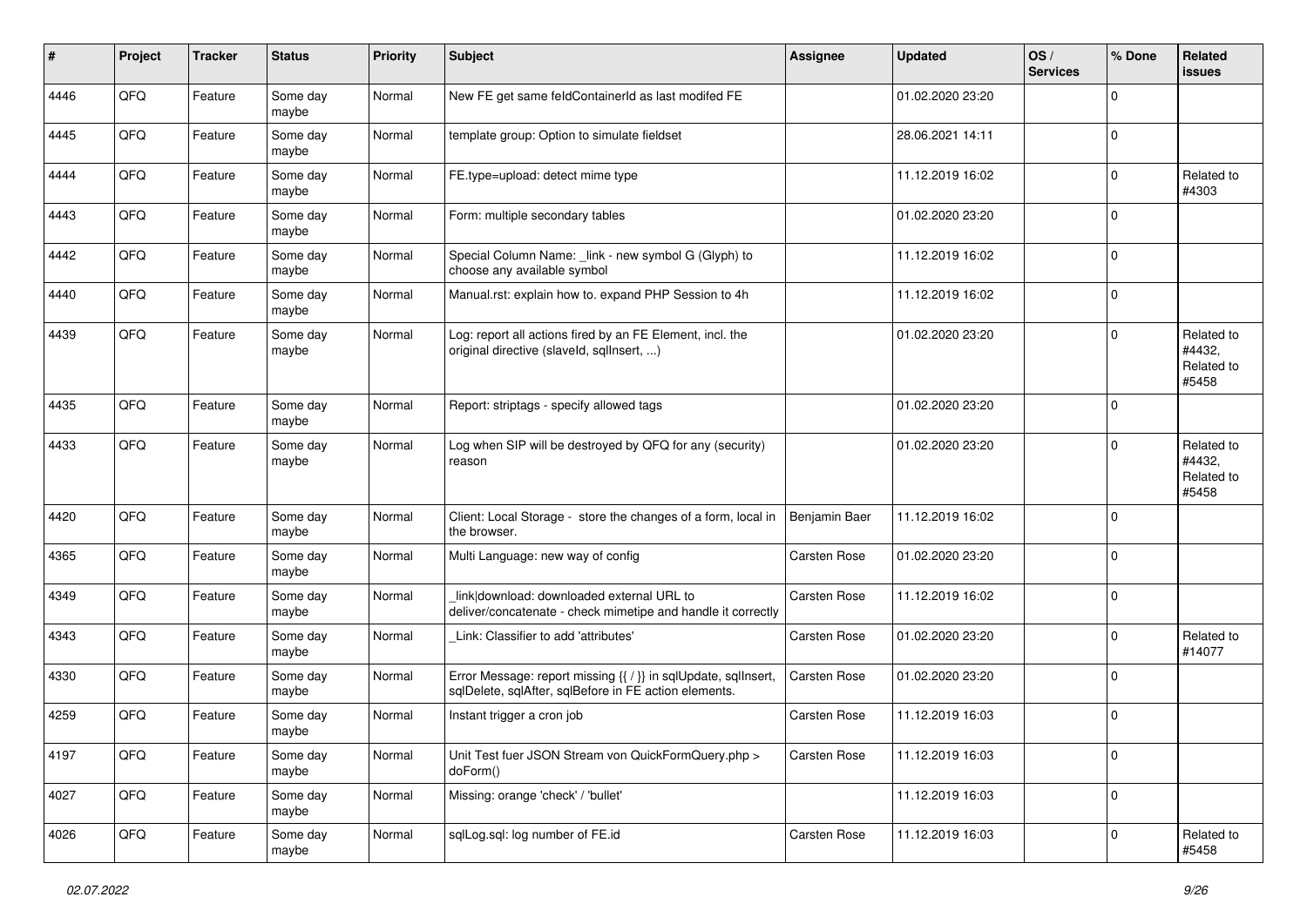| #    | Project | <b>Tracker</b> | <b>Status</b>     | <b>Priority</b> | <b>Subject</b>                                                                                                                                           | <b>Assignee</b>     | <b>Updated</b>   | OS/<br><b>Services</b> | % Done      | Related<br>issues                           |
|------|---------|----------------|-------------------|-----------------|----------------------------------------------------------------------------------------------------------------------------------------------------------|---------------------|------------------|------------------------|-------------|---------------------------------------------|
| 3991 | QFQ     | Feature        | Some day<br>maybe | Normal          | report: Columnname '_skipWrap' skips 'fbeg', 'fend'                                                                                                      | <b>Carsten Rose</b> | 11.12.2019 16:03 |                        | $\mathbf 0$ |                                             |
| 3947 | QFQ     | Feature        | Some day<br>maybe | Normal          | Attack detectect: logout current user                                                                                                                    | Carsten Rose        | 11.12.2019 16:03 |                        | $\Omega$    | Related to<br>#5458.<br>Related to<br>#6299 |
| 3942 | QFQ     | Feature        | Some day<br>maybe | Normal          | Action Elemente: neu generierte IDs via FE weitergeben                                                                                                   | <b>Carsten Rose</b> | 11.12.2019 16:03 |                        | $\mathbf 0$ | Related to<br>#3941                         |
| 3941 | QFQ     | Feature        | Some day<br>maybe | Normal          | sqlAfter: es sollten mehrere moeglich sein                                                                                                               | <b>Carsten Rose</b> | 11.12.2019 16:03 |                        | $\mathbf 0$ | Related to<br>#3942                         |
| 3905 | QFQ     | Feature        | Some day<br>maybe | Normal          | Documentation: Best Practice anhand eines Online<br>Bewerbungstools                                                                                      | <b>Carsten Rose</b> | 11.12.2019 16:03 |                        | $\mathbf 0$ |                                             |
| 3900 | QFQ     | Feature        | Some day<br>maybe | Normal          | Extend documentation of 'Copy / Paste'                                                                                                                   | <b>Carsten Rose</b> | 11.12.2019 16:03 |                        | $\mathbf 0$ | Related to<br>#3899                         |
| 3880 | QFQ     | Feature        | Some day<br>maybe | Normal          | Form 'Form': anlegen einer Tabelle                                                                                                                       |                     | 14.01.2021 10:12 |                        | $\Omega$    |                                             |
| 3879 | QFQ     | Feature        | Some day<br>maybe | Normal          | Form 'FormElement': Beim Feld 'name' rechts in der Notiz<br>einen Link einblenden - a) aktuelle Definition anzeigen, b)<br>Spalte in der Tabelle anlegen |                     | 11.12.2019 16:03 |                        | $\Omega$    |                                             |
| 3878 | QFQ     | Feature        | Some day<br>maybe | Normal          | Form 'FormElement': Spalte 'name' typeAhead mit<br>Spaltennamen der Primarytable.                                                                        |                     | 11.12.2019 16:03 |                        | $\mathbf 0$ |                                             |
| 3877 | QFQ     | Feature        | Some day<br>maybe | Normal          | FormEditor: die Felder die aktuell nicht gebraucht werden<br>nur auf readonly/disabled setzen (nicht ausblenden > das<br>irritiert.                      | <b>Carsten Rose</b> | 11.12.2019 16:03 |                        | $\Omega$    |                                             |
| 3708 | QFQ     | Feature        | Some day<br>maybe | Normal          | Form: input - 'specialchars', 'none'  gewisse tags<br>erlauben, andere verbieten                                                                         | <b>Carsten Rose</b> | 11.12.2019 16:02 |                        | $\Omega$    | Related to<br>#14320                        |
| 3692 | QFQ     | Feature        | Some day<br>maybe | Normal          | QFQ Webseite                                                                                                                                             | Benjamin Baer       | 11.12.2019 16:02 |                        | $\mathbf 0$ | Related to<br>#5033                         |
| 3677 | QFQ     | Feature        | Some day<br>maybe | Normal          | wkhtmltopdf: FE User access prohibited, if client IP changes<br>\$TYPO3_CONF_VARS[FE][lockIP]                                                            | Carsten Rose        | 11.12.2019 16:02 |                        | $\mathbf 0$ |                                             |
| 3666 | QFQ     | Feature        | Some day<br>maybe | Normal          | a) Performance Messung: mysql_real_escape_string() im<br>Vergleich zu str_replace(), b) doppeltes Aufrufen von<br>mysql_real_escape_string()             | Carsten Rose        | 11.12.2019 16:02 |                        | $\mathbf 0$ |                                             |
| 3646 | QFQ     | Feature        | Some day<br>maybe | Normal          | Moeglichkeit HTML Tags in Reports auszugeben (zu<br>enkodieren: htmlspecialchars)                                                                        |                     | 11.12.2019 16:02 |                        | $\mathbf 0$ | Related to<br>#14320                        |
| 3617 | QFQ     | Feature        | Some day<br>maybe | Normal          | Load javascripts at bottom                                                                                                                               |                     | 11.12.2019 16:02 |                        | $\mathbf 0$ |                                             |
| 3495 | QFQ     | Feature        | Some day<br>maybe | Normal          | Predifined Parameter werden nicht in '+' (add new record)<br>SIP gerendert.                                                                              |                     | 11.12.2019 16:02 |                        | $\mathbf 0$ |                                             |
| 3458 | QFQ     | Feature        | Some day<br>maybe | Normal          | Display 'Edit Form Element'-Checkbox on form: should<br>depend on FE Group                                                                               | Carsten Rose        | 11.12.2019 16:02 |                        | $\mathbf 0$ | Related to<br>#3447                         |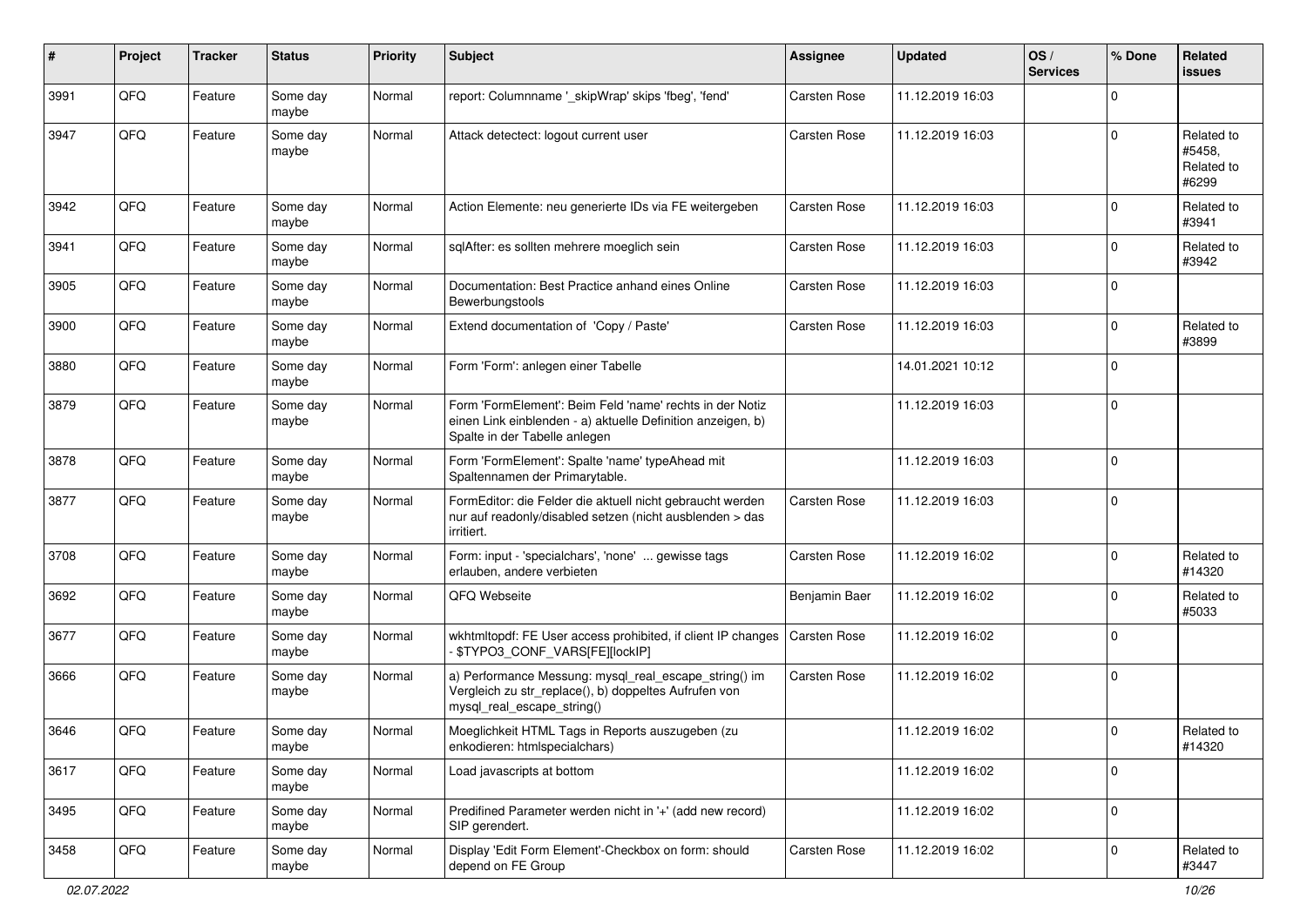| #    | Project | <b>Tracker</b> | <b>Status</b>     | <b>Priority</b> | Subject                                                                                                            | <b>Assignee</b>     | <b>Updated</b>   | OS/<br><b>Services</b> | % Done      | Related<br>issues                           |
|------|---------|----------------|-------------------|-----------------|--------------------------------------------------------------------------------------------------------------------|---------------------|------------------|------------------------|-------------|---------------------------------------------|
| 3457 | QFQ     | Feature        | Some day<br>maybe | Normal          | LDAP: concat multi values to one single entry                                                                      | Carsten Rose        | 11.12.2019 16:02 |                        | 0           |                                             |
| 3415 | QFQ     | Feature        | Some day<br>maybe | Normal          | FE Login Box Templatefile                                                                                          | Benjamin Baer       | 11.12.2019 16:02 |                        | $\mathbf 0$ |                                             |
| 3402 | QFQ     | Feature        | Some day<br>maybe | Normal          | Syntax Highlighting via CodeMirror                                                                                 | Carsten Rose        | 11.12.2019 16:02 |                        | 100         | Related to<br>#3207                         |
| 3385 | QFQ     | Feature        | Some day<br>maybe | Normal          | templateGroup: insert/update/delete non primary records                                                            | Carsten Rose        | 11.12.2019 16:02 |                        | 0           |                                             |
| 3350 | QFQ     | Feature        | Some day<br>maybe | Normal          | FormEditor: Hilfetext hinter 'checktype'                                                                           | Carsten Rose        | 11.12.2019 16:02 |                        | $\mathbf 0$ |                                             |
| 3332 | QFQ     | Feature        | Some day<br>maybe | Normal          | Uploads: Thumbnails, Details zum hochgeladenen File                                                                | Carsten Rose        | 11.12.2019 16:02 |                        | 0           | Related to<br>#3264,<br>Related to<br>#5333 |
| 3331 | QFQ     | Feature        | Some day<br>maybe | Normal          | Default Tooltip fuer _page? Links: mit Form und Record ID                                                          | <b>Carsten Rose</b> | 11.12.2019 16:02 |                        | $\mathbf 0$ |                                             |
| 3291 | QFQ     | Feature        | Some day<br>maybe | Normal          | AutoCron websiteToken                                                                                              | <b>Carsten Rose</b> | 11.12.2019 16:02 |                        | 0           | Related to<br>#4250                         |
| 3285 | QFQ     | Feature        | Some day<br>maybe | Normal          | Zeichenlimit pro Feld: textarea / editor                                                                           | <b>Carsten Rose</b> | 11.12.2019 16:02 |                        | $\Omega$    |                                             |
| 3267 | QFQ     | Feature        | Some day<br>maybe | Normal          | 2 Forms auf einer Seite: real + Read only                                                                          | <b>Carsten Rose</b> | 11.12.2019 16:03 |                        | 0           |                                             |
| 3216 | QFQ     | Feature        | Some day<br>maybe | Normal          | dynamic update für checkbox label2                                                                                 | Carsten Rose        | 11.12.2019 16:03 |                        | $\mathbf 0$ | Related to<br>#2081                         |
| 2995 | QFQ     | Feature        | Some day<br>maybe | Normal          | Dropdown JQuery Plugin: 'chosen' - Moeglichkeit um Select<br>Listen mehr Funktion zu geben. Kein Bootstrap noetig. | Carsten Rose        | 11.12.2019 16:03 |                        | $\Omega$    |                                             |
| 2950 | QFQ     | Feature        | Some day<br>maybe | Normal          | Inhalt QFQ Records als File                                                                                        |                     | 11.12.2019 16:03 |                        | $\mathbf 0$ |                                             |
| 2084 | QFQ     | Feature        | Some day<br>maybe | Normal          | Mailto mit encryption: Subrecord                                                                                   | <b>Carsten Rose</b> | 11.12.2019 16:03 |                        | 0           | Related to<br>#2082                         |
| 1946 | QFQ     | Feature        | Some day<br>maybe | Normal          | Kontrolle ob der ReadOnly Modus bei den<br>Formularelementen korrekt implementiert ist                             | Carsten Rose        | 11.12.2019 16:03 |                        | $\mathbf 0$ |                                             |
| 1635 | QFQ     | Feature        | Some day<br>maybe | Normal          | QFQ Extension content record: weitere Optionen<br>einblenden.                                                      | Carsten Rose        | 11.12.2019 16:03 |                        | $\mathbf 0$ |                                             |
| 1623 | QFQ     | Feature        | Some day<br>maybe | Normal          | RealURL                                                                                                            |                     | 11.12.2019 16:03 |                        | 30          |                                             |
| 1510 | QFQ     | Feature        | Some day<br>maybe | Normal          | jquery von google laden, falls das nicht geht lokal                                                                |                     | 11.12.2019 16:03 |                        | $\pmb{0}$   |                                             |
| 1253 | QFQ     | Feature        | Some day<br>maybe | Normal          | QF: Colorpicker                                                                                                    |                     | 11.12.2019 16:03 |                        | $\pmb{0}$   |                                             |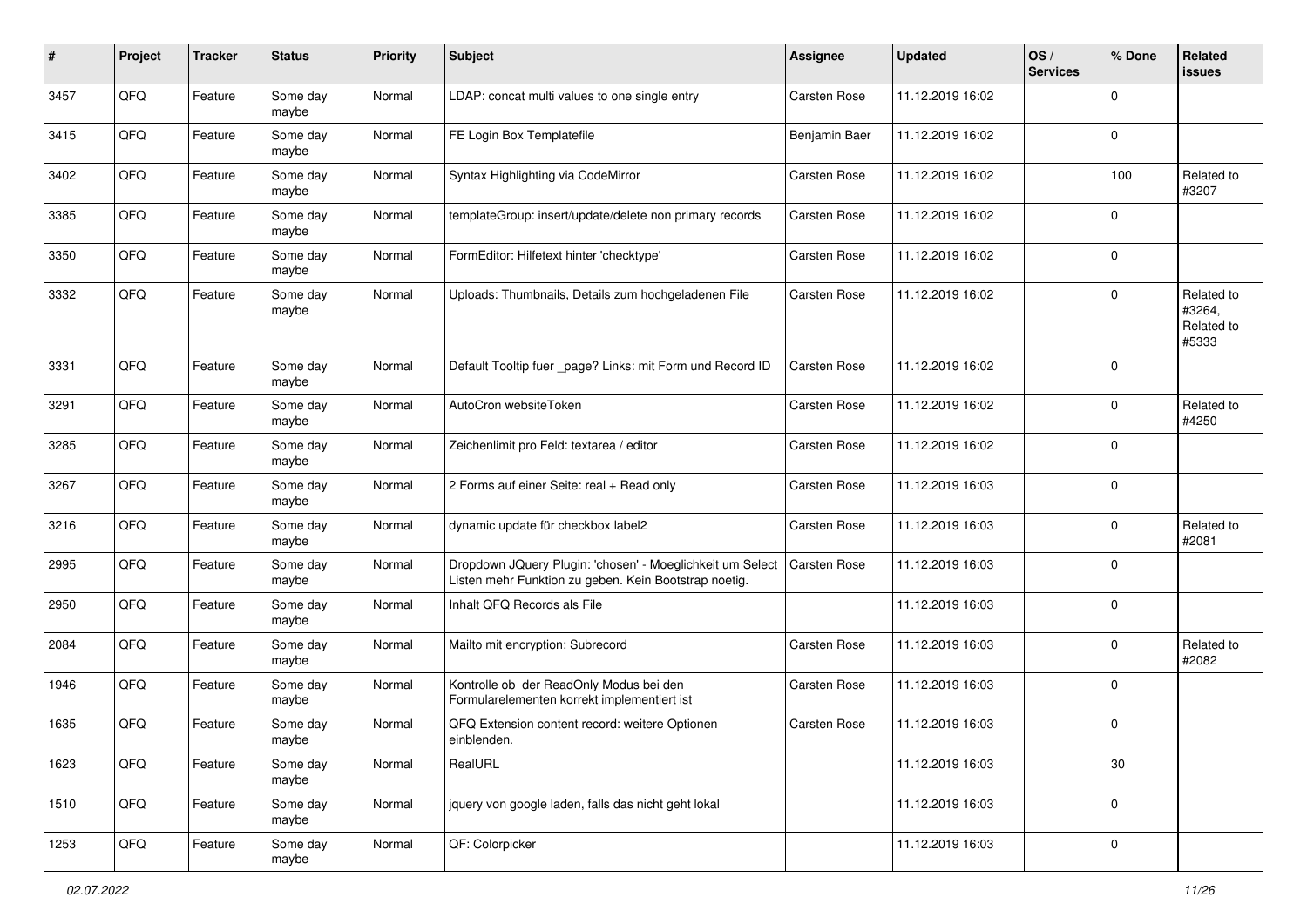| ∦    | Project | <b>Tracker</b> | <b>Status</b>     | <b>Priority</b> | <b>Subject</b>                                                                                                       | <b>Assignee</b>     | <b>Updated</b>   | OS/<br><b>Services</b> | % Done      | Related<br>issues                              |
|------|---------|----------------|-------------------|-----------------|----------------------------------------------------------------------------------------------------------------------|---------------------|------------------|------------------------|-------------|------------------------------------------------|
| 1251 | QFQ     | Feature        | Some day<br>maybe | Normal          | QF: Combo                                                                                                            |                     | 11.12.2019 16:03 |                        | 0           |                                                |
| 1234 | QFQ     | Feature        | Some day<br>maybe | Normal          | QF: Record numbering: Im Grid soll in Spalte 1optional die<br>laufende Nummer der Records angezeigt werden.          |                     | 01.02.2020 23:20 |                        | 0           |                                                |
| 955  | QFQ     | Feature        | Some day<br>maybe | Normal          | QF: Notizen vor/nach dem Form                                                                                        |                     | 01.02.2020 23:20 |                        | $\Omega$    |                                                |
| 9669 | QFQ     | <b>Bug</b>     | Some day<br>maybe | Normal          | Checkbox / Template Group: radio/checkbox visible broken<br>after 'add'                                              | Carsten Rose        | 16.06.2021 13:47 |                        | 0           | Related to<br>#8091                            |
| 9281 | QFQ     | Bug            | Some day<br>maybe | Normal          | Allow STRICT_TRANS_TABLES                                                                                            | <b>Carsten Rose</b> | 02.01.2021 18:43 |                        | $\Omega$    |                                                |
| 9126 | QFQ     | <b>Bug</b>     | Some day<br>maybe | Normal          | hidden Form elements are present in page source                                                                      |                     | 02.01.2021 18:41 |                        | 0           |                                                |
| 9024 | QFQ     | <b>Bug</b>     | Some day<br>maybe | Normal          | QFQ Einarbeitung                                                                                                     |                     | 01.02.2020 15:56 |                        | $\Omega$    |                                                |
| 9020 | QFQ     | Bug            | Some day<br>maybe | Normal          | radio mit buttonClass und dynamicUpdate lassen sich nicht<br>kombinieren                                             |                     | 11.12.2019 16:01 |                        | 0           |                                                |
| 8106 | QFQ     | Bug            | Some day<br>maybe | Normal          | Dynamic Update: Feld kann nicht auf empty zurückgesetzt<br>werden                                                    | Carsten Rose        | 11.12.2019 16:01 |                        | $\mathbf 0$ |                                                |
| 7402 | QFQ     | <b>Bug</b>     | Some day<br>maybe | Normal          | thumbnail cache: outdated picture when permission denied<br>and permission resolved.                                 |                     | 01.02.2020 23:20 |                        | $\Omega$    |                                                |
| 7281 | QFQ     | <b>Bug</b>     | Some day<br>maybe | Normal          | Subrecords: on large screen separator line too short                                                                 |                     | 01.02.2020 23:19 |                        | $\Omega$    |                                                |
| 7101 | QFQ     | Bug            | Some day<br>maybe | Normal          | 'form' in SIP and 'report' - breaks                                                                                  |                     | 01.02.2020 23:20 |                        | $\Omega$    |                                                |
| 5991 | QFQ     | <b>Bug</b>     | Some day<br>maybe | Normal          | URLs with ' ' or long parameter are problematic                                                                      | Carsten Rose        | 01.02.2020 23:19 |                        | $\Omega$    |                                                |
| 5877 | QFQ     | Bug            | Some day<br>maybe | Normal          | FE.type=note:bsColumn strange behaviour                                                                              |                     | 01.02.2020 23:19 |                        | $\mathbf 0$ |                                                |
| 5768 | QFQ     | <b>Bug</b>     | Some day<br>maybe | Normal          | '{{pageLanguage:T}}' missing if QFQ is called via api                                                                | <b>Carsten Rose</b> | 01.02.2020 23:19 |                        | 0           |                                                |
| 5706 | QFQ     | <b>Bug</b>     | Some day<br>maybe | Normal          | upload: fileDestination needs to be sanatized                                                                        | Carsten Rose        | 01.02.2020 23:19 |                        | $\mathbf 0$ |                                                |
| 5557 | QFQ     | <b>Bug</b>     | Some day<br>maybe | Normal          | Form load: STORE_RECORD filled, but should be empty                                                                  | <b>Carsten Rose</b> | 01.02.2020 23:19 |                        | $\mathbf 0$ |                                                |
| 5021 | QFQ     | <b>Bug</b>     | Some day<br>maybe | Normal          | FE.typ=extra - during save displays error 'datum2' already<br>filled in STORE_SIP - the value is stored nevertheless | Carsten Rose        | 01.02.2020 23:19 |                        | 0           | Related to<br>#3875                            |
| 4771 | QFG     | <b>Bug</b>     | Some day<br>maybe | Normal          | gfg: select-down-values empty after save (edit-form for<br>program administrators)                                   | Carsten Rose        | 01.02.2020 23:20 |                        | 0           | Related to<br>#4549, Has<br>duplicate<br>#4282 |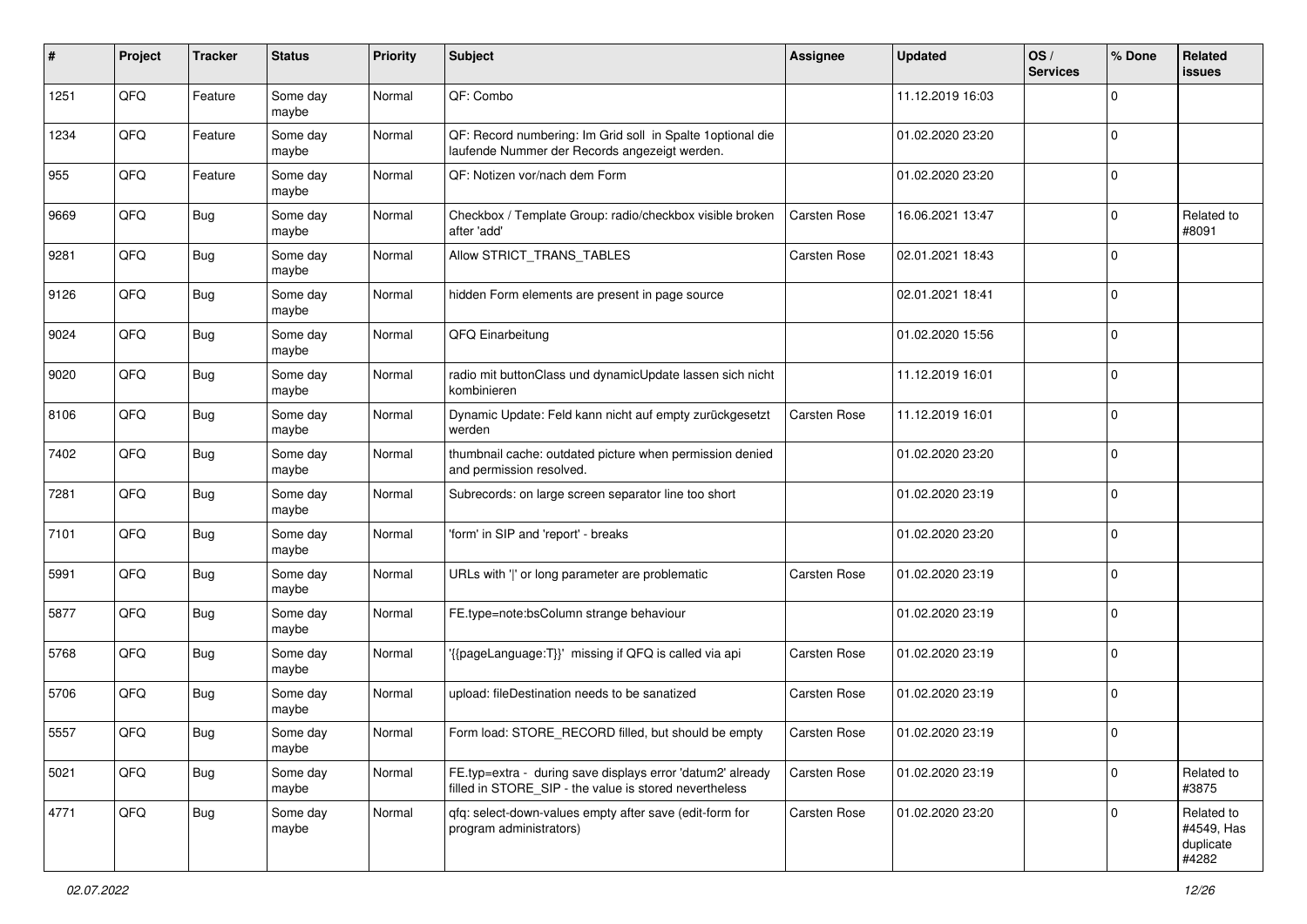| #    | Project | <b>Tracker</b> | <b>Status</b>     | <b>Priority</b> | Subject                                                                                                                                                  | <b>Assignee</b>     | <b>Updated</b>   | OS/<br><b>Services</b> | % Done      | Related<br><b>issues</b>                    |
|------|---------|----------------|-------------------|-----------------|----------------------------------------------------------------------------------------------------------------------------------------------------------|---------------------|------------------|------------------------|-------------|---------------------------------------------|
| 4659 | QFQ     | Bug            | Some day<br>maybe | Normal          | infoButtonExtra                                                                                                                                          | Carsten Rose        | 01.02.2020 23:20 |                        | $\mathbf 0$ |                                             |
| 4651 | QFQ     | Bug            | Some day<br>maybe | Normal          | 'Loading document" Modal wird angezeigt bei uzhcd type=2<br>Ansicht                                                                                      | <b>Carsten Rose</b> | 01.02.2020 23:20 |                        | $\mathbf 0$ |                                             |
| 4583 | QFQ     | Bug            | Some day<br>maybe | Normal          | Dynamic Update bei TypeAhead Feldern                                                                                                                     | Carsten Rose        | 01.02.2020 23:19 |                        | $\mathbf 0$ |                                             |
| 4549 | QFQ     | Bug            | Some day<br>maybe | Normal          | TemplateGroups: FE.type SELECT loose selected value<br>after save                                                                                        | Carsten Rose        | 01.02.2020 23:20 |                        | $\mathbf 0$ | Related to<br>#4548.<br>Related to<br>#4771 |
| 4546 | QFQ     | Bug            | Some day<br>maybe | Normal          | NH: SIP storage is destroyed                                                                                                                             |                     | 01.02.2020 23:20 |                        | $\mathbf 0$ |                                             |
| 4528 | QFQ     | Bug            | Some day<br>maybe | Normal          | extraButtonLock mit SQLAhead Bug                                                                                                                         | Carsten Rose        | 01.02.2020 23:19 |                        | $\mathbf 0$ |                                             |
| 4454 | QFQ     | <b>Bug</b>     | Some day<br>maybe | Normal          | Required Elements: multiple elements in a row - whole row<br>marked if only one input is empty.                                                          | Benjamin Baer       | 01.02.2020 23:20 |                        | $\mathbf 0$ |                                             |
| 4441 | QFQ     | Bug            | Some day<br>maybe | Normal          | \$ SERVER Vars sollten nur aus dem Store genommen<br>werden - Code entsprechend anpassen.                                                                |                     | 11.12.2019 16:02 |                        | $\mathbf 0$ |                                             |
| 4398 | QFQ     | <b>Bug</b>     | Some day<br>maybe | Normal          | Typeahead: mouse click in a prefilled input opens a single<br>item dropdown with the current value - click on it seems to<br>set the value, not the key. | Benjamin Baer       | 01.02.2020 23:20 |                        | $\mathbf 0$ | Related to<br>#4457                         |
| 4328 | QFQ     | <b>Bug</b>     | Some day<br>maybe | Normal          | Error Message: Show FE name/number on problems in FE                                                                                                     | Carsten Rose        | 01.02.2020 23:20 |                        | $\mathbf 0$ |                                             |
| 4293 | QFQ     | Bug            | Some day<br>maybe | Normal          | Download broken if token 'd:' is missing - but no error<br>message                                                                                       | Carsten Rose        | 11.12.2019 16:03 |                        | $\mathbf 0$ | Related to<br>#7514                         |
| 4138 | QFQ     | Bug            | Some day<br>maybe | Normal          | _style fehlt                                                                                                                                             |                     | 11.12.2019 16:03 |                        | $\mathbf 0$ |                                             |
| 4122 | QFQ     | Bug            | Some day<br>maybe | Normal          | file: Render Mode hat keinen Effekt                                                                                                                      |                     | 11.12.2019 16:03 |                        | $\mathbf 0$ |                                             |
| 4092 | QFQ     | Bug            | Some day<br>maybe | Normal          | 1) Logging verbessern wann welches FE warum<br>ausgefuehrt wird, 2) Documentation: Best Practice<br>Template Group                                       | Carsten Rose        | 01.02.2020 23:19 |                        | $\mathbf 0$ | Related to<br>#3504                         |
| 4008 | QFQ     | <b>Bug</b>     | Some day<br>maybe | Normal          | FormElemen.type=sendmail: wrong 'TO' if 'real<br>name <rea@mail.to>' is used</rea@mail.to>                                                               | <b>Carsten Rose</b> | 11.12.2019 16:03 |                        | $\mathbf 0$ |                                             |
| 3895 | QFQ     | Bug            | Some day<br>maybe | Normal          | typeahead pedantic: on lehrkredit Idap webpass - if only one   Carsten Rose<br>person is in dropdown, such person can't be selected                      |                     | 11.12.2019 16:03 |                        | $\mathbf 0$ |                                             |
| 3882 | QFQ     | Bug            | Some day<br>maybe | Normal          | templateGroup: disable 'add' if limit is reached - funktioniert<br>nicht wenn bereits records existierten                                                | Carsten Rose        | 11.12.2019 16:03 |                        | $\mathbf 0$ |                                             |
| 3811 | QFQ     | <b>Bug</b>     | Some day<br>maybe | Normal          | Dynamic Update: extraButtonInfo - Text aktualisieren                                                                                                     | Carsten Rose        | 11.12.2019 16:03 |                        | $\mathbf 0$ | Related to<br>#11517                        |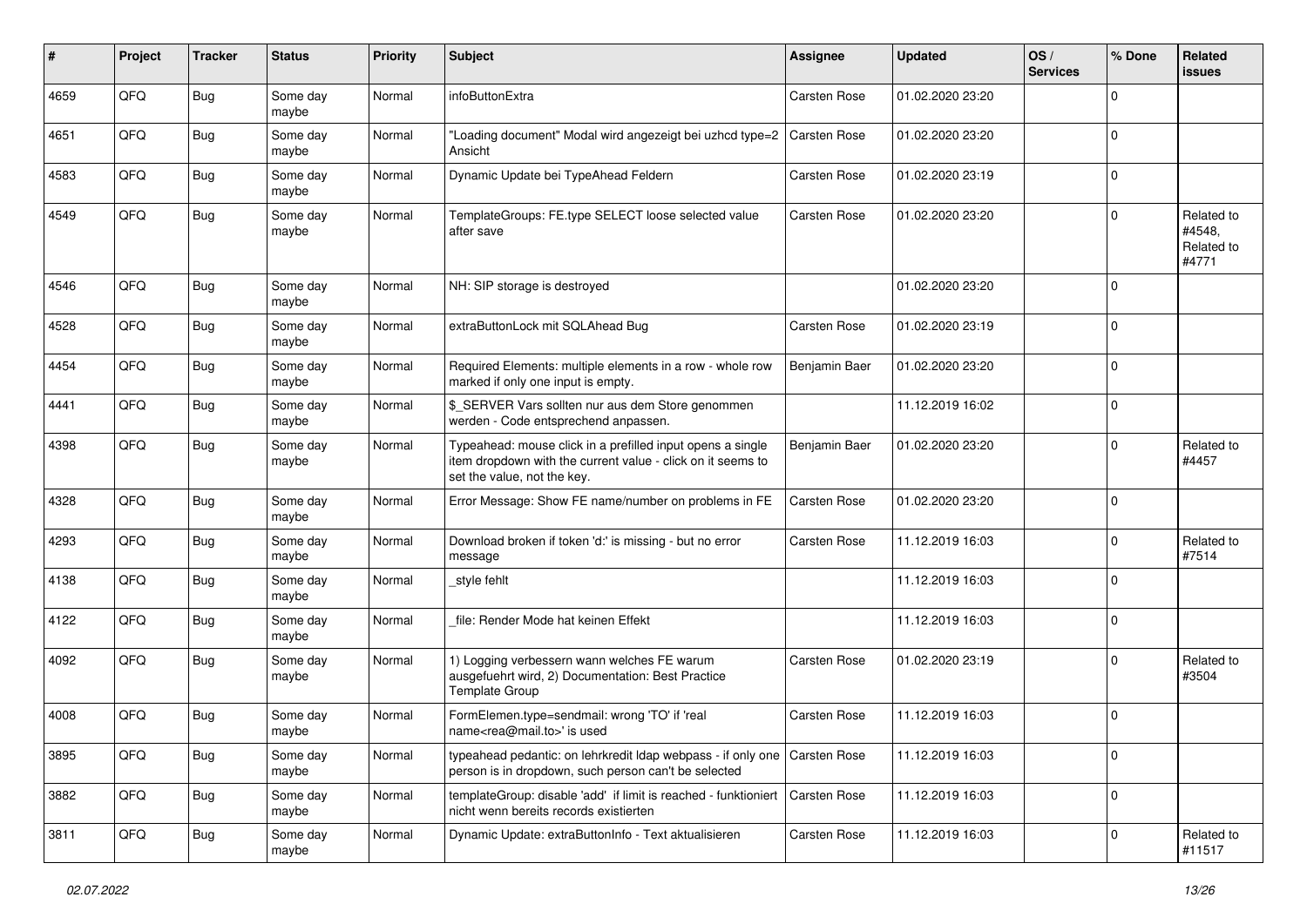| #     | Project | <b>Tracker</b> | <b>Status</b>              | <b>Priority</b> | <b>Subject</b>                                                                                                               | <b>Assignee</b>     | <b>Updated</b>   | OS/<br><b>Services</b> | % Done      | Related<br><b>issues</b>                    |
|-------|---------|----------------|----------------------------|-----------------|------------------------------------------------------------------------------------------------------------------------------|---------------------|------------------|------------------------|-------------|---------------------------------------------|
| 3750  | QFQ     | Bug            | Some day<br>maybe          | Normal          | FE in a row: if one violates check, all are red                                                                              | Carsten Rose        | 11.12.2019 16:03 |                        | $\Omega$    |                                             |
| 3682  | QFQ     | <b>Bug</b>     | Some day<br>maybe          | Normal          | Dynamic update: Radio buttons                                                                                                | Carsten Rose        | 11.12.2019 16:02 |                        | $\mathbf 0$ |                                             |
| 3613  | QFQ     | <b>Bug</b>     | Some day<br>maybe          | Normal          | note /note unchecked -> note div (col-md) wird weiterhin<br>gerendert                                                        | Elias Villiger      | 01.02.2020 23:19 |                        | 100         |                                             |
| 3588  | QFQ     | Bug            | Some day<br>maybe          | Normal          | templateGroup: versteckte Elemente werden weiterhin<br>gespeichert.                                                          | <b>Carsten Rose</b> | 11.12.2019 16:02 |                        | $\mathbf 0$ |                                             |
| 3349  | QFQ     | <b>Bug</b>     | Some day<br>maybe          | Normal          | config.qfq.ini: a) vertraegt keine '=' im Value (z.B. Passwort)<br>b) Values sollten in ticks einschliessbar sein (spaces, ) | <b>Carsten Rose</b> | 11.12.2019 16:02 |                        | $\mathbf 0$ |                                             |
| 3130  | QFQ     | <b>Bug</b>     | Some day<br>maybe          | Normal          | Debug Info's nicht korrekt nach 'New > Save'.                                                                                | Carsten Rose        | 11.12.2019 16:03 |                        | $\mathbf 0$ | Related to<br>#3253                         |
| 2643  | QFQ     | <b>Bug</b>     | Some day<br>maybe          | Normal          | Zend / PHP Webinars anschauen                                                                                                | Carsten Rose        | 01.02.2020 15:56 |                        | $\mathbf 0$ |                                             |
| 2063  | QFQ     | <b>Bug</b>     | Some day<br>maybe          | Normal          | Pills auf 'inaktiv' setzen falls keine Element auf dem Pill<br>sichtbar sind.                                                | Benjamin Baer       | 11.12.2019 16:03 |                        | $\mathbf 0$ | Related to<br>#3752                         |
| 13572 | QFQ     | Feature        | Feedback                   | Normal          | Form Load: misleading error message on trying to load non<br>existent primary record                                         | Enis Nuredini       | 16.05.2022 23:16 |                        | 100         |                                             |
| 12584 | QFQ     | Feature        | Feedback                   | Normal          | T3 v10 migration script: replace alias-patterns (v11)                                                                        | Carsten Rose        | 28.05.2022 11:12 |                        | 100         |                                             |
| 10782 | QFQ     | Feature        | Feedback                   | Normal          | Tiny MCE: Image Upload                                                                                                       | Enis Nuredini       | 16.05.2022 23:16 |                        | $\mathbf 0$ | Related to<br>#12452                        |
| 10124 | QFQ     | Feature        | Feedback                   | Normal          | qfq AAI-Login                                                                                                                | Karin Niffeler      | 07.05.2020 09:36 |                        | $\pmb{0}$   |                                             |
| 5894  | QFQ     | Feature        | Feedback                   | Normal          | Typeahead in Report: show/hide rows dynamically                                                                              | Carsten Rose        | 18.02.2022 08:50 |                        | $\Omega$    | Related to<br>#5893,<br>Related to<br>#5885 |
| 13767 | QFQ     | Bug            | Feedback                   | Normal          | date/time-picker: required shows up/down button orange                                                                       | Enis Nuredini       | 16.05.2022 23:16 |                        | $\mathbf 0$ |                                             |
| 12546 | QFQ     | Bug            | Feedback                   | Normal          | Branch 'Development' - Unit Tests mit dirty workaround<br>angepasst                                                          | Carsten Rose        | 19.03.2022 17:48 |                        | $\mathbf 0$ |                                             |
| 11347 | QFQ     | <b>Bug</b>     | Feedback                   | Normal          | If Bedingungen funktionieren nicht korrekt                                                                                   | Christoph Fuchs     | 21.03.2021 20:37 |                        | $\mathbf 0$ |                                             |
| 9898  | QFQ     | Bug            | Feedback                   | Normal          | Formular trotz Timeout gespeichert                                                                                           | Benjamin Baer       | 01.02.2020 15:56 |                        | $\pmb{0}$   |                                             |
| 9535  | QFQ     | Bug            | Feedback                   | Normal          | Report:  AS '_vertical' - column to wide - vertical >> rot45,<br>rotyu                                                       | Benjamin Baer       | 01.02.2020 15:56 |                        | $\pmb{0}$   |                                             |
| 8316  | QFO     | <b>Bug</b>     | Feedback                   | Normal          | Documentation/Behaviour for Nested Queries and<br>Record-Store confusing                                                     | Nicola Chiapolini   | 20.11.2019 09:14 |                        | $\mathbf 0$ |                                             |
| 13566 | QFQ     | Feature        | Ready to sync<br>(develop) | Normal          | Delete config-example.qfq.php file                                                                                           | Carsten Rose        | 23.12.2021 09:25 |                        | $\mathbf 0$ |                                             |
| 13330 | QFO     | Feature        | In Progress                | Normal          | Multi Form: Upload                                                                                                           | Carsten Rose        | 07.11.2021 12:40 |                        | 50          | Related to<br>#9706                         |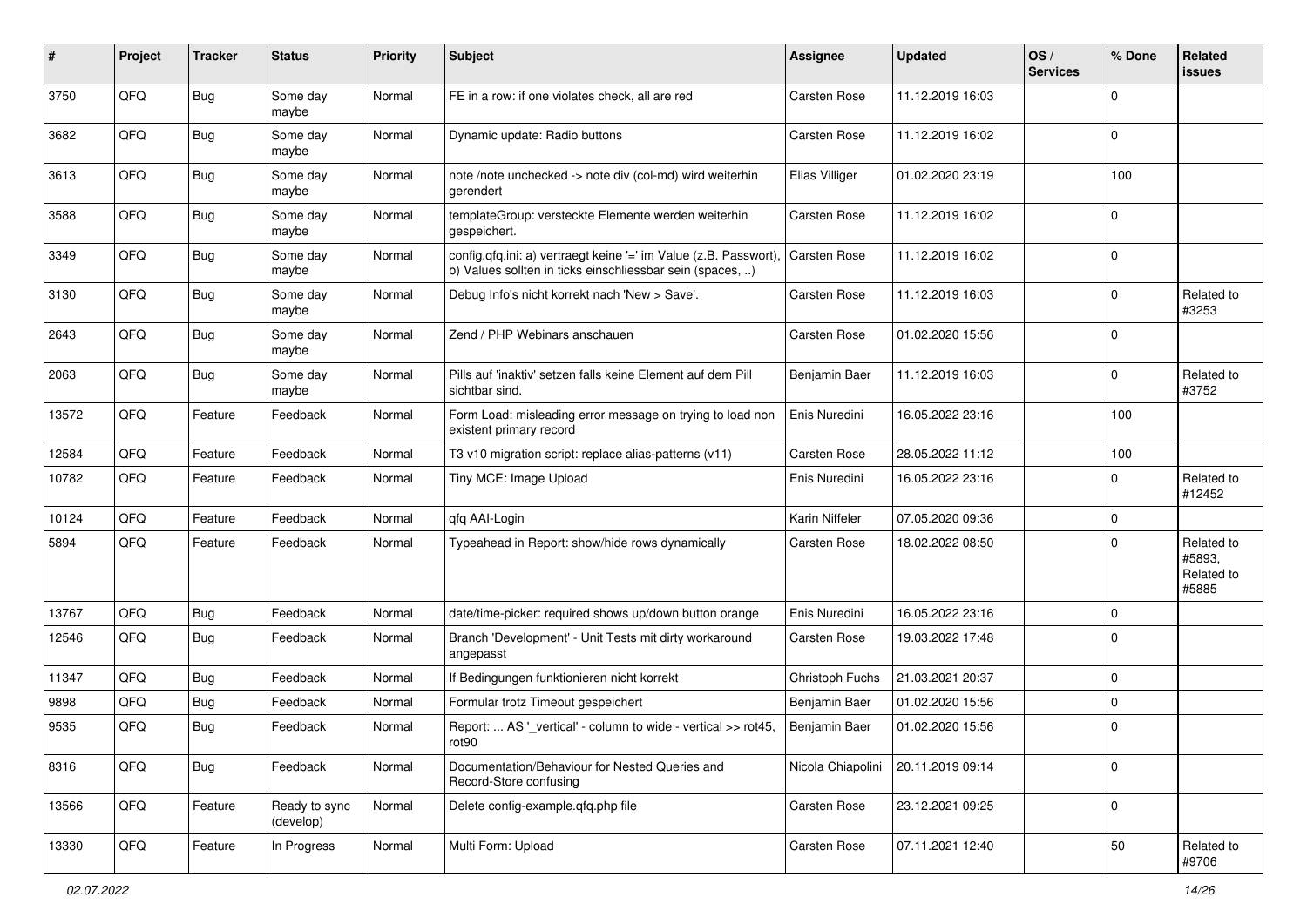| #     | Project | <b>Tracker</b> | <b>Status</b> | <b>Priority</b> | Subject                                          | <b>Assignee</b>     | <b>Updated</b>   | OS/<br><b>Services</b> | % Done      | Related<br>issues                                                                                                              |
|-------|---------|----------------|---------------|-----------------|--------------------------------------------------|---------------------|------------------|------------------------|-------------|--------------------------------------------------------------------------------------------------------------------------------|
| 12630 | QFQ     | Feature        | In Progress   | Normal          | Input: date[time]: min / max values              | Enis Nuredini       | 20.06.2022 18:31 |                        | 0           | Related to<br>#10096,<br>Related to<br>#14302,<br>Related to<br>#14303                                                         |
| 12440 | QFQ     | Feature        | In Progress   | Normal          | Typo3 V10 upgrade (durchfuehren und testen)      | Carsten Rose        | 21.03.2022 09:53 |                        | 50          | Related to<br>#12357,<br>Related to<br>#12067,<br>Related to<br>#10661                                                         |
| 12439 | QFQ     | Feature        | In Progress   | Normal          | TinyMCE Paste from Word & Character Count/Limit  | Carsten Rose        | 05.05.2021 22:15 |                        | $\mathbf 0$ |                                                                                                                                |
| 11980 | QFQ     | Feature        | In Progress   | Normal          | protected verzeichnis MUSS geschützt werden      | Carsten Rose        | 07.09.2021 13:30 |                        | $\mathbf 0$ |                                                                                                                                |
| 11076 | QFQ     | Feature        | In Progress   | Normal          | SELECT  AS _websocket                            | Carsten Rose        | 30.08.2020 17:49 |                        | $\pmb{0}$   |                                                                                                                                |
| 10793 | QFQ     | Feature        | In Progress   | Normal          | <b>Update NPM Packages</b>                       | Carsten Rose        | 07.09.2021 13:25 |                        | $30\,$      |                                                                                                                                |
| 10443 | QFQ     | Feature        | In Progress   | Normal          | Konzept_api / _live                              | <b>Carsten Rose</b> | 07.05.2020 09:39 |                        | 0           |                                                                                                                                |
| 6250  | QFQ     | Feature        | In Progress   | Normal          | Enhance layout: a) Subrecord, b) Subrecord-Title | Carsten Rose        | 01.02.2020 23:22 |                        | $\pmb{0}$   | Related to<br>#5391                                                                                                            |
| 5695  | QFQ     | Feature        | In Progress   | Normal          | Multiform                                        | Carsten Rose        | 02.01.2021 18:38 |                        | $\pmb{0}$   |                                                                                                                                |
| 4194  | QFQ     | Feature        | In Progress   | Normal          | Bootstrap 4 ist jetzt offiziel                   |                     | 03.05.2021 20:47 |                        | 0           | Related to<br>#10114                                                                                                           |
| 14323 | QFQ     | <b>Bug</b>     | In Progress   | Normal          | Report: render=both single - no impact           | Carsten Rose        | 19.06.2022 18:31 |                        | 0           |                                                                                                                                |
| 14175 | QFQ     | <b>Bug</b>     | In Progress   | Normal          | Opening a form with no QFQ Session cookie fails  | Carsten Rose        | 03.06.2022 10:40 |                        | $\pmb{0}$   |                                                                                                                                |
| 11517 | QFQ     | Bug            | In Progress   | Normal          | extraButtonInfo Broken for multiple FormElements | Carsten Rose        | 12.05.2022 13:12 |                        | 0           | Related to<br>#7890,<br>Related to<br>#3811, Has<br>duplicate<br>#10905, Has<br>duplicate<br>#10553, Has<br>duplicate<br>#6779 |
| 10661 | QFQ     | Bug            | In Progress   | Normal          | Typo3 Warnungen                                  | Carsten Rose        | 07.09.2021 13:23 |                        | 0           | Related to<br>#12440                                                                                                           |
| 9691  | QFQ     | <b>Bug</b>     | In Progress   | Normal          | Checkbox: dynamic update > readonly              | Carsten Rose        | 01.02.2020 23:22 |                        | 50          | Related to<br>#9834                                                                                                            |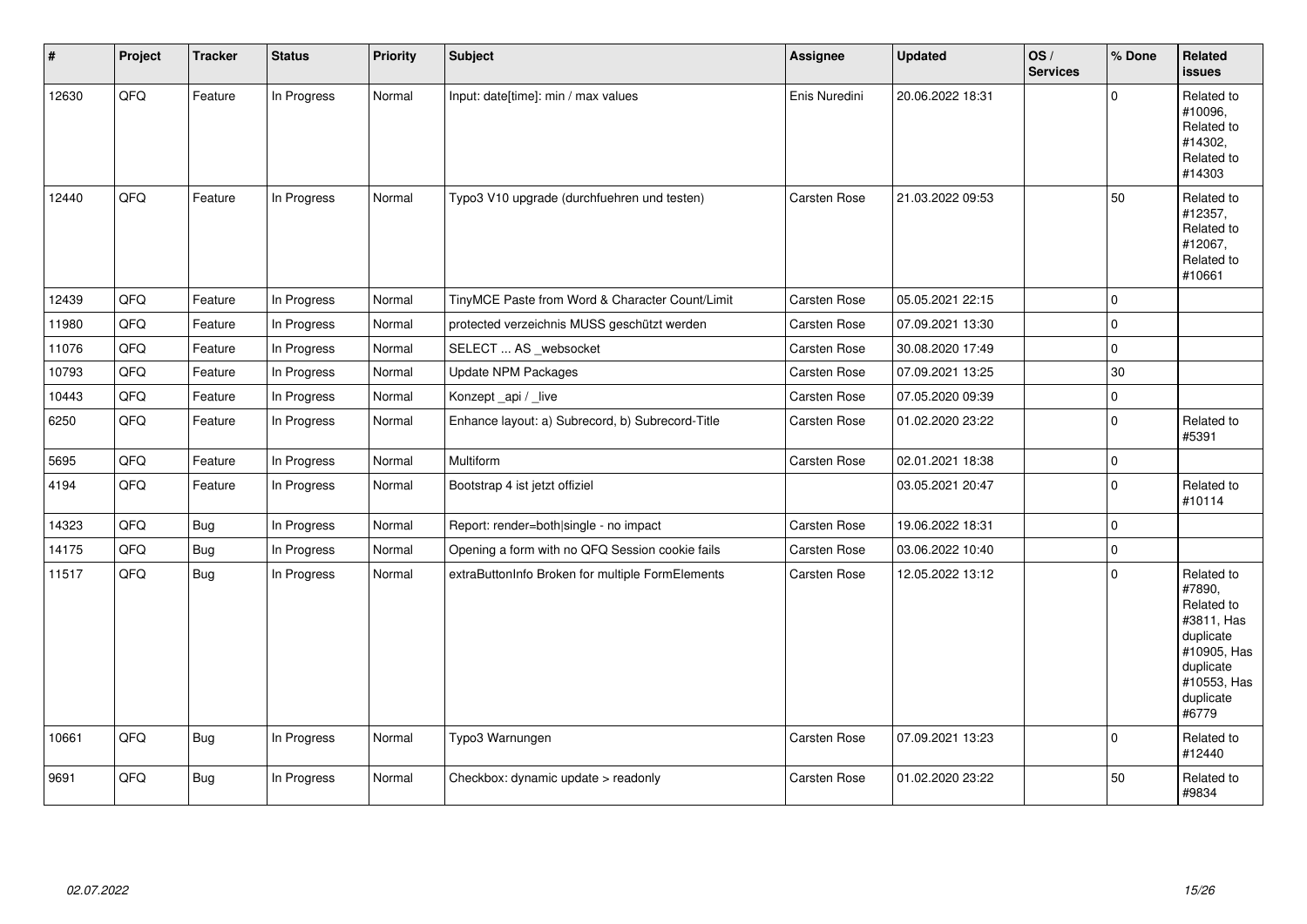| $\vert$ # | Project | <b>Tracker</b> | <b>Status</b> | <b>Priority</b> | <b>Subject</b>                                            | Assignee            | <b>Updated</b>   | OS/<br><b>Services</b> | % Done      | Related<br><b>issues</b>                                                                                                                                              |
|-----------|---------|----------------|---------------|-----------------|-----------------------------------------------------------|---------------------|------------------|------------------------|-------------|-----------------------------------------------------------------------------------------------------------------------------------------------------------------------|
| 14320     | QFQ     | Feature        | ToDo          | Normal          | Allow specific HTML Tags and Attributes: general, TinyMCE | Enis Nuredini       | 17.06.2022 10:44 |                        | $\Omega$    | Related to<br>#12664,<br>Related to<br>#12039,<br>Related to<br>#11702,<br>Related to<br>#7239,<br>Related to<br>#3708,<br>Related to<br>#3646,<br>Related to<br>#880 |
| 12262     | QFQ     | Feature        | ToDo          | Normal          | Form buttons on top: more customable                      | Enis Nuredini       | 17.06.2022 10:44 |                        | $\Omega$    | Related to<br>#13945, Has<br>duplicate<br>#4046, Has<br>duplicate<br>#10080                                                                                           |
| 14303     | QFQ     | <b>Bug</b>     | ToDo          | Normal          | datetime broken with picker                               | Enis Nuredini       | 17.06.2022 09:02 |                        | $\Omega$    | Related to<br>#12630                                                                                                                                                  |
| 13899     | QFQ     | Bug            | ToDo          | Normal          | Selenium: zum laufen bringen                              | Enis Nuredini       | 25.03.2022 10:24 |                        | $\mathbf 0$ |                                                                                                                                                                       |
| 14371     | QFQ     | Feature        | Priorize      | Normal          | LDAP via REPORT                                           | Carsten Rose        | 19.06.2022 16:37 |                        | $\mathsf 0$ |                                                                                                                                                                       |
| 14290     | QFQ     | Feature        | Priorize      | Normal          | FormEditor: Show Table Definition                         | <b>Carsten Rose</b> | 19.06.2022 16:37 |                        | l 0         |                                                                                                                                                                       |
| 13900     | QFQ     | Feature        | Priorize      | Normal          | Selenium: Check das Cookie/PDF funktioniert               | Enis Nuredini       | 25.03.2022 12:45 |                        | $\pmb{0}$   |                                                                                                                                                                       |
| 12504     | QFO     | Feature        | Priorize      | Normal          | sql.log: report fe.id                                     | Carsten Rose        | 05.05.2021 22:09 |                        | $\pmb{0}$   |                                                                                                                                                                       |
| 12503     | QFQ     | Feature        | Priorize      | Normal          | Detect dangerous UPDATE statement with missing WHERE      | Carsten Rose        | 05.05.2021 22:09 |                        | $\pmb{0}$   |                                                                                                                                                                       |
| 12452     | QFQ     | Feature        | Priorize      | Normal          | BaseURL: alsways with '/' at the end                      | Carsten Rose        | 19.06.2022 13:45 |                        | $\mathbf 0$ | Related to<br>#10782                                                                                                                                                  |
| 11320     | QFQ     | Feature        | Priorize      | Normal          | Typo3 Version 10 support                                  | Carsten Rose        | 05.05.2021 22:09 |                        | $\mathbf 0$ |                                                                                                                                                                       |
| 10569     | QFQ     | Feature        | Priorize      | Normal          | link _blank more safe                                     | Enis Nuredini       | 25.03.2022 12:44 |                        | $\Omega$    |                                                                                                                                                                       |
| 10015     | QFG     | Feature        | Priorize      | Normal          | Monospace in Textarea                                     | Carsten Rose        | 03.02.2020 13:40 |                        | $\mathbf 0$ |                                                                                                                                                                       |
| 10012     | QFQ     | Feature        | Priorize      | Normal          | redirectAllMailTo: {{beEmail:T}}                          | <b>Carsten Rose</b> | 08.05.2021 09:54 |                        | $\Omega$    | Related to<br>#12412,<br>Related to<br>#12413,<br>Related to<br>#10011                                                                                                |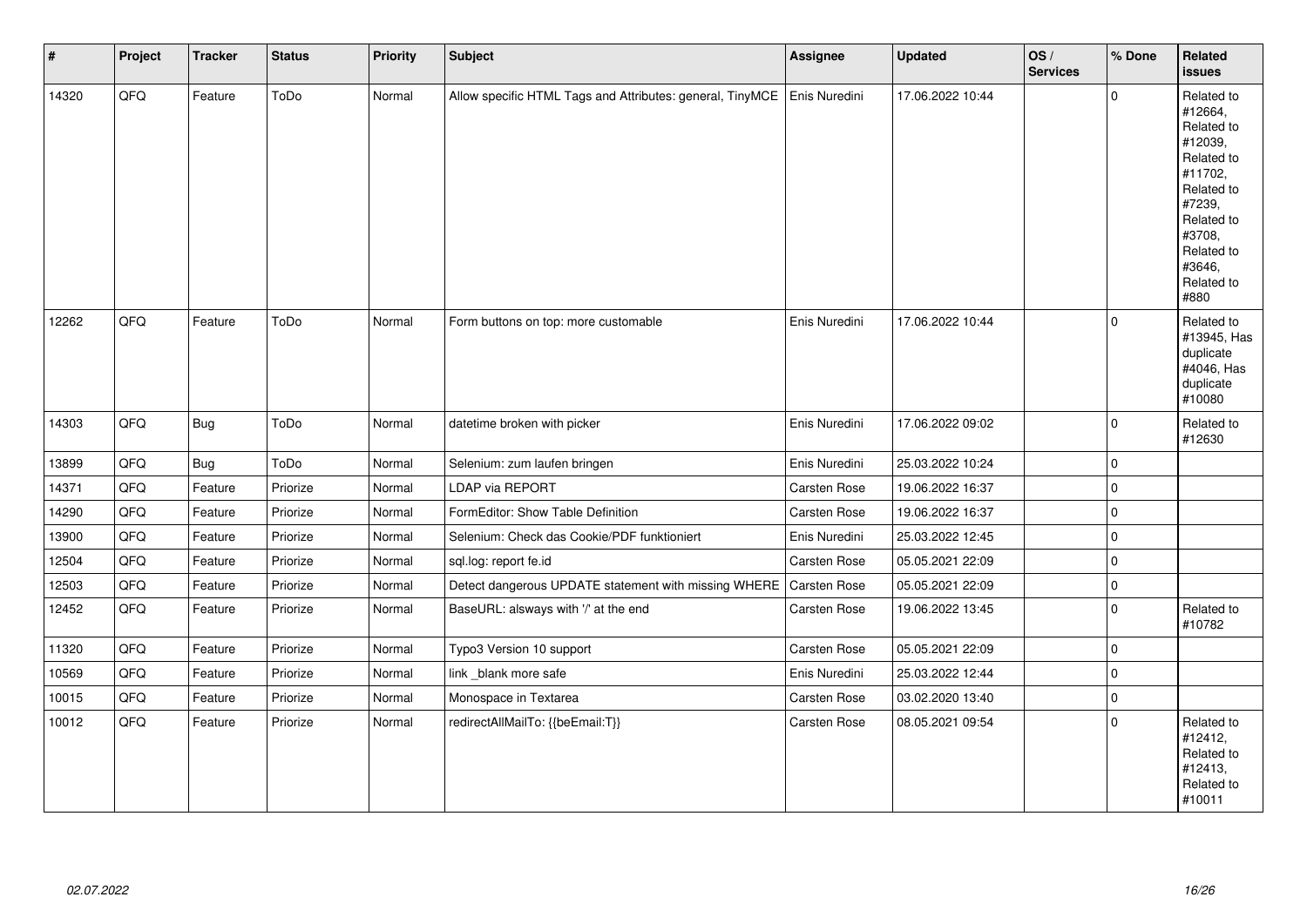| #     | <b>Project</b> | <b>Tracker</b> | <b>Status</b> | <b>Priority</b> | Subject                                                                                           | Assignee            | <b>Updated</b>   | OS/<br><b>Services</b> | % Done      | Related<br><b>issues</b>                      |
|-------|----------------|----------------|---------------|-----------------|---------------------------------------------------------------------------------------------------|---------------------|------------------|------------------------|-------------|-----------------------------------------------|
| 10011 | QFQ            | Feature        | Priorize      | Normal          | Offer new STORE_TYPO3 Variable 'beUser', 'beEmail'                                                | <b>Carsten Rose</b> | 08.05.2021 09:51 |                        | $\Omega$    | Related to<br>#10012,<br>Related to<br>#12511 |
| 10005 | QFQ            | Feature        | Priorize      | Normal          | Report / special column name:  AS calendar                                                        | <b>Carsten Rose</b> | 03.06.2020 17:28 |                        | $\Omega$    |                                               |
| 10003 | QFQ            | Feature        | Priorize      | Normal          | fieldset: stronger visualize group                                                                | Benjamin Baer       | 12.02.2020 08:13 |                        | $\mathbf 0$ |                                               |
| 9968  | QFQ            | Feature        | Priorize      | Normal          | Tooltip in Links for Developer                                                                    | <b>Carsten Rose</b> | 01.02.2020 23:17 |                        | $\mathbf 0$ |                                               |
| 9928  | QFQ            | Feature        | Priorize      | Normal          | SpecialColumnName: a) Deprecated: ' AS "_+tag " ', b)<br>New: ' AS "_ <tag1><tag2>"</tag2></tag1> | Carsten Rose        | 01.02.2020 23:17 |                        | $\mathbf 0$ | Related to<br>#9929                           |
| 9900  | QFQ            | Feature        | Priorize      | Normal          | Generic API Call: tt-content record >> JSON                                                       | <b>Carsten Rose</b> | 01.02.2020 10:13 |                        | $\mathbf 0$ |                                               |
| 9668  | QFQ            | Feature        | Priorize      | Normal          | Form.mode: rename 'hidden' to 'hide'                                                              | <b>Carsten Rose</b> | 05.05.2021 22:14 |                        | $\mathbf 0$ | Related to<br>#6437                           |
| 9394  | QFQ            | Feature        | Priorize      | Normal          | REST: allow for non numerical ids in get requests                                                 | <b>Carsten Rose</b> | 05.05.2021 22:10 |                        | $\mathbf 0$ |                                               |
| 9346  | QFQ            | Feature        | Priorize      | Normal          | beforeSave: check if an upload is given                                                           | <b>Carsten Rose</b> | 11.06.2021 21:18 |                        | $\mathbf 0$ |                                               |
| 9135  | QFQ            | Feature        | Priorize      | Normal          | Progress Bar generic / replace old hourglass download<br>popup                                    | Benjamin Baer       | 03.01.2022 07:43 |                        | $\mathbf 0$ |                                               |
| 8963  | QFQ            | Feature        | Priorize      | Normal          | Setting values in a store: flexible way                                                           | <b>Carsten Rose</b> | 05.05.2021 22:10 |                        | $\mathbf 0$ | Related to<br>#8975                           |
| 8585  | QFQ            | Feature        | Priorize      | Normal          | Enhance Error message for 'unknown form'                                                          | <b>Carsten Rose</b> | 01.02.2020 10:13 |                        | $\Omega$    |                                               |
| 8584  | QFQ            | Feature        | Priorize      | Normal          | FE 'Action' - never assign to Container (except Template<br>Group)                                | <b>Carsten Rose</b> | 01.02.2020 10:13 |                        | $\mathbf 0$ |                                               |
| 8277  | QFQ            | Feature        | Priorize      | Normal          | fe.parameter.default=                                                                             | Carsten Rose        | 01.02.2020 23:17 |                        | $\Omega$    | Related to<br>#8113                           |
| 8044  | QFQ            | Feature        | Priorize      | Normal          | Transaction: a) Form, b) Report                                                                   | <b>Carsten Rose</b> | 05.05.2021 22:14 |                        | $\mathbf 0$ | Related to<br>#8043                           |
| 8034  | QFQ            | Feature        | Priorize      | Normal          | FormElement 'data': 22.22.2222 should not be accepted                                             | <b>Carsten Rose</b> | 01.02.2020 10:13 |                        | $\mathbf 0$ |                                               |
| 7965  | QFQ            | Feature        | Priorize      | Normal          | Input type 'text' with visual format - currency                                                   | Benjamin Baer       | 03.01.2022 07:45 |                        | $\mathbf 0$ |                                               |
| 7730  | QFQ            | Feature        | Priorize      | Normal          | SELECT Box: title in between                                                                      | Benjamin Baer       | 01.02.2020 23:22 |                        | $\mathbf 0$ |                                               |
| 7630  | QFQ            | Feature        | Priorize      | Normal          | detailed error message for simple upload                                                          | <b>Carsten Rose</b> | 01.02.2020 10:13 |                        | 0           |                                               |
| 7522  | QFQ            | Feature        | Priorize      | Normal          | Inserting default index.html to folder (Avoid Apache<br>Indexing)                                 | <b>Carsten Rose</b> | 01.02.2020 10:13 |                        | $\mathbf 0$ |                                               |
| 7290  | QFQ            | Feature        | Priorize      | Normal          | FormEditor: title as textarea if LEN(title)>60                                                    | Carsten Rose        | 01.02.2020 10:13 |                        | 0           | Blocked by<br>#7682                           |
| 7217  | QFQ            | Feature        | Priorize      | Normal          | Download: notice User if `_sip=?` is missing                                                      | <b>Carsten Rose</b> | 01.02.2020 10:13 |                        | $\mathbf 0$ |                                               |
| 6998  | QFQ            | Feature        | Priorize      | Normal          | Form: with debug=on show column information as tooltip of<br>column label                         | Carsten Rose        | 01.02.2020 10:13 |                        | 0           |                                               |
| 6870  | QFQ            | Feature        | Priorize      | Normal          | Click on '_link' triggers an API call                                                             | Benjamin Baer       | 03.01.2022 08:25 |                        | $\pmb{0}$   |                                               |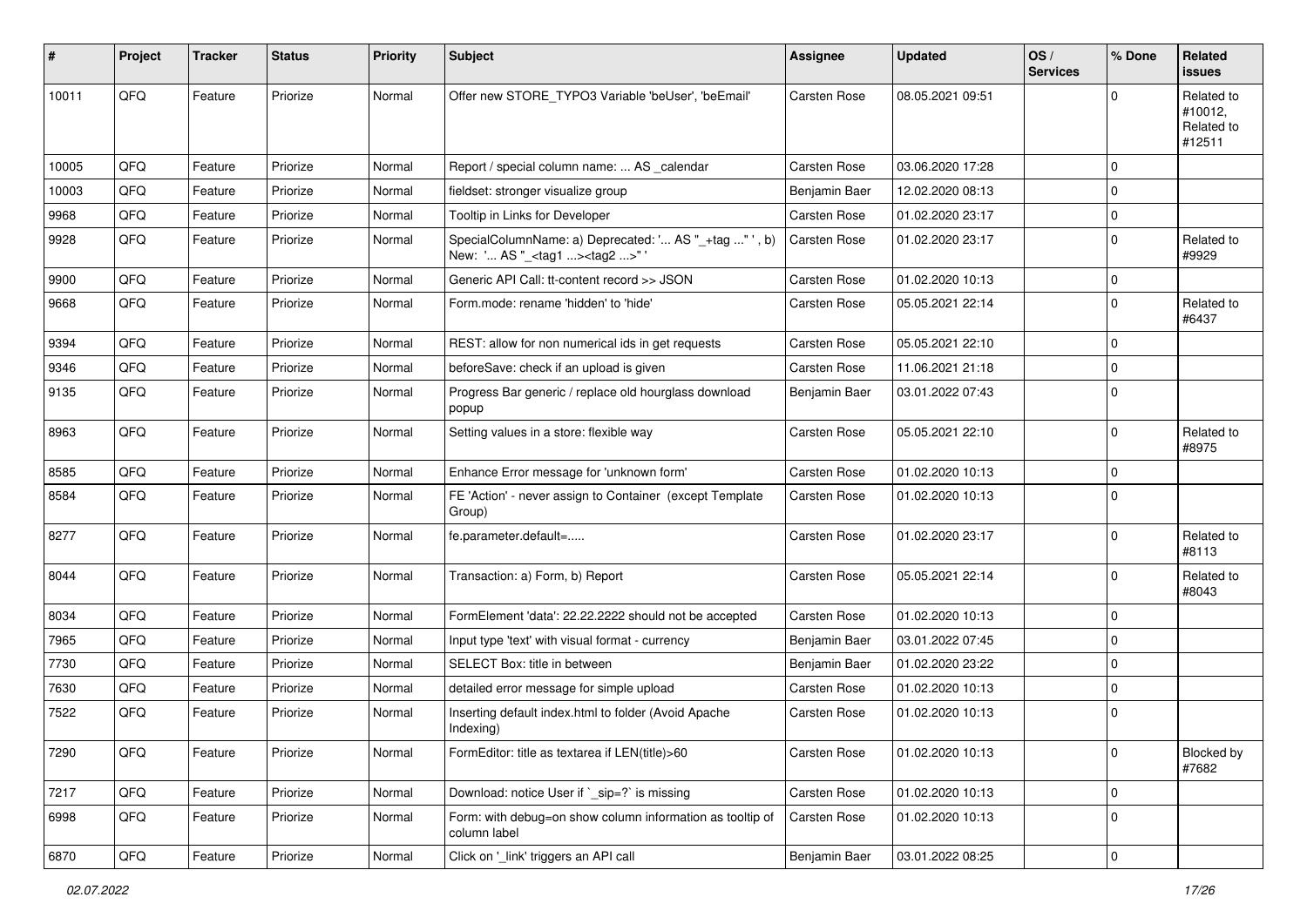| #     | Project | <b>Tracker</b> | <b>Status</b> | <b>Priority</b> | Subject                                                                                                  | <b>Assignee</b>     | <b>Updated</b>   | OS/<br><b>Services</b> | % Done      | Related<br><b>issues</b>                                                |
|-------|---------|----------------|---------------|-----------------|----------------------------------------------------------------------------------------------------------|---------------------|------------------|------------------------|-------------|-------------------------------------------------------------------------|
| 6801  | QFQ     | Feature        | Priorize      | Normal          | Fabric: Maximize / Fulllscreen                                                                           | Benjamin Baer       | 21.03.2022 09:56 |                        | $\Omega$    |                                                                         |
| 6224  | QFQ     | Feature        | Priorize      | Normal          | Dynamic update: fade in/out fields                                                                       | Benjamin Baer       | 21.03.2022 09:50 |                        | $\Omega$    |                                                                         |
| 5942  | QFQ     | Feature        | Priorize      | Normal          | 'L' and 'type': append to links, generate via '_link' by using<br>'u.' .                                 | Carsten Rose        | 01.02.2020 10:13 |                        | $\Omega$    |                                                                         |
| 5562  | QFQ     | Feature        | Priorize      | Normal          | Drag'n'Drop fuer Uploads                                                                                 | Benjamin Baer       | 21.03.2022 09:52 |                        | $\Omega$    | Related to<br>#9706                                                     |
| 5366  | QFQ     | Feature        | Priorize      | Normal          | Saving with keyboard shortcuts                                                                           | Benjamin Baer       | 21.03.2022 09:47 |                        | $\mathbf 0$ |                                                                         |
| 3867  | QFQ     | Feature        | Priorize      | Normal          | Readonly Formular: Template Groups add/delete<br>ausbeldnen                                              | Carsten Rose        | 05.05.2021 22:12 |                        | $\Omega$    |                                                                         |
| 14283 | QFQ     | Bug            | Priorize      | Normal          | HEIC / HEIF convert doesn't trigger                                                                      | Carsten Rose        | 19.06.2022 16:37 |                        | $\mathbf 0$ |                                                                         |
| 13943 | QFQ     | <b>Bug</b>     | Priorize      | Normal          | unable to find formgroup                                                                                 | Enis Nuredini       | 28.05.2022 11:03 |                        | $\Omega$    |                                                                         |
| 12325 | QFQ     | <b>Bug</b>     | Priorize      | Normal          | MultiDB form.dblndex not working for report syntax                                                       | Carsten Rose        | 07.09.2021 13:37 |                        | $\Omega$    | Related to<br>#12145,<br>Related to<br>#12314                           |
| 9975  | QFQ     | Bug            | Priorize      | Normal          | Dropdown Menu: 'r:3' broken                                                                              | Carsten Rose        | 01.02.2020 10:13 |                        | $\Omega$    |                                                                         |
| 9958  | QFQ     | Bug            | Priorize      | Normal          | Broken subrecord query: no error message                                                                 | Carsten Rose        | 05.02.2021 15:15 |                        | $\Omega$    |                                                                         |
| 9947  | QFQ     | Bug            | Priorize      | Normal          | Unwanted error message if missing 'typeAheadSqlPrefetch'                                                 | <b>Carsten Rose</b> | 01.02.2020 10:13 |                        | $\Omega$    |                                                                         |
| 9862  | QFQ     | <b>Bug</b>     | Priorize      | Normal          | Failed writing to sql mail qfq.log should throw an exception                                             | Carsten Rose        | 01.02.2020 10:13 |                        | $\Omega$    |                                                                         |
| 9834  | QFQ     | Bug            | Priorize      | Normal          | Input elements with tag 'disabled' are missing on<br>form-submit: server option 'processReadOnly' broken | Carsten Rose        | 07.12.2021 16:43 |                        | $\Omega$    | Related to<br>#9691,<br>Related to<br>#5305, Has<br>duplicate<br>#12331 |
| 8037  | QFQ     | Bug            | Priorize      | Normal          | FE.type=upload (advanced mode): {{slaveId:V}} missing<br>during dynamic update                           | <b>Carsten Rose</b> | 01.02.2020 10:13 |                        | $\Omega$    |                                                                         |
| 7656  | QFQ     | <b>Bug</b>     | Priorize      | Normal          | FE with required, 'pattern' and 'extraButtonLock': always<br>complain about missing value                | <b>Carsten Rose</b> | 01.02.2020 10:13 |                        | $\Omega$    |                                                                         |
| 7616  | QFQ     | Bug            | Priorize      | Normal          | Selectlist with Enum & Dynamic Update                                                                    | <b>Carsten Rose</b> | 01.02.2020 10:13 |                        | $\Omega$    |                                                                         |
| 6574  | QFQ     | <b>Bug</b>     | Priorize      | Normal          | qfq.log: Fehlermeldung wurde angezeigt, aber nicht geloggt                                               | <b>Carsten Rose</b> | 01.02.2020 10:13 |                        | $\Omega$    |                                                                         |
| 6566  | QFQ     | Bug            | Priorize      | Normal          | Link Function 'delete': provided parameter missing on page<br>reload                                     | Benjamin Baer       | 03.01.2022 08:08 |                        | 0           |                                                                         |
| 6140  | QFQ     | Bug            | Priorize      | Normal          | QFQ DnD Sort: Locked fields                                                                              | Benjamin Baer       | 21.03.2022 09:56 |                        | $\Omega$    |                                                                         |
| 4457  | QFQ     | Bug            | Priorize      | Normal          | typeahead: pressing return to select an item, saves the form<br>and closes the form.                     | Benjamin Baer       | 03.01.2022 08:01 |                        | $\mathbf 0$ | Related to<br>#4398                                                     |
| 3782  | QFQ     | Bug            | Priorize      | Normal          | Bei fehlerhafter Eingabe (z.B. Datum) sollte das erwartete<br>Format angezeigt werden                    | Carsten Rose        | 01.02.2020 10:13 |                        | $\Omega$    |                                                                         |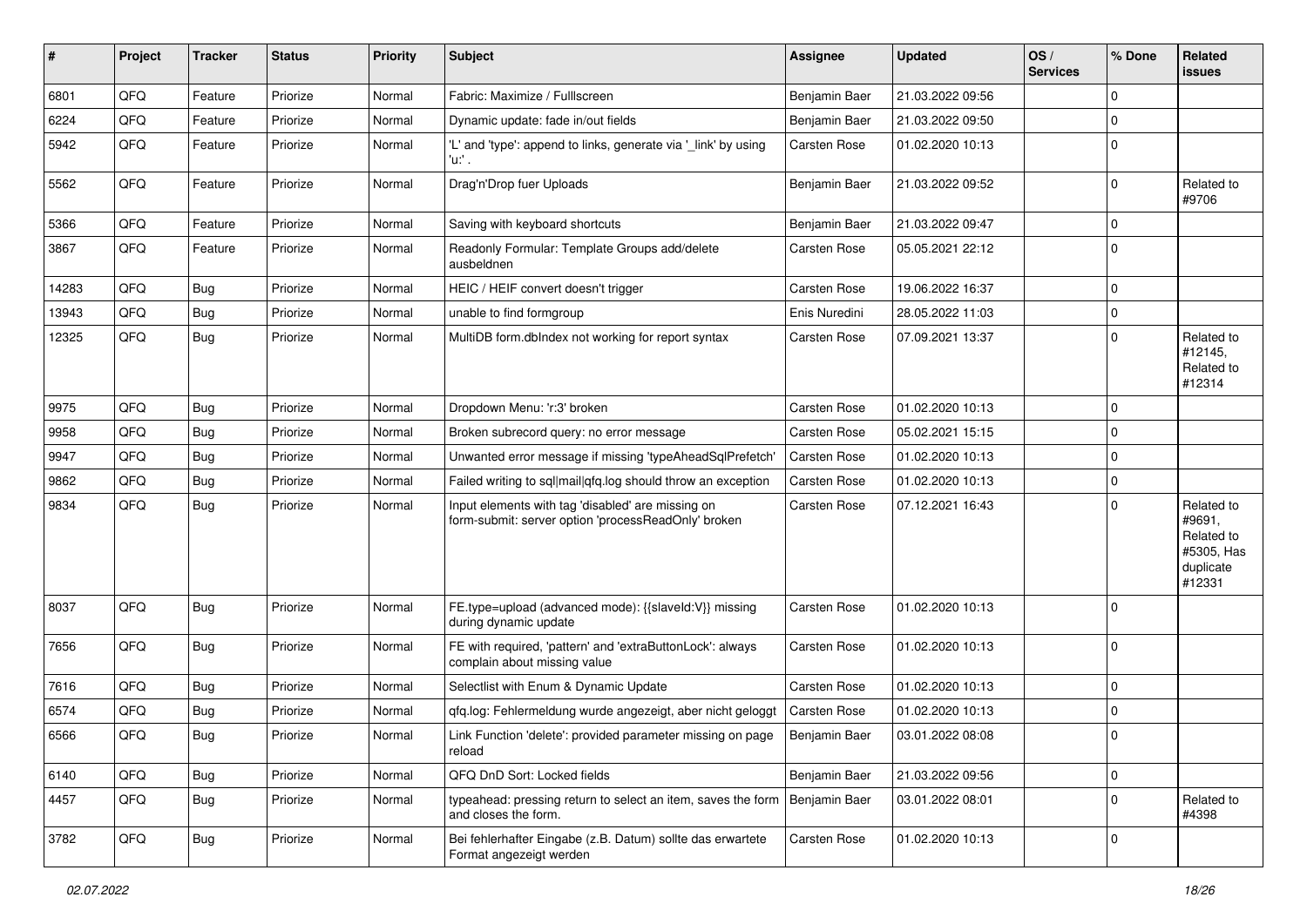| #     | Project | <b>Tracker</b> | <b>Status</b> | Priority | Subject                                                                                             | <b>Assignee</b>        | <b>Updated</b>   | OS/<br><b>Services</b> | % Done      | Related<br><b>issues</b>                                              |
|-------|---------|----------------|---------------|----------|-----------------------------------------------------------------------------------------------------|------------------------|------------------|------------------------|-------------|-----------------------------------------------------------------------|
| 2665  | QFQ     | Bug            | Priorize      | Normal   | Dynamic Update funktioniert nicht, wenn beim<br>entsprechenden FormElement eine size angegeben ist. | Benjamin Baer          | 03.01.2022 08:12 |                        | 30          |                                                                       |
| 14376 | QFQ     | Feature        | <b>New</b>    | Normal   | QFQ Bootstrap: if missing, create stored procedures                                                 | Enis Nuredini          | 19.06.2022 16:37 |                        | $\mathbf 0$ |                                                                       |
| 14227 | QFQ     | Feature        | <b>New</b>    | Normal   | Selenium Konkurrenz: cypress.io                                                                     | Enis Nuredini          | 28.05.2022 11:02 |                        | 0           |                                                                       |
| 14185 | QFQ     | Feature        | <b>New</b>    | Normal   | External/Autocron.php - better suitable directory                                                   | Support: System        | 28.05.2022 11:03 |                        | $\pmb{0}$   |                                                                       |
| 14090 | QFQ     | Feature        | <b>New</b>    | Normal   | Nützliche _script funktionen                                                                        | Carsten Rose           | 28.05.2022 11:03 |                        | $\mathbf 0$ |                                                                       |
| 14028 | QFQ     | Feature        | <b>New</b>    | Normal   | Required notification: visual nicer                                                                 | Enis Nuredini          | 28.05.2022 11:01 |                        | $\pmb{0}$   |                                                                       |
| 13945 | QFQ     | Feature        | New           | Normal   | As link: content before/after link                                                                  | Enis Nuredini          | 28.05.2022 11:01 |                        | $\Omega$    | Related to<br>#12262                                                  |
| 13843 | QFQ     | Feature        | <b>New</b>    | Normal   | Create JWT via QFQ                                                                                  | Carsten Rose           | 19.03.2022 17:42 |                        | $\pmb{0}$   |                                                                       |
| 13841 | QFQ     | Feature        | <b>New</b>    | Normal   | Create PDF via iText - evaluate                                                                     | <b>Carsten Rose</b>    | 19.03.2022 17:42 |                        | $\mathbf 0$ |                                                                       |
| 13700 | QFQ     | Feature        | New           | Normal   | Redesign qfq.io Seite                                                                               | Carsten Rose           | 19.03.2022 17:43 |                        | 0           |                                                                       |
| 13609 | QFQ     | Feature        | <b>New</b>    | Normal   | QFQ Introduction: Seite aufloesen                                                                   | Philipp<br>Gröbelbauer | 28.05.2022 11:02 |                        | $\mathbf 0$ |                                                                       |
| 13467 | QFQ     | Feature        | <b>New</b>    | Normal   | ChangeLog Generator                                                                                 | <b>Carsten Rose</b>    | 19.03.2022 17:46 |                        | $\mathbf 0$ | Related to<br>#11460                                                  |
| 13354 | QFQ     | Feature        | New           | Normal   | Using Websocket in QFQ                                                                              | <b>Carsten Rose</b>    | 10.11.2021 15:47 |                        | $\mathbf 0$ |                                                                       |
| 12679 | QFQ     | Feature        | <b>New</b>    | Normal   | tablesorter: custom column width                                                                    | <b>Carsten Rose</b>    | 16.06.2021 11:10 |                        | 0           |                                                                       |
| 12664 | QFQ     | Feature        | New           | Normal   | TinyMCE: report/remove malicous HTML/JS Code                                                        | <b>Carsten Rose</b>    | 19.03.2022 17:47 |                        | $\mathbf 0$ | Related to<br>#14320                                                  |
| 12632 | QFQ     | Feature        | <b>New</b>    | Normal   | TinyMCE: Prepare CSS classes for images                                                             | Carsten Rose           | 04.06.2021 14:35 |                        | 100         | <b>Blocked by</b><br>#12186                                           |
| 12603 | QFQ     | Feature        | <b>New</b>    | Normal   | Dropdown (Select), Radio, checkbox:<br>itemListAlways={{!SELECT key, value}}                        | <b>Carsten Rose</b>    | 19.03.2022 17:47 |                        | $\mathbf 0$ |                                                                       |
| 12556 | QFQ     | Feature        | New           | Normal   | Pills Title: colored = static or dynamic on allrequiredgiven                                        | Benjamin Baer          | 19.03.2022 17:49 |                        | $\mathbf 0$ |                                                                       |
| 12490 | QFQ     | Feature        | <b>New</b>    | Normal   | Loading Plugins in QFQ - see what tinymce does. (lazy<br>loading)                                   | Benjamin Baer          | 08.06.2022 10:37 |                        | $\mathbf 0$ | Related to<br>#12611,<br>Related to<br>#10013,<br>Related to<br>#7732 |
| 12480 | QFQ     | Feature        | New           | Normal   | If QFQ upgrade is running, block further request                                                    | Carsten Rose           | 03.05.2021 20:45 |                        | 0           |                                                                       |
| 12477 | QFQ     | Feature        | New           | Normal   | Support for refactoring: Form, FormElement, diverse<br>Tabellen/Spalten, tt-content Records         | Carsten Rose           | 03.05.2021 20:45 |                        | $\Omega$    |                                                                       |
| 12476 | QFQ     | Feature        | New           | Normal   | clearMe: a) should trigger 'dirty', b) sticky on textarea resize                                    | Benjamin Baer          | 04.01.2022 08:40 |                        | $\mathbf 0$ | Related to<br>#9528                                                   |
| 12474 | QFQ     | Feature        | New           | Normal   | Check BaseConfigURL if it is given and the the last char is                                         | Carsten Rose           | 03.05.2021 20:45 |                        | $\mathbf 0$ |                                                                       |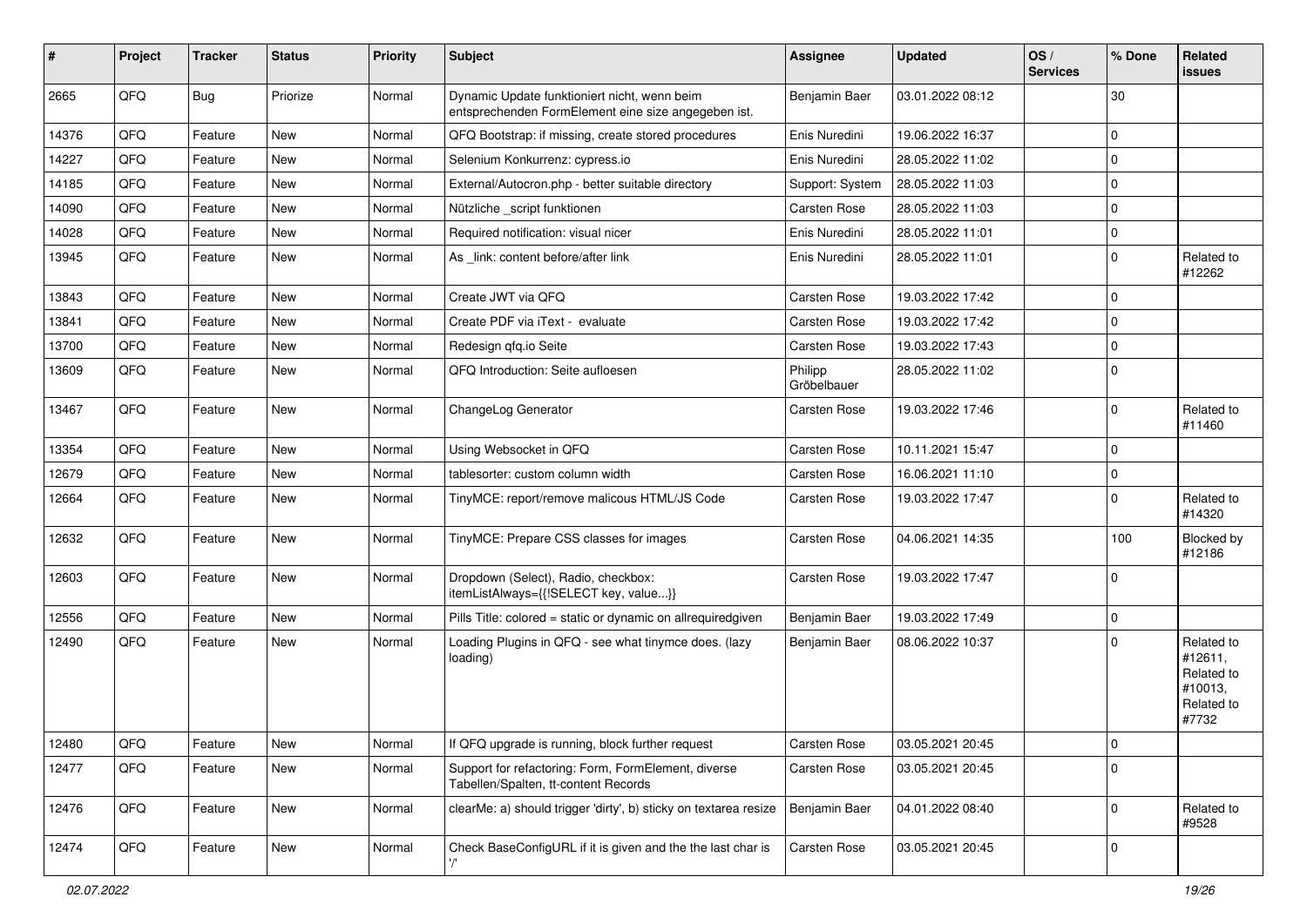| #     | Project | <b>Tracker</b> | <b>Status</b> | <b>Priority</b> | <b>Subject</b>                                                                                                 | <b>Assignee</b>                                        | <b>Updated</b>   | OS/<br><b>Services</b> | % Done       | Related<br><b>issues</b>                      |                      |
|-------|---------|----------------|---------------|-----------------|----------------------------------------------------------------------------------------------------------------|--------------------------------------------------------|------------------|------------------------|--------------|-----------------------------------------------|----------------------|
| 12465 | QFQ     | Feature        | <b>New</b>    | Normal          | QFQ Function: use in FE to fill StoreRecord                                                                    | Carsten Rose                                           | 05.05.2021 21:58 |                        | $\mathbf 0$  |                                               |                      |
| 12413 | QFQ     | Feature        | <b>New</b>    | Normal          | STORE TYPO3: enhance for {{be users.email:T}},<br>{{fe users.email:T}}                                         | Carsten Rose                                           | 03.05.2021 20:45 |                        | $\Omega$     | Related to<br>#12412,<br>Related to<br>#10012 |                      |
| 12412 | QFQ     | Feature        | <b>New</b>    | Normal          | Action/Escape qualifier 'e' (empty), '0': if given, an empty<br>string (or '0') will be treated as 'not found' | Carsten Rose                                           | 08.05.2021 09:40 |                        | $\mathbf{0}$ | Related to<br>#12413,<br>Related to<br>#10012 |                      |
| 12400 | QFQ     | Feature        | New           | Normal          | Tutorial ist in QFQ Doku, Wird in der Suche gefunden, es<br>gibt aber kein Menupunkt - Inhalt ueberpruefen     | Carsten Rose                                           | 03.05.2021 20:45 |                        | $\Omega$     |                                               |                      |
| 12330 | QFQ     | Feature        | <b>New</b>    | Normal          | Copy to input field / text area / TinyMCE                                                                      | Carsten Rose                                           | 07.04.2021 09:01 |                        | $\Omega$     |                                               |                      |
| 12269 | QFQ     | Feature        | New           | Normal          | 2FA - Login                                                                                                    | Carsten Rose                                           | 03.05.2021 20:45 |                        | $\mathbf 0$  |                                               |                      |
| 12163 | QFQ     | Feature        | <b>New</b>    | Normal          | Checkbox: table wrap                                                                                           | Carsten Rose                                           | 03.05.2021 20:51 |                        | $\mathbf 0$  |                                               |                      |
| 12162 | QFQ     | Feature        | New           | Normal          | FE.type=sendmail: personalized mailing (several mails) via<br>template                                         | Carsten Rose                                           | 03.05.2021 20:45 |                        | $\Omega$     |                                               |                      |
| 12156 | QFQ     | Feature        | <b>New</b>    | Normal          | Form: Optional disable 'leave page'                                                                            |                                                        | 03.05.2021 20:45 |                        | $\pmb{0}$    |                                               |                      |
| 12146 | QFQ     | Feature        | New           | Normal          | Autocron Job: Anzeigen wann der naechste Job<br>ausgefuehrt wird, resp das er nicht ausgefuehrt wird           | Carsten Rose                                           | 15.03.2021 15:23 |                        | $\Omega$     |                                               |                      |
| 12135 | QFQ     | Feature        | <b>New</b>    | Normal          | Subrecord: Notiz                                                                                               |                                                        | 24.04.2021 16:58 |                        | $\pmb{0}$    |                                               |                      |
| 12119 | QFQ     | Feature        | <b>New</b>    | Normal          | AS paged: error message missing if there ist no 'r'<br>argument.                                               | Carsten Rose                                           | 03.05.2021 20:51 |                        | $\Omega$     |                                               |                      |
| 12109 | QFQ     | Feature        | <b>New</b>    | Normal          | Donwload Link: Plain, SIP, Persistent Link, Peristent SIP -<br>new notation                                    | Carsten Rose                                           | 03.05.2021 20:45 |                        | $\Omega$     | Related to<br>#12085                          |                      |
| 12039 | QFQ     | Feature        | <b>New</b>    | Normal          | Missing htmlSpecialChar() in pre processing on form submit                                                     |                                                        | 18.02.2021 00:09 |                        | $\mathbf 0$  | Related to<br>#14320                          |                      |
| 12038 | QFQ     | Feature        | New           | Normal          | a) STORE VAR: filenameOnlyStripUniq, b) SP:<br>QSTRIPUNIQ()                                                    |                                                        | 17.02.2021 23:55 |                        | $\mathbf 0$  |                                               |                      |
| 12024 | QFQ     | Feature        | <b>New</b>    | Normal          | Excel Export: text columns by default decode<br>htmlspeciachar()                                               | Carsten Rose                                           | 17.02.2021 23:55 |                        | $\mathbf 0$  | Related to<br>#12022                          |                      |
| 12023 | QFQ     | Feature        | <b>New</b>    | Normal          | MySQL Stored Precdure: QDECODESPECIALCHAR()                                                                    | Carsten Rose                                           | 16.02.2021 11:16 |                        | $\Omega$     | Related to<br>#12022                          |                      |
| 11955 | QFQ     | Feature        | <b>New</b>    | Normal          | subrecord: new title option to set <th> attributes - e.g. to<br/>customize tablesorter options.</th>           | attributes - e.g. to<br>customize tablesorter options. | Carsten Rose     | 03.05.2021 20:47       |              | $\mathbf 0$                                   | Related to<br>#11775 |
| 11892 | QFQ     | Feature        | <b>New</b>    | Normal          | tablesorter: columns with links are hard to order - new<br>qualifier 'Y: <ord>'</ord>                          | Enis Nuredini                                          | 23.03.2022 09:22 |                        | $\mathbf 0$  |                                               |                      |
| 11775 | QFQ     | Feature        | New           | Normal          | Subrecord Tooltip pro Feld                                                                                     | Carsten Rose                                           | 18.12.2020 15:22 |                        | $\mathbf 0$  | Related to<br>#11955                          |                      |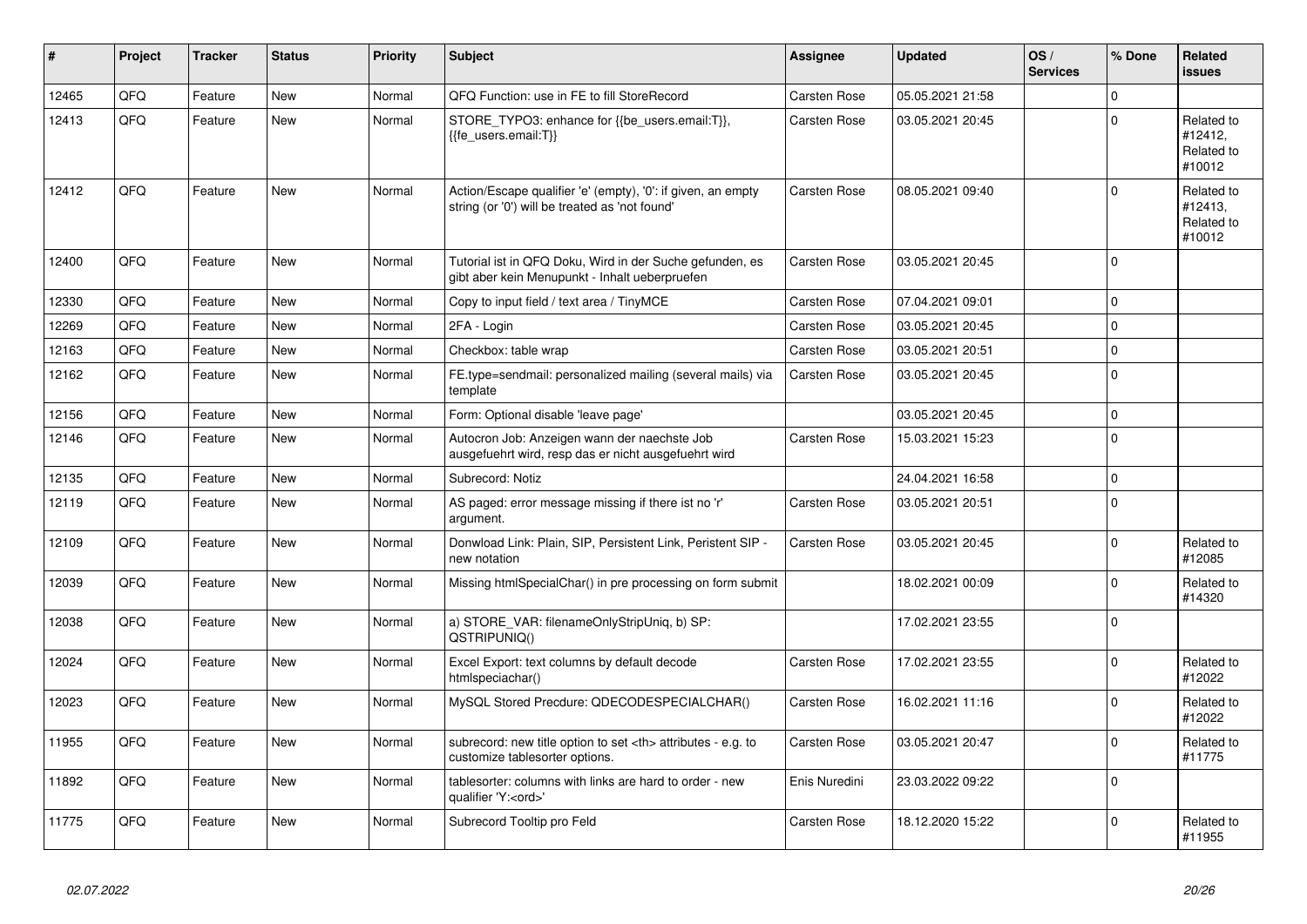| #     | Project | <b>Tracker</b> | <b>Status</b> | <b>Priority</b> | <b>Subject</b>                                                                      | <b>Assignee</b>     | <b>Updated</b>   | OS/<br><b>Services</b> | % Done      | Related<br><b>issues</b>                     |
|-------|---------|----------------|---------------|-----------------|-------------------------------------------------------------------------------------|---------------------|------------------|------------------------|-------------|----------------------------------------------|
| 11747 | QFQ     | Feature        | <b>New</b>    | Normal          | Maintenance Page with Redirect                                                      | <b>Carsten Rose</b> | 03.05.2021 20:47 |                        | $\mathbf 0$ | Related to<br>#11741                         |
| 11716 | QFQ     | Feature        | New           | Normal          | Form an beliebiger Stelle im Report anzeigen                                        |                     | 09.12.2020 09:47 |                        | $\Omega$    |                                              |
| 11702 | QFQ     | Feature        | New           | Normal          | HTML Special Char makes no sense for 'allbut' if '&' is<br>forbidden                | Carsten Rose        | 07.12.2021 16:35 |                        | $\Omega$    | Related to<br>#5112,<br>Related to<br>#14320 |
| 11535 | QFQ     | Feature        | New           | Normal          | Ability to create SQL columns in frontend QFQ forms                                 |                     | 17.11.2020 12:11 |                        | $\Omega$    |                                              |
| 11534 | QFQ     | Feature        | <b>New</b>    | Normal          | Report: Action on selected rows - Table batchprocessing<br>feature                  |                     | 18.11.2020 08:15 |                        | $\Omega$    |                                              |
| 11523 | QFQ     | Feature        | New           | Normal          | Mit dynamic Update erkennen, ob Upload gemacht wurde                                | Carsten Rose        | 13.11.2020 15:07 |                        | $\mathbf 0$ | Related to<br>#9533                          |
| 11516 | QFQ     | Feature        | <b>New</b>    | Normal          | Multi Page Form (Previous/Next Buttons)                                             | Carsten Rose        | 16.03.2021 17:52 |                        | $\Omega$    |                                              |
| 11504 | QFQ     | Feature        | New           | Normal          | Dynamic Update: Button text update for 'Save',' Close' &<br>'Delete'                | Carsten Rose        | 12.11.2020 23:44 |                        | $\Omega$    |                                              |
| 11460 | QFQ     | Feature        | <b>New</b>    | Normal          | Easier creation of changelog: gitchangelog                                          | Carsten Rose        | 12.06.2021 10:20 |                        | $\Omega$    | Related to<br>#13467                         |
| 11080 | QFQ     | Feature        | New           | Normal          | Send MQTT messages                                                                  | Carsten Rose        | 29.08.2020 19:49 |                        | $\mathbf 0$ |                                              |
| 10996 | QFQ     | Feature        | New           | Normal          | Download video via sip: no seek                                                     | Carsten Rose        | 12.08.2020 14:18 |                        | $\mathbf 0$ |                                              |
| 10979 | QFQ     | Feature        | <b>New</b>    | Normal          | Ajax Calls an API - dataReport                                                      | Carsten Rose        | 11.05.2022 12:15 |                        | $\Omega$    |                                              |
| 10976 | QFQ     | Feature        | New           | Normal          | Excel Export Verbesserungen                                                         | Carsten Rose        | 06.08.2020 10:56 |                        | $\mathbf 0$ |                                              |
| 10874 | QFQ     | Feature        | New           | Normal          | Erstellen eines Foreign Keys in der Tabelle "FormElement"                           |                     | 13.07.2020 10:11 |                        | $\Omega$    |                                              |
| 10819 | QFQ     | Feature        | New           | Normal          | Persistent SIP - second try                                                         | Carsten Rose        | 29.06.2020 23:02 |                        | $\Omega$    | Related to<br>#6261                          |
| 10763 | QFQ     | Feature        | <b>New</b>    | Normal          | form accessed and submitted despite logout?                                         |                     | 16.06.2020 11:43 |                        | $\Omega$    |                                              |
| 10714 | QFQ     | Feature        | New           | Normal          | multi Table Form                                                                    | Carsten Rose        | 16.03.2021 18:44 |                        | $\mathbf 0$ |                                              |
| 10593 | QFQ     | Feature        | New           | Normal          | label2: text behind input element                                                   | Carsten Rose        | 16.05.2020 10:57 |                        | $\mathbf 0$ |                                              |
| 10463 | QFQ     | Feature        | <b>New</b>    | Normal          | Report_link: expliztes setzen von HTML Tags (Bedarf fuer<br>'data-selenium' & 'id') | Enis Nuredini       | 23.03.2022 09:23 |                        | $\Omega$    | Related to<br>#7648                          |
| 10384 | QFQ     | Feature        | New           | Normal          | Parameter Exchange QFQ Instances                                                    |                     | 07.05.2020 09:38 |                        | $\mathbf 0$ |                                              |
| 10345 | QFQ     | Feature        | New           | Normal          | Templates - Patterns QFQ Style                                                      |                     | 03.05.2021 21:01 |                        | $\mathbf 0$ | Related to<br>#10713                         |
| 10119 | QFQ     | Feature        | New           | Normal          | Dropdown (selectlist) & TypeAhead: format and catagorize<br>list                    | Carsten Rose        | 07.05.2020 09:36 |                        | $\mathbf 0$ |                                              |
| 10115 | QFQ     | Feature        | New           | Normal          | TypeAhead: static list                                                              | Carsten Rose        | 26.02.2020 16:42 |                        | 100         |                                              |
| 10080 | QFQ     | Feature        | New           | Normal          | Popup on 'save' / 'close': configure dialog (answer<br>yes/no/cancle/)              | Carsten Rose        | 28.03.2021 20:52 |                        | 0           | Is duplicate<br>of #12262                    |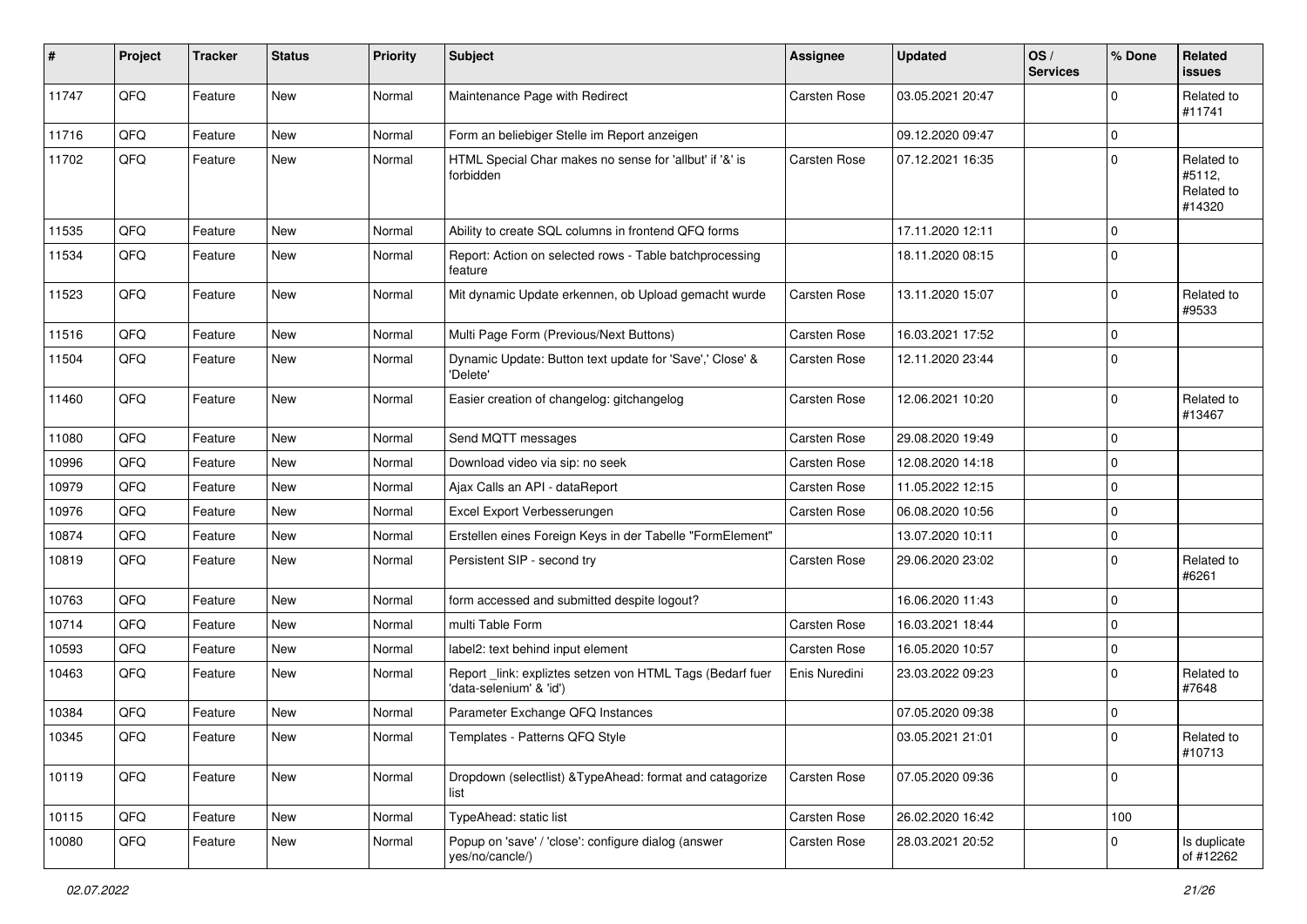| $\sharp$ | Project | <b>Tracker</b> | <b>Status</b> | <b>Priority</b> | <b>Subject</b>                                                                                                                        | <b>Assignee</b>     | <b>Updated</b>   | OS/<br><b>Services</b> | % Done      | <b>Related</b><br>issues                                             |
|----------|---------|----------------|---------------|-----------------|---------------------------------------------------------------------------------------------------------------------------------------|---------------------|------------------|------------------------|-------------|----------------------------------------------------------------------|
| 10014    | QFQ     | Feature        | New           | Normal          | Manual.rst: describe behaviour and process order of<br>fillStoreVar, slaveId, sqlBefore,                                              | Carsten Rose        | 01.02.2020 22:31 |                        | $\mathbf 0$ |                                                                      |
| 9983     | QFQ     | Feature        | New           | Normal          | Report Notation: new keyword 'range'                                                                                                  | <b>Carsten Rose</b> | 01.02.2020 15:55 |                        | $\mathbf 0$ |                                                                      |
| 9927     | QFQ     | Feature        | New           | Normal          | QFQ Update: a) Update nur machen wenn BE User<br>eingeloggt ist., b) Bei Fehler genaue Meldung welcher<br>Updateschritt Probleme hat. | Carsten Rose        | 22.01.2020 12:59 |                        | 0           |                                                                      |
| 9853     | QFQ     | Feature        | New           | Normal          | Check das SQL / QFQ / Mail Logfile geschrieben wird                                                                                   |                     | 09.01.2020 11:15 |                        | 0           |                                                                      |
| 9811     | QFQ     | Feature        | New           | Normal          | Report: tag every n'th row                                                                                                            | Carsten Rose        | 01.02.2020 23:22 |                        | 0           |                                                                      |
| 9781     | QFQ     | Feature        | New           | Normal          | Button: CSS class to make buttons smaller                                                                                             | <b>Carsten Rose</b> | 01.02.2020 23:22 |                        | 0           |                                                                      |
| 9777     | QFQ     | Feature        | New           | Normal          | Logging QFQ Variables                                                                                                                 | Carsten Rose        | 16.12.2019 17:17 |                        | $\mathbf 0$ |                                                                      |
| 9707     | QFQ     | Feature        | New           | Normal          | SIP security: encode pageld and check pageld on decode                                                                                | Carsten Rose        | 01.02.2020 23:22 |                        | 0           |                                                                      |
| 9706     | QFQ     | Feature        | New           | Normal          | Multi File Upload (hidden template group)                                                                                             | Carsten Rose        | 01.02.2020 23:22 |                        | $\Omega$    | Related to<br>#7521,<br>Related to<br>#5562,<br>Related to<br>#13330 |
| 9602     | QFQ     | Feature        | New           | Normal          | Form definition as JSON                                                                                                               | <b>Carsten Rose</b> | 01.02.2020 23:21 |                        | 0           | Related to<br>#9600                                                  |
| 9537     | QFQ     | Feature        | <b>New</b>    | Normal          | FormEditor: Edit fieldset in FrontEnd                                                                                                 | Carsten Rose        | 01.02.2020 23:22 |                        | $\mathbf 0$ |                                                                      |
| 9352     | QFQ     | Feature        | New           | Normal          | FE 'Native' fire slaveld, sqlAfter, sqlIns                                                                                            | <b>Carsten Rose</b> | 01.02.2020 23:22 |                        | 0           |                                                                      |
| 9348     | QFQ     | Feature        | New           | Normal          | defaultThumbnailSize: pre render thumbnails                                                                                           | <b>Carsten Rose</b> | 12.06.2021 09:05 |                        | $\mathbf 0$ |                                                                      |
| 9221     | QFQ     | Feature        | New           | Normal          | typeAhead: Zeichenlimite ausschalten                                                                                                  | <b>Carsten Rose</b> | 29.06.2022 22:36 |                        | 0           |                                                                      |
| 9208     | QFQ     | Feature        | New           | Normal          | Manage 'recent' records                                                                                                               | Carsten Rose        | 01.02.2020 23:22 |                        | $\mathbf 0$ |                                                                      |
| 9136     | QFQ     | Feature        | New           | Normal          | Create ZIP files with dynamic PDFs                                                                                                    | Carsten Rose        | 01.02.2020 23:22 |                        | $\mathbf 0$ |                                                                      |
| 9129     | QFQ     | Feature        | New           | Normal          | sqlValidate: Message as notification, not as error                                                                                    | Carsten Rose        | 01.02.2020 23:22 |                        | 0           | Related to<br>#9128                                                  |
| 9128     | QFQ     | Feature        | New           | Normal          | Error Message: not replaced variables- a) replace back to<br>'{{', b) underline                                                       | <b>Carsten Rose</b> | 01.02.2020 23:22 |                        | $\Omega$    | Related to<br>#9129                                                  |
| 8975     | QFQ     | Feature        | New           | Normal          | Report Notation: 2.0                                                                                                                  | Carsten Rose        | 01.02.2020 23:22 |                        | 0           | Related to<br>#8963                                                  |
| 8806     | QFQ     | Feature        | New           | Normal          | SQL Function nl2br                                                                                                                    | Carsten Rose        | 01.02.2020 23:22 |                        | 0           |                                                                      |
| 8719     | QFQ     | Feature        | New           | Normal          | extraButtonLock: add support for 0/1                                                                                                  | Carsten Rose        | 01.02.2020 23:22 |                        | $\pmb{0}$   |                                                                      |
| 8702     | QFQ     | Feature        | New           | Normal          | Load Record which is locked: missing user info                                                                                        | Carsten Rose        | 11.12.2019 16:16 |                        | 0           | Related to<br>#9789                                                  |
| 8336     | QFQ     | Feature        | New           | Normal          | Form > modified > Close New: a) Optional disable popup, b)<br>custom text, c) mode on save: close stay                                | Carsten Rose        | 01.02.2020 23:22 |                        | $\mathbf 0$ | Related to<br>#8335                                                  |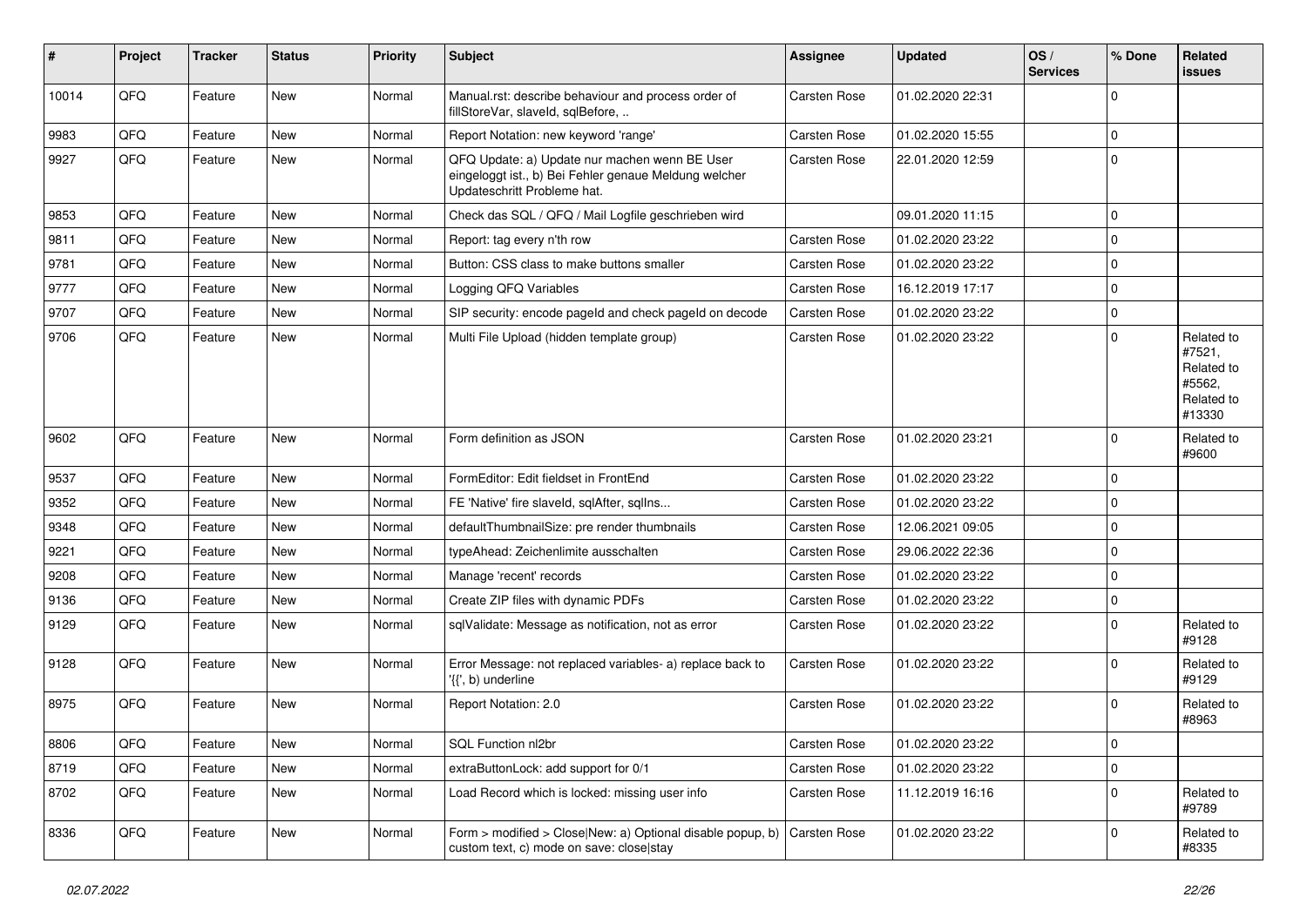| #    | Project | <b>Tracker</b> | <b>Status</b> | <b>Priority</b> | <b>Subject</b>                                                                                                                | Assignee            | <b>Updated</b>   | OS/<br><b>Services</b> | % Done      | Related<br>issues      |
|------|---------|----------------|---------------|-----------------|-------------------------------------------------------------------------------------------------------------------------------|---------------------|------------------|------------------------|-------------|------------------------|
| 8217 | QFQ     | Feature        | New           | Normal          | if-elseif-else construct                                                                                                      | Carsten Rose        | 16.03.2021 18:41 |                        | $\Omega$    | Related to<br>#10716   |
| 8187 | QFQ     | Feature        | New           | Normal          | Subrecord: enable/hide new button - make new/edit/delete<br>customizeable.                                                    | Carsten Rose        | 06.03.2021 18:44 |                        | $\Omega$    | Related to<br>#11326   |
| 8089 | QFQ     | Feature        | New           | Normal          | Copy/Paste for FormElements                                                                                                   | Carsten Rose        | 01.02.2020 23:22 |                        | $\Omega$    |                        |
| 7924 | QFQ     | Feature        | New           | Normal          | Radio/Checkbox with Tooltip                                                                                                   | Carsten Rose        | 01.02.2020 23:22 |                        | $\Omega$    |                        |
| 7920 | QFQ     | Feature        | New           | Normal          | FE: Syntax Highlight, Zeinlenumbruch                                                                                          | Carsten Rose        | 01.02.2020 10:03 |                        | 0           |                        |
| 7812 | QFQ     | Feature        | New           | Normal          | FE 'Subrecord' - new option 'subrecordShowFilter',<br>'subrecordPaging'                                                       | Carsten Rose        | 01.02.2020 23:22 |                        | $\Omega$    |                        |
| 7683 | QFQ     | Feature        | New           | Normal          | Special column names in '{{ SELECT  AS _link }}' should<br>be detected                                                        | Carsten Rose        | 01.02.2020 23:21 |                        | $\mathbf 0$ |                        |
| 7681 | QFQ     | Feature        | New           | Normal          | Optional switch off 'check for modified record'                                                                               | Carsten Rose        | 01.02.2020 23:21 |                        | $\mathbf 0$ |                        |
| 7660 | QFQ     | Feature        | New           | Normal          | IMAP: import mails to DB, move / delete mails                                                                                 | Carsten Rose        | 01.02.2020 09:52 |                        | $\mathbf 0$ |                        |
| 7521 | QFQ     | Feature        | New           | Normal          | TemplateGroup: fe.type=upload                                                                                                 | Carsten Rose        | 01.02.2020 23:21 |                        | $\Omega$    | Related to<br>#9706    |
| 7520 | QFQ     | Feature        | New           | Normal          | QR Code:  AS _qr ( AS _link)                                                                                                  | Carsten Rose        | 01.02.2020 23:22 |                        | $\Omega$    |                        |
| 7519 | QFQ     | Feature        | New           | Normal          | Select: Multi                                                                                                                 | <b>Carsten Rose</b> | 01.02.2020 23:22 |                        | $\Omega$    |                        |
| 7481 | QFQ     | Feature        | New           | Normal          | Detect 'BaseUrl' automatically                                                                                                | Carsten Rose        | 01.02.2020 23:21 |                        | 0           |                        |
| 7480 | QFQ     | Feature        | New           | Normal          | Record History (Undo / Redo)                                                                                                  | Carsten Rose        | 11.12.2019 16:16 |                        | $\Omega$    | Related to<br>#2361    |
| 7342 | QFQ     | Feature        | <b>New</b>    | Normal          | add content $=$ hide this                                                                                                     | Carsten Rose        | 01.02.2020 23:21 |                        | $\mathbf 0$ |                        |
| 7280 | QFQ     | Feature        | New           | Normal          | recently used table                                                                                                           | Carsten Rose        | 01.02.2020 23:21 |                        | $\mathbf 0$ |                        |
| 7239 | QFQ     | Feature        | New           | Normal          | TinyMCE: html tag whitelist                                                                                                   | Carsten Rose        | 01.02.2020 23:21 |                        | $\mathbf 0$ | Related to<br>#14320   |
| 7175 | QFQ     | Feature        | <b>New</b>    | Normal          | Upload: md5 hash as filename                                                                                                  | <b>Carsten Rose</b> | 01.02.2020 23:21 |                        | $\Omega$    |                        |
| 7119 | QFQ     | Feature        | New           | Normal          | Upload: scaleDownWidth, scaleDownHeight                                                                                       | Carsten Rose        | 01.02.2020 23:21 |                        | 0           |                        |
| 7109 | QFQ     | Feature        | New           | Normal          | Dynamic Updates: row/element hide                                                                                             | Carsten Rose        | 01.02.2020 23:22 |                        | $\Omega$    | Has duplicate<br>#4081 |
| 7102 | QFQ     | Feature        | New           | Normal          | Comment sign in report: '#' and '--'                                                                                          | Carsten Rose        | 01.02.2020 23:21 |                        | 0           |                        |
| 7099 | QFQ     | Feature        | New           | Normal          | <b>Redesign FormEditor</b>                                                                                                    | Carsten Rose        | 01.02.2020 23:21 |                        | $\mathbf 0$ |                        |
| 6855 | QFQ     | Feature        | New           | Normal          | With {{feUser:U}}!={{feUser:T}}: Save / Delete: only<br>possible with {{feUserSave:U}}='yes' and<br>'{{feUserDelete:U}}='yes' | Carsten Rose        | 01.02.2020 23:21 |                        | $\mathbf 0$ |                        |
| 6765 | QFQ     | Feature        | New           | Normal          | Moeglichkeit via QFQ eigene Logs zu schreiben                                                                                 | Carsten Rose        | 01.02.2020 23:21 |                        | 0           |                        |
| 6723 | QFQ     | Feature        | New           | Normal          | Report QFQ Installation and Version                                                                                           | Carsten Rose        | 12.06.2021 09:07 |                        | $\mathbf 0$ |                        |
| 6609 | QFG     | Feature        | New           | Normal          | Formlet: JSON API erweitern                                                                                                   | Carsten Rose        | 01.02.2020 23:21 |                        | 50          |                        |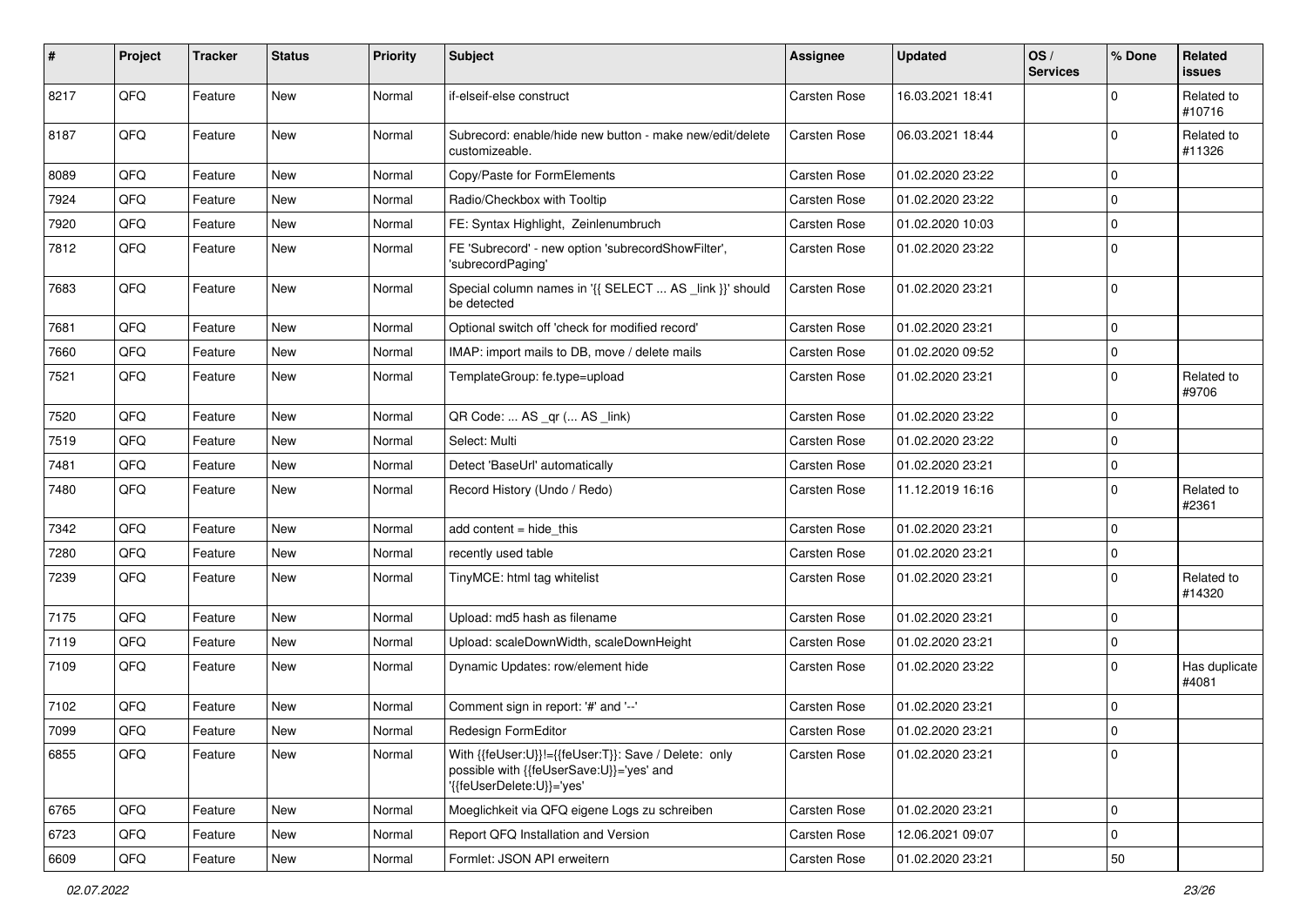| #     | Project | <b>Tracker</b> | <b>Status</b> | <b>Priority</b> | Subject                                                                                                              | <b>Assignee</b>     | <b>Updated</b>   | OS/<br><b>Services</b> | % Done       | <b>Related</b><br>issues                    |
|-------|---------|----------------|---------------|-----------------|----------------------------------------------------------------------------------------------------------------------|---------------------|------------------|------------------------|--------------|---------------------------------------------|
| 6602  | QFQ     | Feature        | New           | Normal          | Formlet: in Report auf Mausklick ein mini-form oeffnen                                                               | Carsten Rose        | 11.12.2019 16:16 |                        | 0            |                                             |
| 6594  | QFQ     | Feature        | New           | Normal          | Excel: on download, check if there is a valid sip                                                                    | <b>Carsten Rose</b> | 01.02.2020 23:21 |                        | $\mathbf 0$  |                                             |
| 6437  | QFQ     | Feature        | New           | Normal          | Neuer Mode Button bei FormElementen                                                                                  | Carsten Rose        | 01.02.2020 23:21 |                        | $\Omega$     | Related to<br>#9668,<br>Blocked by<br>#9678 |
| 6292  | QFQ     | Feature        | <b>New</b>    | Normal          | Download: File speichern mit Hash aber original Filename in   Carsten Rose<br>der Datenbank vermerken fuer Downloads |                     | 01.02.2020 23:21 |                        | $\Omega$     |                                             |
| 6289  | QFQ     | Feature        | <b>New</b>    | Normal          | Form: Log                                                                                                            | <b>Carsten Rose</b> | 01.02.2020 23:21 |                        | $\mathbf 0$  |                                             |
| 6261  | QFQ     | Feature        | New           | Normal          | Persistent SIP                                                                                                       | Carsten Rose        | 12.06.2021 09:07 |                        | 0            | Related to<br>#10819                        |
| 5782  | QFQ     | Feature        | New           | Normal          | NextCloud API                                                                                                        | Carsten Rose        | 01.02.2020 10:02 |                        | $\Omega$     |                                             |
| 5345  | QFQ     | Feature        | New           | Normal          | Report: UPDATE / INSERT / DELETE statements should<br>trigger subqueries, depending on the result.                   | Carsten Rose        | 27.05.2020 16:11 |                        | $\Omega$     |                                             |
| 5131  | QFQ     | Feature        | <b>New</b>    | Normal          | Activate Spin Gear ('wait/busy' indicator) via LINK attribute                                                        | <b>Carsten Rose</b> | 01.02.2020 23:21 |                        | 0            |                                             |
| 4413  | QFQ     | Feature        | New           | Normal          | fieldset: show/hidden, modeSql, dynamicUpdate                                                                        | Carsten Rose        | 09.02.2022 15:19 |                        | 0            |                                             |
| 4250  | QFQ     | Feature        | New           | Normal          | AutoCron in QFQ via PHP                                                                                              | Carsten Rose        | 01.02.2020 23:21 |                        | $\Omega$     | Related to<br>#3292,<br>Related to<br>#3291 |
| 4082  | QFQ     | Feature        | New           | Normal          | Dynamic Update: modeSql - useful default                                                                             | Carsten Rose        | 01.02.2020 23:22 |                        | 0            |                                             |
| 4050  | QFQ     | Feature        | New           | Normal          | sql.log: 1) FormElement ID which causes a specific action,<br>2) Result in the same row.                             | Carsten Rose        | 15.04.2020 11:35 |                        | $\Omega$     | Related to<br>#5458                         |
| 4023  | QFQ     | Feature        | New           | Normal          | prepared statements - FE action: salveld, sqllnsert,<br>sqlUpdate, sqlDelete, sqlBefore, sqlAfter                    | Carsten Rose        | 11.12.2019 16:15 |                        | $\Omega$     |                                             |
| 4018  | QFQ     | Feature        | <b>New</b>    | Normal          | typeahead: long query parameter / answer triggers 'Attack<br>detected' and purges current SIP storage.               | <b>Carsten Rose</b> | 29.06.2022 22:46 |                        | $\Omega$     | Related to<br>#9077                         |
| 3864  | QFQ     | Feature        | New           | Normal          | Encrypt / decrypt field                                                                                              | Enis Nuredini       | 30.06.2022 16:29 |                        | $\mathbf 0$  |                                             |
| 3504  | QFQ     | Feature        | New           | Normal          | Logging: welche Action FEs werden wann wie ausgefuehrt                                                               | <b>Carsten Rose</b> | 01.02.2020 23:21 |                        | $\Omega$     | Related to<br>#5458,<br>Related to<br>#4092 |
| 3432  | QFG     | Feature        | New           | Normal          | subrecord: dynamicUpdate                                                                                             | Carsten Rose        | 11.06.2020 21:10 |                        | $\mathbf{0}$ | Related to<br>#5691                         |
| 2361  | QFQ     | Feature        | New           | Normal          | Logging wer/wann/wo welches Formular aufgerufen hat                                                                  | Carsten Rose        | 11.12.2019 16:15 |                        | 0            | Related to<br>#4432,<br>Related to<br>#7480 |
| 14377 | QFG     | <b>Bug</b>     | New           | Normal          | Documentation > General Tips: white page after migration                                                             | Enis Nuredini       | 19.06.2022 16:37 |                        | $\pmb{0}$    |                                             |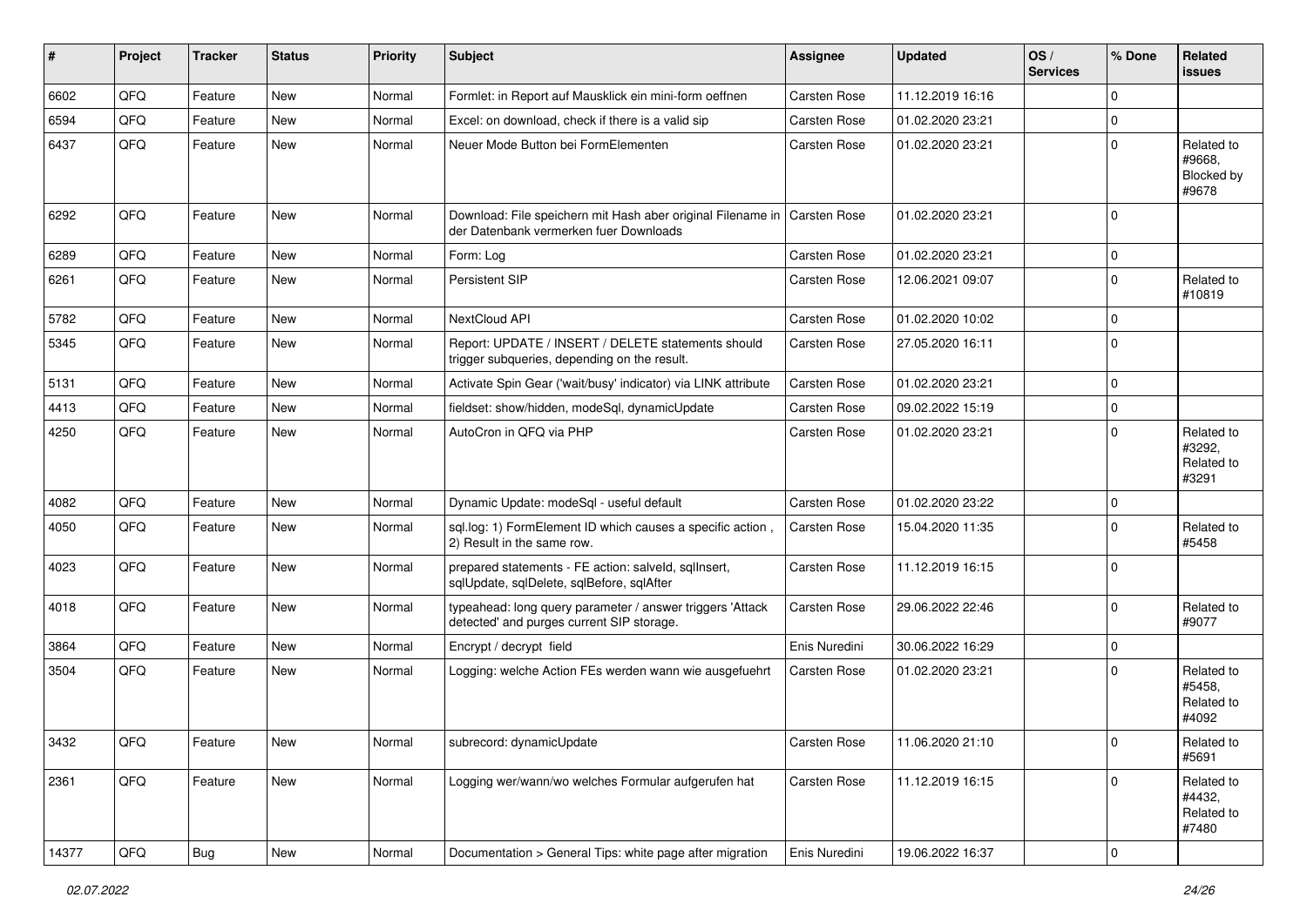| #     | Project | <b>Tracker</b> | <b>Status</b> | <b>Priority</b> | <b>Subject</b>                                                                                                                                      | <b>Assignee</b>     | <b>Updated</b>   | OS/<br><b>Services</b> | % Done      | <b>Related</b><br><b>issues</b>                  |
|-------|---------|----------------|---------------|-----------------|-----------------------------------------------------------------------------------------------------------------------------------------------------|---------------------|------------------|------------------------|-------------|--------------------------------------------------|
| 14322 | QFQ     | <b>Bug</b>     | New           | Normal          | Form Load: by default no scroll (save & close should be<br>visible)                                                                                 | Enis Nuredini       | 15.06.2022 14:12 |                        | $\Omega$    | Related to<br>#14321,<br>Related to<br>#6232     |
| 14305 | QFQ     | Bug            | <b>New</b>    | Normal          | Inline Report editing does not create history entries                                                                                               | Carsten Rose        | 10.06.2022 11:55 |                        | $\mathbf 0$ |                                                  |
| 14304 | QFQ     | <b>Bug</b>     | <b>New</b>    | Normal          | table sorter view safer does not work                                                                                                               | Carsten Rose        | 10.06.2022 11:49 |                        | $\pmb{0}$   |                                                  |
| 14245 | QFQ     | <b>Bug</b>     | New           | Normal          | Form Save Btn bleibt disabled wenn Datumsfeld über<br>Datepicker geändert                                                                           | Enis Nuredini       | 27.05.2022 13:45 |                        | $\mathbf 0$ | Related to<br>#13689                             |
| 14233 | QFQ     | <b>Bug</b>     | <b>New</b>    | Normal          | AS _link: question - HTML is not rendered                                                                                                           | Carsten Rose        | 28.05.2022 11:02 |                        | $\mathbf 0$ |                                                  |
| 14091 | QFQ     | Bug            | <b>New</b>    | Normal          | inconsistent template path for twig                                                                                                                 | <b>Carsten Rose</b> | 19.04.2022 18:36 |                        | $\mathbf 0$ |                                                  |
| 14077 | QFQ     | Bug            | <b>New</b>    | Normal          | As _link: Attribute 'class' missing by r:1 and r:3 - but should<br>set                                                                              | Carsten Rose        | 28.05.2022 11:02 |                        | $\mathbf 0$ | Related to<br>#5342.<br>Related to<br>#4343      |
| 13706 | QFQ     | Bug            | <b>New</b>    | Normal          | Wrong CheckType in FieldElement LastStatus of Form Cron                                                                                             | Carsten Rose        | 21.01.2022 18:20 |                        | $\mathbf 0$ |                                                  |
| 13689 | QFQ     | <b>Bug</b>     | <b>New</b>    | Normal          | Enter auf Eingabefeld mit ungültigem Wert führt zu blurry<br>Seite                                                                                  | Enis Nuredini       | 28.05.2022 10:53 |                        | $\mathbf 0$ | Related to<br>#14245, Has<br>duplicate<br>#11891 |
| 13659 | QFQ     | <b>Bug</b>     | <b>New</b>    | Normal          | wrong sanitize class applied to R-store                                                                                                             | <b>Carsten Rose</b> | 15.01.2022 14:23 |                        | $\mathbf 0$ |                                                  |
| 13647 | QFQ     | Bug            | <b>New</b>    | Normal          | Autofocus funktioniert nicht auf Chrome                                                                                                             | Benjamin Baer       | 19.03.2022 17:44 |                        | $\pmb{0}$   |                                                  |
| 13592 | QFQ     | <b>Bug</b>     | New           | Normal          | QFQ Build Queue: das vergeben von Tags klappt nicht. Es<br>werden keine Releases gebaut.                                                            | Carsten Rose        | 19.03.2022 17:45 |                        | $\mathbf 0$ |                                                  |
| 13528 | QFQ     | Bug            | <b>New</b>    | Normal          | qfq.io > releases: es wird kein neues Release angelegt                                                                                              | Benjamin Baer       | 19.03.2022 17:46 |                        | $\mathbf 0$ |                                                  |
| 13460 | QFQ     | Bug            | <b>New</b>    | Normal          | Doc: Password set/reset  password should not processed<br>with 'html encode'                                                                        | Carsten Rose        | 19.03.2022 17:46 |                        | $\mathbf 0$ |                                                  |
| 13451 | QFQ     | Bug            | New           | Normal          | Character Counter / Max Character: Problem in Safari                                                                                                | <b>Carsten Rose</b> | 15.04.2022 17:18 |                        | $\pmb{0}$   |                                                  |
| 13332 | QFQ     | Bug            | <b>New</b>    | Normal          | Multi Form: Required Felder werden visuell nicht markiert.                                                                                          | <b>Carsten Rose</b> | 19.03.2022 17:47 |                        | $\pmb{0}$   |                                                  |
| 13331 | QFQ     | Bug            | <b>New</b>    | Normal          | Multi Form: Clear Icon misplaced                                                                                                                    | <b>Carsten Rose</b> | 19.03.2022 17:47 |                        | $\mathbf 0$ |                                                  |
| 12989 | QFQ     | <b>Bug</b>     | New           | Normal          | empty string does not trigger dynamic update                                                                                                        | Enis Nuredini       | 28.05.2022 11:09 |                        | $\mathbf 0$ |                                                  |
| 12716 | QFQ     | Bug            | New           | Normal          | template group: Pattern only applied to first instance                                                                                              | Carsten Rose        | 19.03.2022 17:47 |                        | $\pmb{0}$   |                                                  |
| 12714 | QFQ     | <b>Bug</b>     | New           | Normal          | Conversion of GIF to PDF broken when GIF contains Alpha.   Carsten Rose                                                                             |                     | 19.03.2022 17:49 |                        | 0           |                                                  |
| 12581 | QFQ     | <b>Bug</b>     | New           | Normal          | Form forward=close: Record 'new' in new browser tab ><br>save (& close) >> Form is not reloaded with new created<br>record id and stays in mode=new | Carsten Rose        | 19.03.2022 17:48 |                        | $\mathbf 0$ |                                                  |
| 12520 | QFQ     | Bug            | New           | Normal          | Switch FE User: still active even FE User session expired                                                                                           | Carsten Rose        | 19.03.2022 17:48 |                        | $\mathsf 0$ |                                                  |
| 12512 | QFQ     | Bug            | New           | Normal          | Some MySQL Installation can't use 'stored procedures'                                                                                               | Carsten Rose        | 19.03.2022 17:48 |                        | $\mathsf 0$ |                                                  |